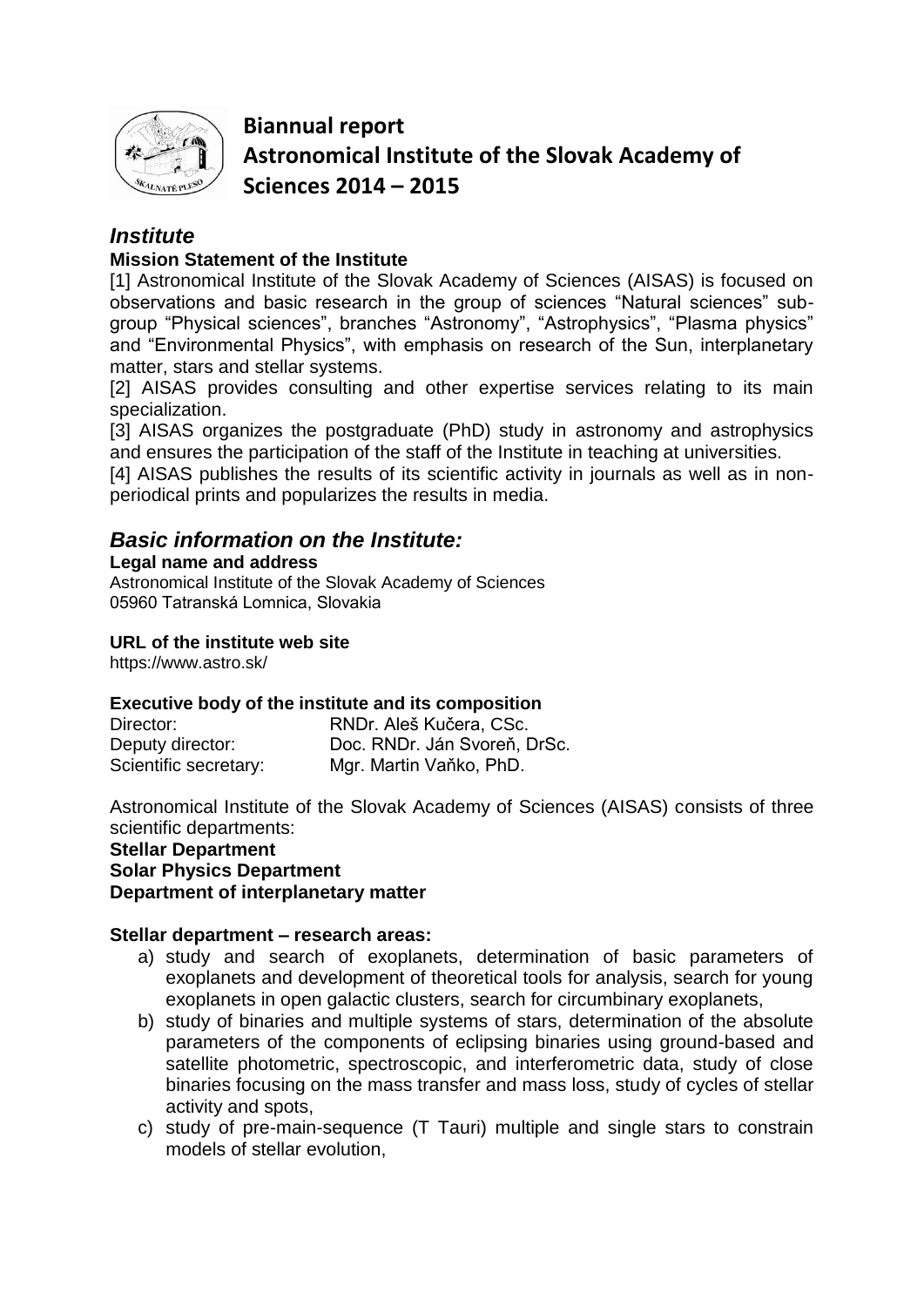d) study of the structure of active components in symbiotic stars, ionization, scattering and mass outflow by the stellar wind and jets, multifrequency observations of classical novae, determination of their orbital periods, study of the structure of their expanding envelopes

# **Solar department – research areas:**

- a) study of the solar photosphere and chromosphere and active events in them, using modern spectro-polarimetric, spectroscopic and photometric observations acquired with top level solar telescopes base at the Canary Islands (GREGOR, VTT, SST, THEMIS), and with space-borne satellites under own joint observing proposals,
- b) study of the solar corona and structures in it (prominences, coronal holes, coronal condensations) and Sun-Earth relations using data acquired with modern infrastructure at our Lomnicky Peak Observatory, with space-borne satellites and from VSO – Virtual Solar Observatory (unique access to data from space- and ground-based observations of the Sun) and using data from solar total eclipses observations,
- c) study of evolution of fast and very powerful events in the solar atmosphere (flares, coronal mass ejections, active prominences, jets) using multiple observations from ground based and space-borne instruments,

## **Department of interplanetary matter – research areas:**

- a) investigation of populations of small bodies in the Solar System, study of transfer orbits, interrelations and evolution among different populations regarding near-Earth objects, study of the structure of the outer part of the Oort cloud and the Edgeworth-Kuiper belt;
- b) investigation of the activity of selected cometary nuclei and its influence on physical and dynamical evolution of these bodies, photometry of asteroids and comets;
- c) study of structure and dynamics of meteoroid streams and evolution of their parent bodies, description of the distribution of meteoroid particles in the inner Solar System, search for meteoroid streams of asteroidal origin, search for hyperbolic and interstellar meteoroids, operation of the all-sky photographic cameras within the European Fireball Network; study of meteorite properties.
- d) study of the physical and chemical properties of surfaces of small bodies in the Solar System and their relevant terrestrial analogs, simulation of effects of space weathering in laboratory conditions, formation of molecules due to ion irradiation of ices relevant to Solar System bodies.

# *Results 2014- 2015*

Scientific achievements and results gained at (AISAS) have been published mostly in top high ranked international scientific journals, presented at prestigious international conferences and significantly cited by the scientific community

#### *Computation and tabulation of fundamental parameters of exoplanets.*

Calculations and analysis of non-isotropic phase functions, asymmetry parameter (mean cosine of the scattering angle), absorption and scattering opacities, single scattering albedos, equilibrium temperatures, and radiative accelerations of dust grains relevant for extrasolar planets are presented. We assume spherical grains, Deirmendjian particle size distribution, and Mie theory. Several species: corundum/alumina, perovskite, olivines with 0 and 50 %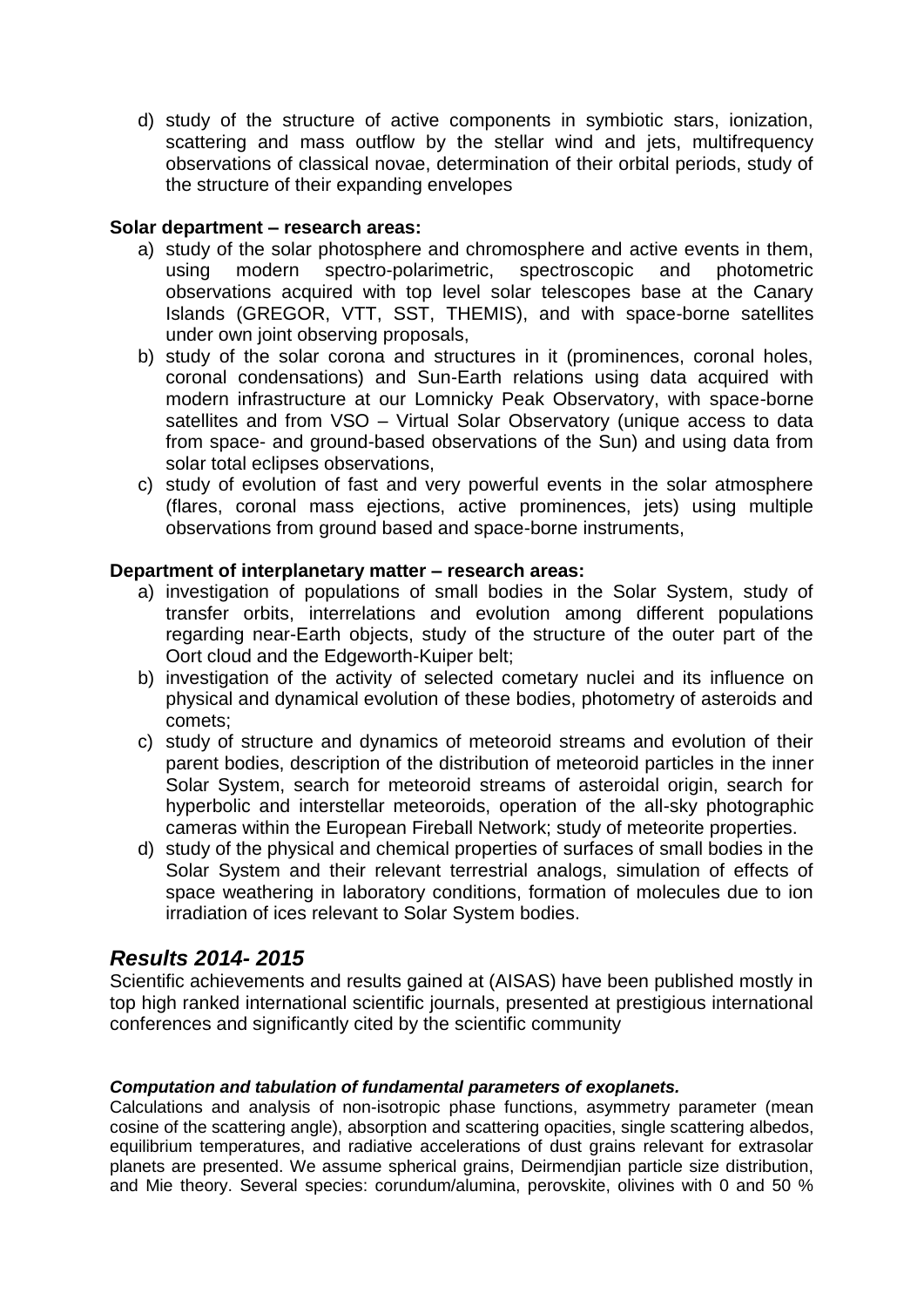iron content, pyroxenes with 0, 20, and 60 % iron content, pure iron, carbon at two different temperatures, water ice, liquid water, and ammonia are considered. The tables cover the wavelength range of 0.2-500 μm and modal particle radii from 0.01 to 100 μm. Equilibrium temperatures and radiative accelerations assume irradiation by a non-blackbody source of light with temperatures from 7000 to 700 K seen at solid angles from  $2π$  to 10<sup>-6</sup> sr.

BUDAJ, Ján- KOCIFAJ, Miroslav - SALMERON, Raquel - HUBENY, Ivan. Tables of phase functions, opacities, albedos, equilibrium temperatures, and radiative accelerations of dust grains in exoplanets.In Monthly Notices of the Royal Astronomical Society, 2015, vol. 454, p. 2-27.(**5.107 - IF2014**). (2015 - Current Contents, WOS, SCOPUS, NASA ADS). ISSN 0035-8711.

#### *New parameters of G-band bright points introduced and analysed*

So called G-band bright points (GBPs), derived from G-band images of solar photosphere represent locations of enhanced magnetic field. Our study of them is based on four diagnostics (effective velocity, change in the effective velocity, change in the direction angle, and centrifugal acceleration). Additionally, two new ones (rate of motion and time lag between recurrences of GBPs) were introduced by us. The results concerning the commonly used parameters showed the effective velocity of  $\approx 0.9$  km s<sup>-1</sup>, whereas we found a deviation of the effective velocity distribution from the expected Rayleigh function for velocities in the range from 2 to 4 km  $s^{-1}$ . The change in the effective velocity distribution is consistent with a Gaussian one with FWHM=0.079 km  $s<sup>2</sup>$ . The distribution of the centrifugal acceleration exhibits a highly exponential nature. Two new parameters were defined by us: i) the real displacement between appearance and disappearance of GBPs (rate of motion) and the frequency of their recurrence at the same locations (time 7 lag). The locations of the tracked GBPs mainly cover the boundaries of supergranules representing the network, and there is no significant difference in the locations of GBPs with small (m<1) and large (m>2) values of the rate of motion. The time lags mostly lie within the interval of  $\approx$  2 - 3 min, with those up to ≈ 4 min being more abundant than longer ones. Results for both new parameters indicate that the locations of different dynamical types of GBPs (stable/farther traveling or with short/long lifetimes) are bound to the locations of more stable and long-living magnetic field concentrations. Thus, the disappearance/reappearance of the tracked GBPs cannot be perceived as the disappearance/reappearance of their corresponding magnetic field concentrations.

BODNÁROVÁ, Marcela - UTZ, Dominik - RYBÁK, Ján. On dynamics of G-band bright points. In *Solar Physics*, 2014, vol. 289, p. 1543-1556. (**3.805 - IF2013**). (2014 - Current Contents, WOS, SCOPUS, NASA ADS). ISSN 0038-0938.

#### *Impacts of stream meteoroids on the nuclei of comets*

We attempt to answer two questions concerning the impacts of stream meteoroids on the nuclei of Comets 9P/Tempel 1 and 81P/Wild 2: firstly, how many streams cross the orbits of both comets and, secondly, what is the index of the differential mass distribution of impactors, s, when we assume that a prevailing number of the craters on the surfaces of cometary nuclei were created by stream meteoroids? We found that 110 and 129 potential streams originating from comets likely cross the orbits of 9P and 81P, respectively (and 103 potential streams cross the orbit of 1P/Halley, for comparison). If we consider the more compact streams originating from asteroids, the 9P and 81P pass through such streams 15 664 and 65 368 times. Neither these large numbers of passages imply, however, enough large impactors to excavate the whole observed variety of craters on studied comets. For all craters on 9P and 81P, s=2.09±0.01 and s=2.25±0.03, respectively. The craters on 81P seem to be, however, excavated by the impactors from four discernible sources. For two numerous enough sources we find s=5.6±0.2 and s=5.2±0.5. The difference between the indices for the set of all craters and the sets of their partial groups obviously implies an unknown cosmogonic consequence.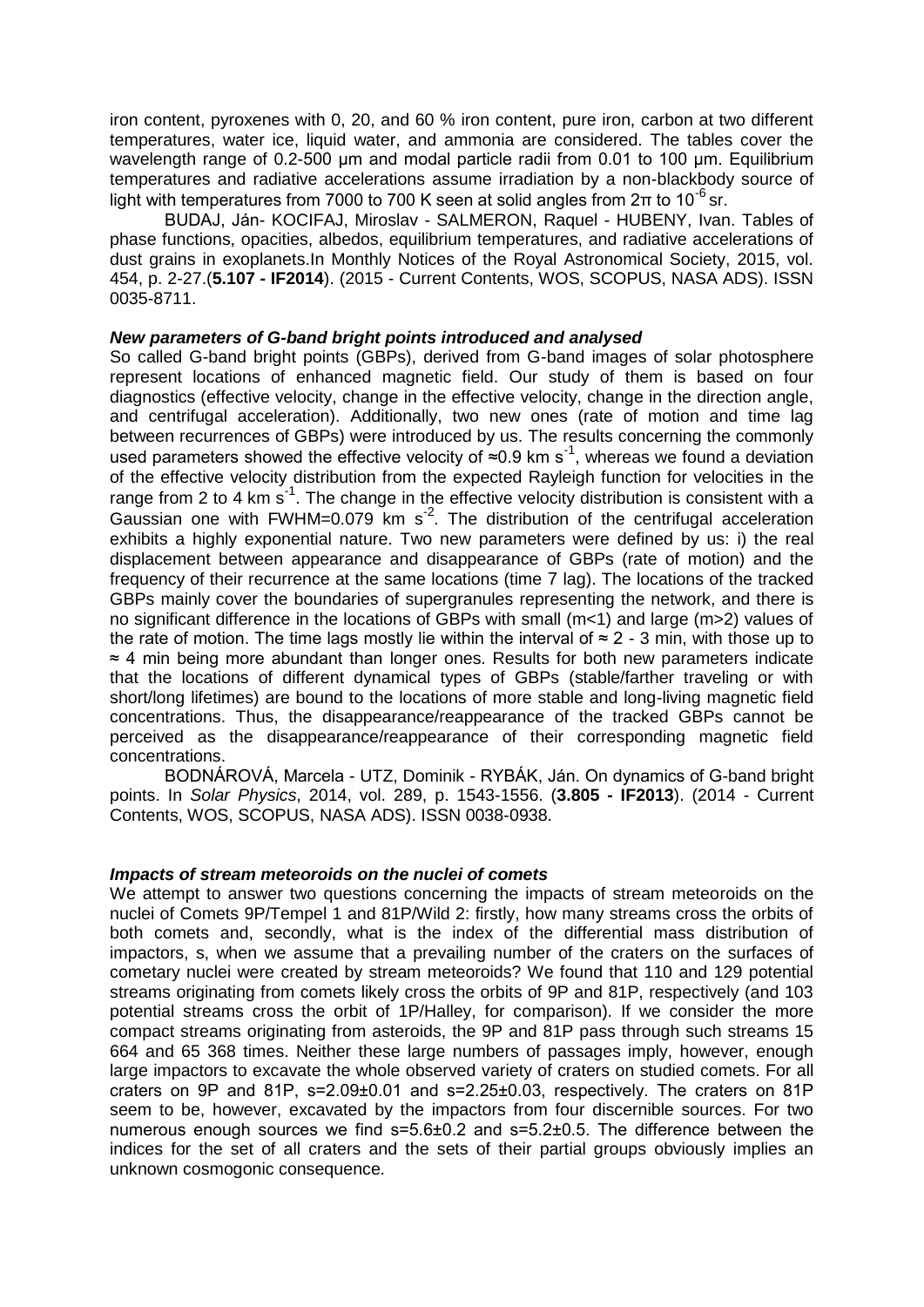IVANOVA, Oleksandra - NESLUŠAN, Luboš - SVOREŇ, Ján - SEMAN KRIŠANDOVÁ, Zuzana. Crater-diameter distribution on Comets 9P and 81P and potential meteoroid streams crossing their orbits. In *Icarus*, 2015, vol. 254, p. 92-101. (**3.038 - IF2014**). (2015 - Current Contents, WOS, SCOPUS, NASA ADS). ISSN 0019-1035.

#### *Asteroid surface space weathering investigated both observationally and experimentally*

Surfaces of atmosphere-less small bodies in the Solar System, which are not protected by magnetic field, are continuously affected by processes of space wheathering.

Asteroid surface space weathering has been investigated both observationally and experimentally, mostly focusing on the effects on the visible–near infrared (VNIR, 0.4–2.5 μm) spectral range. Here we present laboratory near-ultraviolet (NUV, 200–400 nm) reflectance spectra of ion irradiated (30–400 keV) silicates and meteorites as a simulation of solar wind ion irradiation. These results show that the induced alteration can reproduce the spread observed in the VNIR vs. NUV slope diagram for S-type asteroids. In particular, the well-known spectral reddening effect induced in the VNIR range is accompanied by a less known but stronger bluing effect at NUV wavelengths. Such trend was previously identified by Hendrix and Vilas (Hendrix, A.R., Vilas, F. [2006]. Astron. J., 132, 1396–1404) but only based on the comparison between observations and laboratory spectra of lunar materials. We attribute the NUV bluing, analogously to the VNIR reddening, to the formation of iron nanoparticles accompanied by structural modifications (amorphization) of surface silicates. We expect the evidence of weathering processes in the NUV part of spectra before these effects become observable at longer wavelengths, thus searching for the space weathering effects in the NUV range would allow establishing the extent of space weathering for very young asteroidal families. It will be important to include in future studies the NUV range both in the observations of specific classes of objects (e.g., the Vestoids) and in the laboratory spectra of meteorites and terrestrial analogues before and after space weather processing.

KAŇUCHOVÁ, Zuzana - BRUNETTO, Rosario - FULVIO, Daniele - STRAZZULLA, Giovanni. Near-ultraviolet bluing after space weathering of silicates and meteorites. In *Icarus*, 2015, vol. 258, p. 289-296. (**3.038 - IF2014**). (2015 - Current Contents, WOS, SCOPUS, NASA ADS). ISSN 0019-1035.

#### *Theoretical transmission profiles of the DOT Hα Lyot filter*

Accurate knowledge of the spectral transmission profile of a Lyot filter is important, in particular in comparing observations of the solar chromosphere with simulated data. We summarized available facts about the transmission profile of the Dutch Open Telescope (DOT) Hα Lyot filter pointing to a discrepancy between sidelobe-free Gaussian-like profile measured spectroscopically and signatures of possible leakage of parasitic continuum light in DOT Hα images. We computed wing-to-center intensity ratios resulting from convolutions of Gaussian and square of the sinc function with the Hα atlas profile and compare them with the ratios derived from observations of the quiet Sun chromosphere at disk centre. We interpret discrepancies between the anticipated and observed ratios and the sharp limb visible in the DOT Hα image as an indication of possible leakage of parasitic continuum light. A method we suggested can be applied also to indirect testing of transmission profiles of other Lyot filters. We suggest two theoretical transmission profiles of the DOT H $\alpha$  Lyot filter which should be considered as the best available approximations. Conclusive answer can only be given by spectroscopic re-measurement of the filter.

KOZA, Július - HAMMERSCHLAG, Robert H. - RYBÁK, Ján - GÖMÖRY, Peter - KUČERA, Aleš - SCHWARTZ, Pavol. Transmission profile of the Dutch Open Telescope H\_alpha Lyot filter. In *Astronomische Nachrichten*, 2014, vol. 335, no. 4, p. 409-416. (**1.119 - IF2013**). (2014 - Current Contents, WOS, SCOPUS, NASA ADS). ISSN 0004-6337.

#### *Magnetoacoustic waves in solar flares.*

Currently, there is a common endeavour to detect magnetoacoustic waves in solar flares. We contributed to this topic using an approach of numerical simulations. We studied a spatial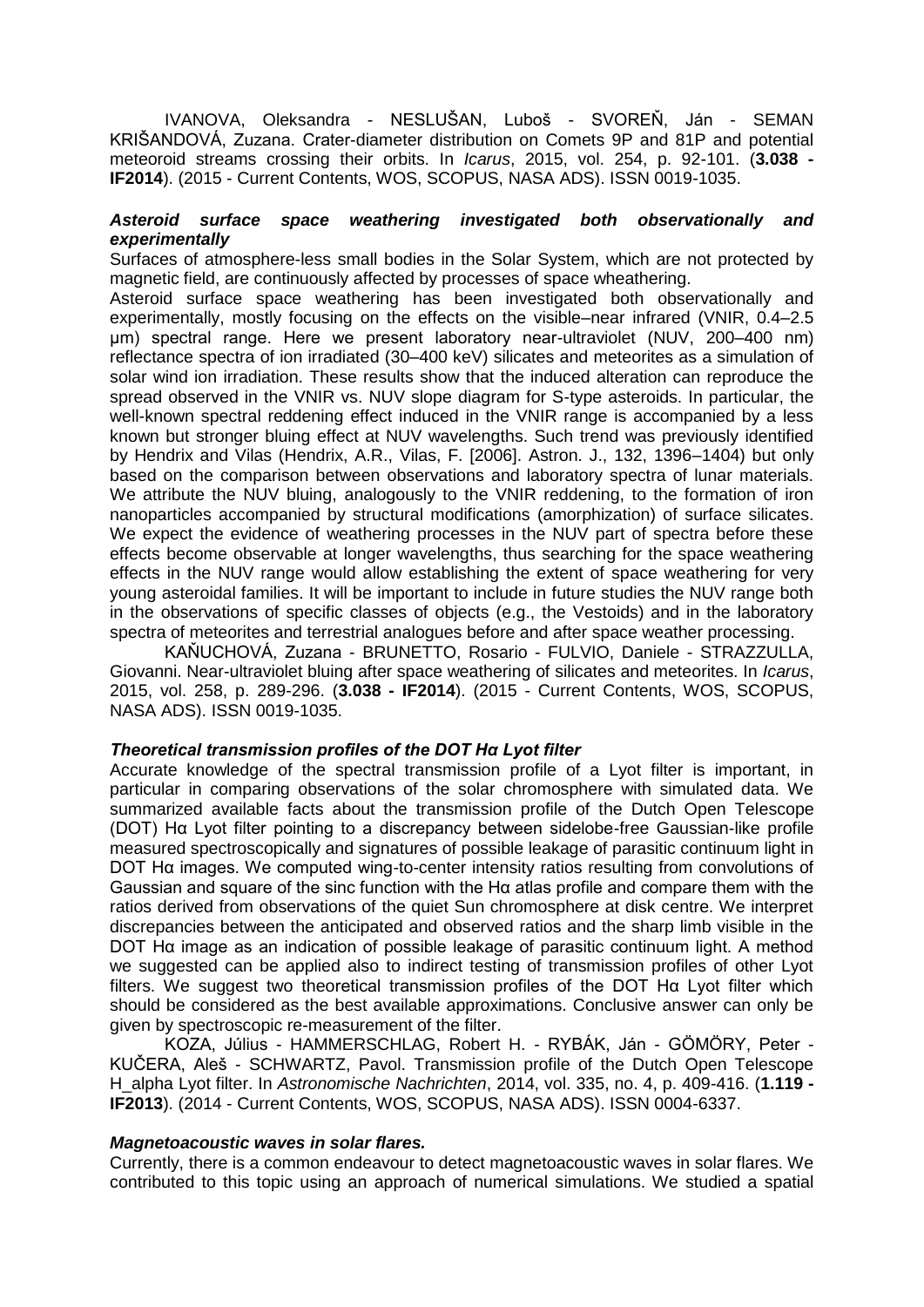and temporal evolution of impulsively generated fast and slow magnetoacoustic waves propagating along the dense slab and Harris current sheet using two-dimensional magnetohydrodynamic numerical models. Wave signals computed in numerical models were used for computations of the temporal and spatial wavelet spectra for their possible comparison with those obtained from observations. It is shown that these wavelet spectra allow us to estimate basic parameters of waveguides and perturbations. We found that the wavelet spectra of waves in the dense slab and current sheet differ in additional wavelet components that appear in association with the main tadpole structure. While in the dense slab this additional component is always delayed after the tadpole head, in the current sheet this component always precedes the tadpole head. It could help distinguish a type of the waveguide in observed data. We presented a technique based on wavelets that separates wave structures according to their spatial scales. This technique shows not only how to separate the magnetoacoustic waves and waveguide structure in observed data, where the waveguide structure is not known, but also how propagating magnetoacoustic waves would appear in observations with limited spatial resolutions. Thus, new possibilities to detect magnetoacoustic waves in observed data are open

MÉSZÁROSOVÁ, Hana - KARLICKÝ, Marian - JELÍNEK, Petr - RYBÁK, Ján. Magnetoacoustic waves propagating along a dense slab and Harris current sheet and their wavelet spectra. In The Astrophysical Journal, 2014, vol. 788, article no. 44, p. 1-10. (**6.280 - IF2013**). (2014 - Current Contents, WOS, SCOPUS, NASA ADS). ISSN 0004-637X.

#### *Mineralogy, petrology, and geochemistry of the Košice meteorite*

The Košice meteorite was observed to fall on 28 February 2010 at 23:25 UT near the city of Košice in eastern Slovakia and its mineralogy, petrology, and geochemistry are described. The characteristic features of the meteorite fragments are fan-like, mosaic, lamellar, and granular chondrules, which were up to 1.2 mm in diameter. The fusion crust has a black-gray color with a thickness up to 0.6 mm. The matrix of the meteorite is formed mainly by forsterite (Fo80.6); diopside; enstatite (Fs16.7); albite; troilite; Fe-Ni metals such as iron and taenite; and some augite, chlorapatite, merrillite, chromite, and tetrataenite. Plagioclase-like glass was also identified. Relative uniform chemical composition of basic silicates, partially brecciated textures, as well as skeletal taenite crystals into troilite veinlets suggest monomict breccia formed at conditions of rapid cooling. The Košice meteorite is classified as ordinary chondrite of the H5 type which has been slightly weathered, and only short veinlets of Fe hydroxides are present. The textural relationships indicate an S3 degree of shock metamorphism and W0 weathering grade. Some fragments of the meteorite Košice are formed by monomict breccia of the petrological type H5. On the basis of REE content, we suggest the Košice chondrite is probably from the same parent body as H5 chondrite Morávka from Czech Republic. Electron-microprobe analysis (EMPA) with focused and defocused electron beam, whole-rock analysis (WRA), inductively coupled plasma mass and optical emission spectroscopy (ICP MS, ICP OES), and calibration-free laser induced breakdown spectroscopy (CF-LIBS) were used to characterize the Košice fragments. The results provide further evidence that whole-rock analysis gives the most accurate analyses, but this method is completely destructive. Two other proposed methods are partially destructive (EMPA) or nondestructive (CF-LIBS), but only major and minor elements can be evaluated due to the significantly lower sample consumption.

OZDÍN, Daniel - PLAVČAN, Jozef - HORŇÁČKOVÁ, Michaela - UHER, Pavel - PORUBČAN, Vladimír - VEIS, Pavel - RAKOVSKÝ, Jozef - TÓTH, Juraj - KONEČNÝ, Patrik - SVOREŇ, Ján. Mineralogy, petrography, geochemistry, and classification of the Košice Meteorite. In *Meteoritics and Planetary Science*, 2015, vol. 50, no. 5, p. 864-879. (**3.104 - IF2014**). (2015 - Current Contents, WOS, SCOPUS, NASA ADS). ISSN 1086-9379.

#### *Coronal motion and dynamics over the solar-activity cycle*,

Continuing our series of observations of coronal motion and dynamics over the solar-activity cycle, we observed from sites in Queensland, Australia, during the 2012 November 13 (UT)/14 (local time) total solar eclipse. The corona took the low-ellipticity shape typical of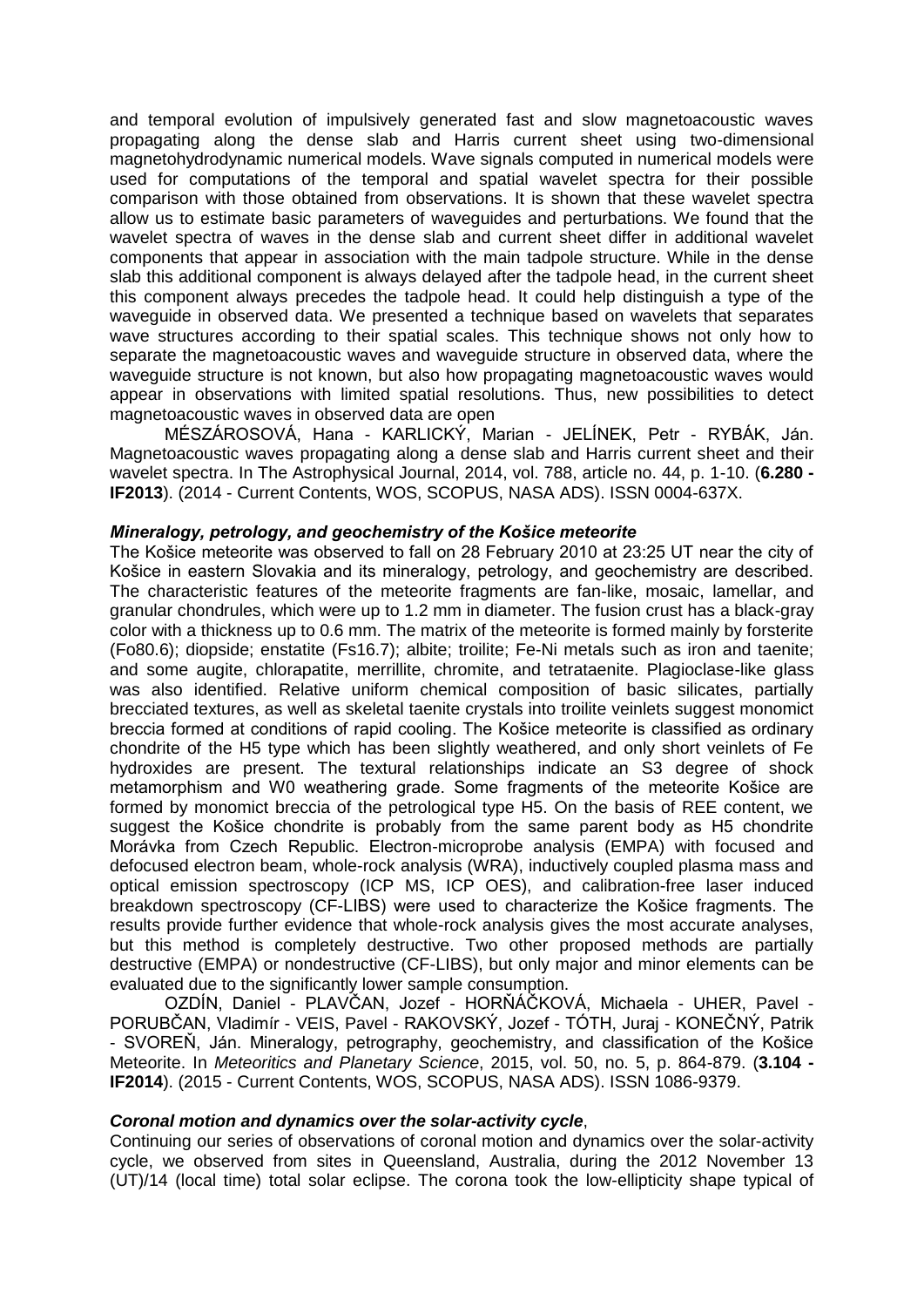solar maximum (flattening index  $\epsilon = 0.01$ ), a change from the composite coronal images we observed and analyzed here and elsewhere for the 2006 and 2008-2010 eclipses. Our results include velocities of a coronal mass ejection (CME; during the 36 minutes of passage from the Queensland coast to a ship north of New Zealand, we measured 413 km s<sup>-1</sup>) and we analyzed its dynamics. We analyzed the shapes and positions of several types of coronal features seen on our higher-resolution composite coronal images, including many helmet streamers, very faint bright and dark loops at the bases of helmet streamers, voids, and radially oriented thin streamers. We compared our eclipse observations with models of the magnetic field, confirming the validity of the predictions, and relate the eclipse phenomenology seen with the near-simultaneous images from NASA's Solar Dynamics Observatory (SDO/AIA), NASA's Extreme Ultraviolet Imager on Solar Terrestrial Relations Observatory, ESA/Royal Observatory of Belgium's Sun Watcher with Active Pixels and Image Processing (SWAP) on PROBA2, and Naval Research Laboratory's Large Angle and Spectrometric Coronagraph Experiment on ESA's Solar and Heliospheric Observatory.

PASACHOFF, Jay M. - RUŠIN, Vojtech - SANIGA, Metod - BABCOCK, Bryce A. - LU, Muzhou - DAVIS, Allen B. - DANTOWITZ, Ronald - GAINTATZIS, Pavlos - SEIRADAKIS, John H. - VOULGARIS, Aris - SEATON, Daniel B. - SHIOTA, Kazuo. Structure and dynamics of the 2012 November 13/14 eclipse white-light corona. In *The Astrophysical Journal*, 2015, vol. 800, article no. 90, p. 1-19. (**5.993 - IF2014**). (2015 - Current Contents, WOS, SCOPUS, NASA ADS). ISSN 0004-637X.

#### *New multiwavelength analysis and modelling of physical parameters of solar prominences*

**i)** Total masses of six solar prominences were estimated using prominence multi-spectral observations (in EUV, X-rays, Hα, and Ca II H). The observations were made during the observing campaign from April through June 2011. We applied a complex method for the prominence mass estimations that can be used later for other prominences observed during the observing campaign. Our method is based on the fact that intensity of the EUV solar corona at wavelengths below 912 Å is reduced by the absorption in resonance continua of hydrogen and helium (photoionisation) and at the same time also by a deficit of the coronal emissivity in volume occupied by the cool prominence plasma. Both mechanisms contribute to intensity decrease simultaneously. The observations in X-rays allow us to separate these mechanisms from each other. Coronal emission behind a prominence is not estimated by any temporal or spatial interpolation, but by using a new method based on comparing the ratio of the optical thickness at 193 Å and 211 Å determined from the observations with the theoretical ratio. Values of the total mass estimated for six prominences are between 2.9  $\times$ 10<sub>11</sub> and 1.7  $\times$  10<sup>12</sup> kg. The column density of hydrogen is of the order of 10<sup>18</sup>-10<sup>19</sup> cm<sup>-2</sup>. The method is now ready to be used for all 30 prominences observed during the campaign. Thus, it will be possible to obtain a statistics of the total mass of quiescent solar prominences. [1]

ii) We performed a detailed statistical analysis of the spectral Lyman-line observations of the quiescent prominence observed on May 18, 2005. We used a profile-to-profile comparison of the synthetic Lyman spectra obtained by 2D single-thread prominence fine-structure model as a starting point for a full statistical analysis of the observed Lyman spectra. We employed 2D multi-thread fine-structure models with random positions and line-of-sight velocities of each thread to obtain a statistically significant set of synthetic Lyman-line profiles. We used for the first time multi-thread models composed of non-identical threads and viewed at lineof-sight angles different from perpendicular to the magnetic field. We investigated the plasma properties of the prominence observed with the SoHO/SUMER spectrograph on May 18, 2005 by comparing the histograms of three statistical parameters characterizing the properties of the synthetic and observed line profiles. In this way, the integrated intensity, Lyman decrement ratio, and the ratio of intensity at the central reversal to the average intensity of peaks provided insight into the column mass and the central temperature of the prominence fine structures. [2]

iii) We investigated the soft X-ray (SXR) signatures of a prominence. The X-ray observations were obtained by the satellite Hinode/X-Ray Telescope using two different filters. Both of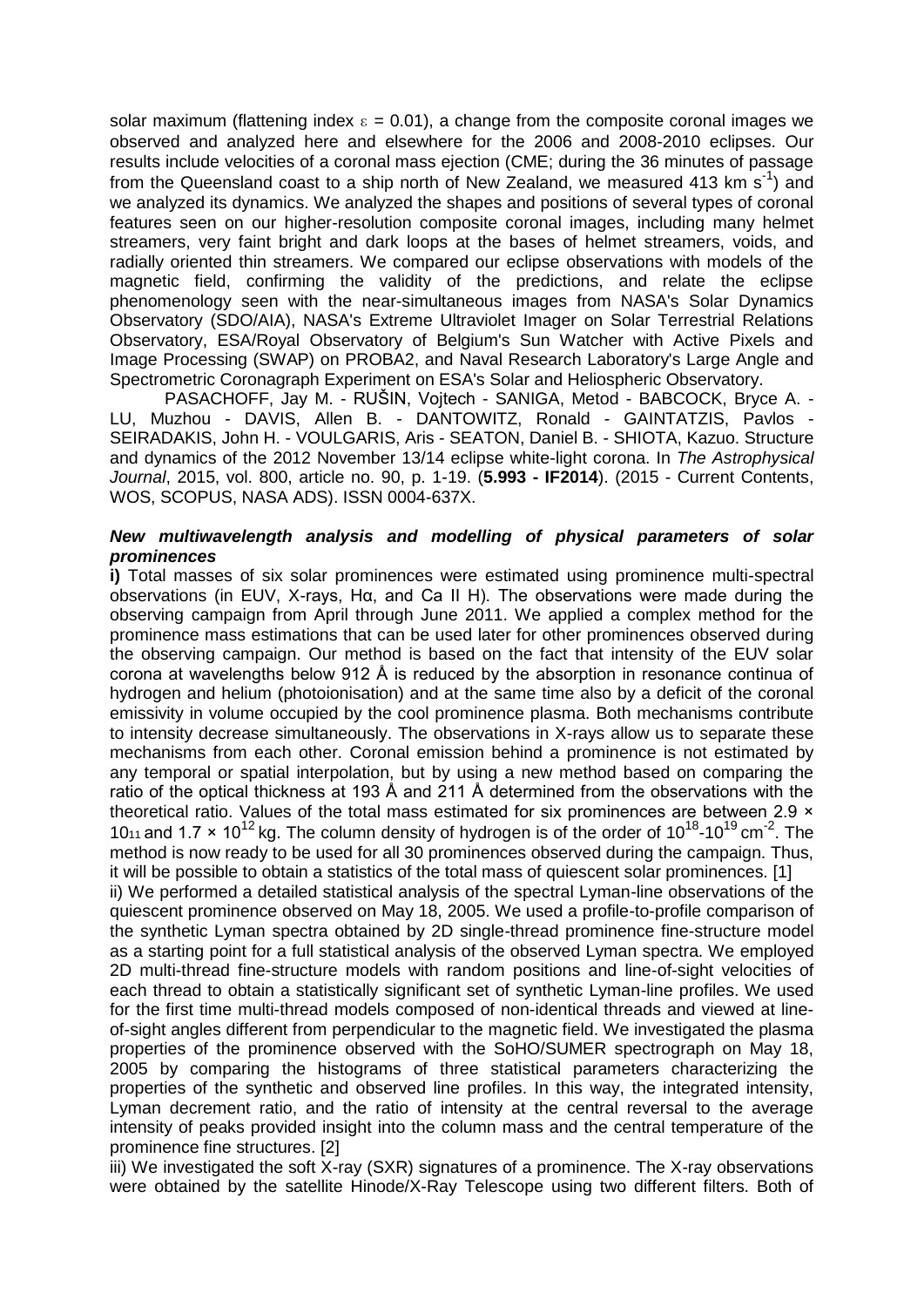them have a pronounced peak of the response function around 10 Å. The observed darkening in both of these filters has a very large vertical extension. The position and shape of the darkening correspond nicely with the prominence structure seen in satellite SDO/AIA images. Detailed calculations of the optical thickness in this spectral range show clearly that the darkening is not caused by X-ray absorption. Therefore, we suggested that presence of an extended region with a large emissivity deficit, which can be caused by the presence of cool prominence plasmas within an otherwise hot corona. To reproduce the observed darkening, one needs a very large extension along the line of sight of the region amounting to around 105 km. We interpret this region as the prominence spine, which is also consistent with SDO/AIA observations in EUV. [3]

[1] SCHWARTZ, Pavol - HEINZEL, Petr - KOTRČ, Pavel - FÁRNÍK, František - KUPRYAKOV, Yurij Alexejevič - DELUCA, Edward E. - GOLUB, Leon. Total mass of six quiescent prominences estimated from their multi-spectral observations. In Astronomy and Astrophysics, 2015, vol. 574, article no. A62, p. 1-18. (**4.378 - IF2014**). (2015 - Current Contents, WOS, SCOPUS, NASA ADS). ISSN 0004-6361.

[2] SCHWARTZ, Pavol - GUNÁR, Stanislav - CURDT, Werner. Non-LTE modelling of prominence fine structures using hydrogen Lyman-line profiles. In Astronomy and Astrophysics, 2015, vol. 577, article no. A92, p. 1-10. (**4.378 - IF2014**). (2015 - Current Contents, WOS, SCOPUS, NASA ADS). ISSN 0004-6361.

[3] SCHWARTZ, Pavol - JEJČIČ, S. - HEINZEL, Petr - ANZER, Ulrich - JIBBEN, Patricia R. Prominence visibility in HINODE/XRT images. In The Astrophysical Journal, 2015, vol. 807, article no. 97, p. 1-9. (**5.993 - IF2014**). (2015 - Current Contents, WOS, SCOPUS, NASA ADS). ISSN 0004-637X.

#### *Introducing of a new method for determining the mass-loss rate from symbiotic binaries via the Raman scattering on atomic hydrogen*

The mass-loss rate from Mira variables represents a key parameter in our understanding of their evolutionary tracks. We introduce a method for determining the mass-loss rate from the Mira component in D-type symbiotic binaries via the Raman scattering on atomic hydrogen in the wind from the giant. Using our method, we investigated Raman Hell  $\lambda$ 1025  $\rightarrow \lambda$ 6545 conversion in the spectrum of the symbiotic Mira V1016 Cyg. We determined its efficiency to 10.2 and 14.8% and using the ionization model of symbiotic stars we determined the corresponding mass-loss rate of 2.0(+0.1/-0.2)×10<sup>-6</sup> and 2.7(+0.2/-0.1)×10<sup>-6</sup> M $\odot$  per year from our spectra on 2006 April and 2007 July, respectively. Our values of the mass-loss rate that we derived from Raman scattering are comparable with those obtained independently by other methods. Applying the method to other Mira–white dwarf binary systems can help us in modelling evolutionary tracks of the cool giants during their late stages of evolution at the asymptotic branch of the H-R diagram.

SEKERÁŠ, Matej - SKOPAL, Augustin. Mass-loss rate by the Mira in the symbiotic binary V1016 Cygni from Raman scattering. In The Astrophysical Journal, 2015, vol. 812, article no. 162, p. 1-8. (**5,993 – IF2014**). (2015 – Current Contents, WOS, SCOPUS, NASA ADS). ISSN 0004-637X.

#### *First time evidence of rotational motions in a tornado-like prominence.*

Su et al. proposed a new explanation for filament formation and eruption, where filament barbs are rotating magnetic structures driven by underlying vortices on the surface. Such structures have been noticed as tornado-like prominences when they appear above the limb. They may play a key role as the source of plasma and twist in filaments. However, no observations have successfully distinguished rotational motion of the magnetic structures in tornado-like prominences from other motions such as oscillation and counter-streaming plasma flows. Here we report firs time evidence of rotational motions in a tornado-like prominence. The spectroscopic observations in two coronal lines were obtained from a specifically designed Hinode/EIS observing program. The data revealed the existence of both cold and million-degree-hot plasma in the prominence leg, supporting the so-called prominence-corona transition region. The opposite velocities at the two sides of the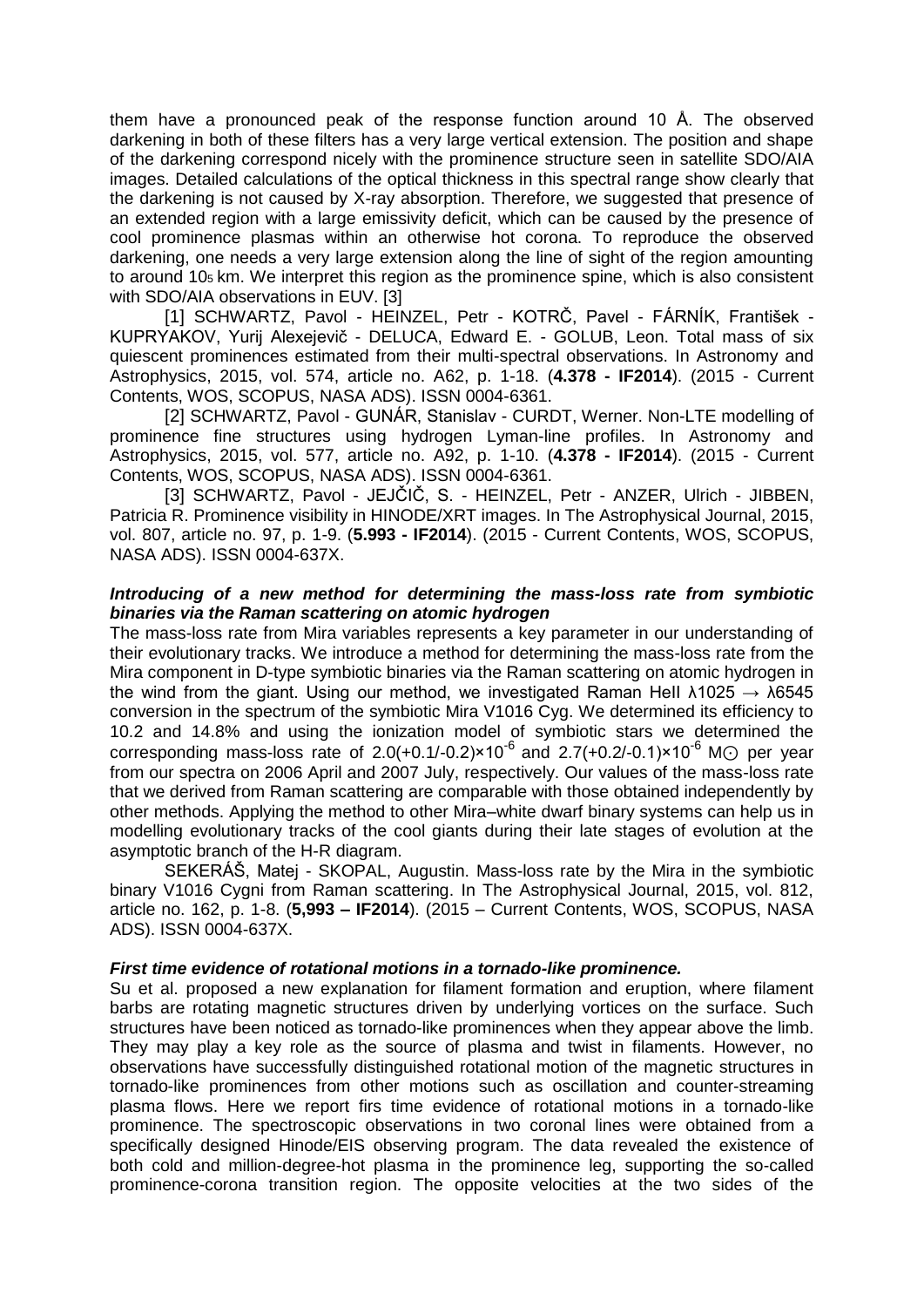prominence and their persistent time evolution, together with the periodic motions evident in SDO/AIA dark structures, indicate a rotational motion of both cold and hot plasma with a speed of  $~5$  km s<sup>-1</sup>

SU, Yang - GÖMÖRY, Peter - VERONIG, Astrid - TEMMER, Manuela - WANG, Tongjiang - VANNINATHAN, Kamalam - GAN, Weiqun - LI, YouPing. Solar magnetized tornadoes: rotational motion in a tornado-like prominence. In *The Astrophysical Journal Letters*, 2014, vol. 785, article no. L2, p. 1-6. (**5.602 - IF2013)**. (2014 - Current Contents, SCOPUS, WOS, NASA ADS). ISSN 2041-8205.

# *International projects - grants: 2014- 2015*

*Project title:*Polarization as a tool to study the Solar System and beyond *Type/ Project number:* MPNS COST Action MP1104 *Duration:* 11/2012-11/2015 *Responsible person:* Partner - Coordinator for Slovakia/ A. Kučera - scientist in charge

*Project title:*SOLARNET- High-Resolution Solar Physics Network *Type/ Project number:* 7 RP/FP7-INFRA-312495 *Duration:* 04/2013-03/2017 *Responsible person:* Partner/ A. Kučera - scientist in charge

**Project title:**Topology and physical parameter of the magnetic fields in solar filaments.

*Type/ Project number:* 7 RP SOLARNET Trans-nat. access programe: VTT - Ref. nr.: 14-08 *Duration:* 09/2014-09/2014

*Responsible person:* Coordinator / P. Gömöry

*Project title:*Coordinated three-site observations of quiescent prominencess *Type/ Project number:* 7 RP SOLARNET Trans-nat. access programe: Ref. nr.: 14-07 *Duration:* 07/2014-08/2014 *Responsible person:* Coordinator / J. Koza

*Project title:*Origins and evolution of life on Earth and in the Universe *Type/ Project number:* COST Action TD 1308 *Duration:* 05/2014- 05/2018 *Responsible person:* Partner- Coordinator for Slovakia/ Z. Kaňuchová - scientist in charge

*Project title:*Mapping the fireball stage of the Nova Del 2013 (V339 Del) by the method of multi-wavelength modelling its SED *Type/ Project number:* Alexander von Humboldt Foundation SLA/1039115 *Duration:* 03/2014-04/2014 *Responsible person:* Coordinator A. Skopal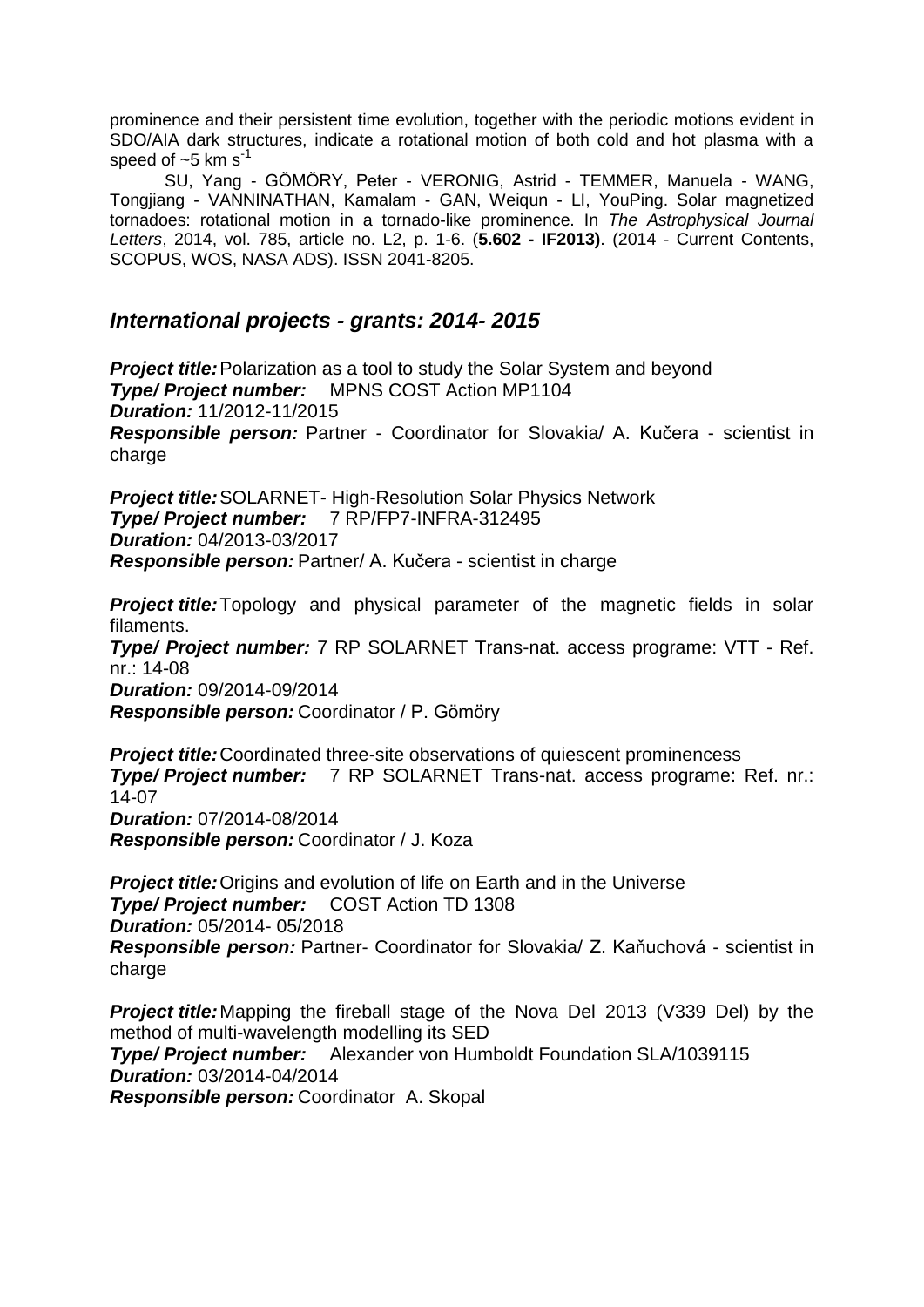**Project title:**Topology and physical parameter of the magnetic fields in solar filaments.

*Type/ Project number:* 7 RP SOLARNET Trans-nat. access programe: GREGOR - Ref. nr.: 15-07 *Duration:* 051/2015-05/2015

*Responsible person:* Coordinator / P. Gömöry

**Project title:** Two suns in the sky: search for circumbinary planets with the TEST telescope *Type/ Project number:* DFG/DFGHA 3279/9-1 *Duration:* 01/2015- 12/2017 *Responsible person:* Partner/ T. Pribulla

*Project title:*Exploring the accretion process in the symbiotic system CH Cygni during its transition from quiescence to the present (2014-15) active phase *Type/ Project number:* Alexander von Humboldt Foundation SLA/1039115 *Duration:* 03/2015-04/2015 *Responsible person:* Coordinator A. Skopal

**Project title:** Impulsively generated waves in radio and X-ray ranges of the electromagnetic spectrum detected in the solar corona *Type/ Project number:* MAD SK-CZ *Duration:* 01/2012-12/2014 *Responsible person:* Coordinator / J. Rybák

*Project title:*Plasma diagnostics of EIT waves and flares on the Sun *Type/ Project number:* MVD APVV SK-AT-0003-12 SK 16/2013 *Duration:* 01/2013-12/2014 *Responsible person:* Coordinator / P. Gömöry

**Project title:** Study of stellar explosions in interacting binaries *Type/ Project number:* MAD SK-UA Č:1/2014 *Duration:* 10/2014-12/2016 *Responsible person:* Coordinator / D. Chochol

*Project title:*The magnetic vector field in solar filaments *Type/ Project number:* MAD - DAAD 57065721 *Duration:* 01/2014-12/2015 *Responsible person:* Partner / P.Schwartz

**Project title:**The Dwarf project: Eclipsing binaries – precise clocks to discover exoplanets *Type/ Project number:* MAD SK-UA Č: 2/2014 *Duration:* 01/2014-12/2015 *Responsible person:* Coordinator / M. Vaňko

**Project title:** The study of interplanetary matter in the Earth's vicinity *Type/ Project number:* MAD SAV-AV ČR 15-17 *Duration:* 01/2015-12/2017 *Responsible person:* Coordinator / M. Husárik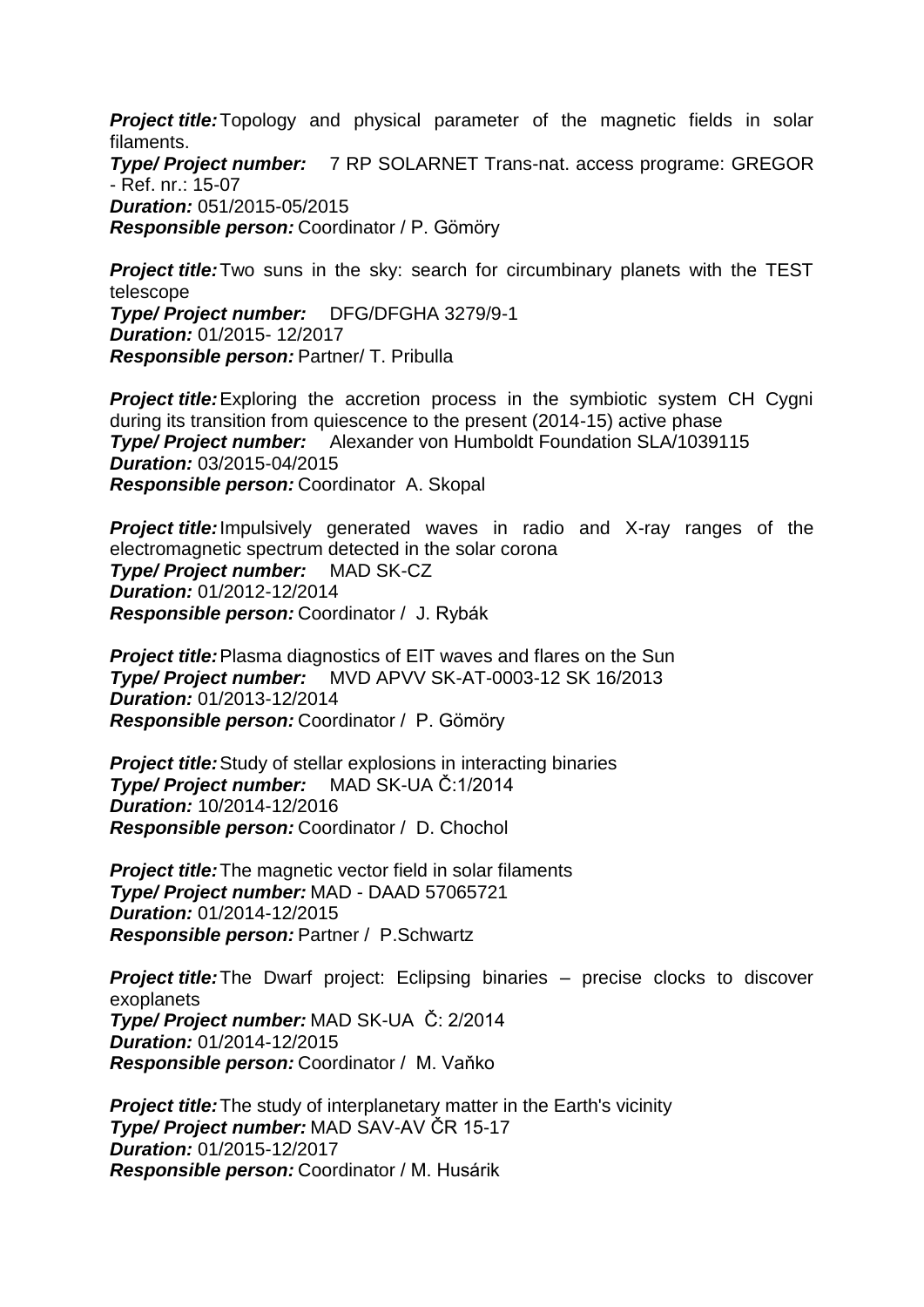*Project title:*Observing Coronal Eruptions and Spectra at the 2015 Arctic Solar **Eclipse** *Type/ Project number:* Bilateral/Nat. Geographic's Committee on Research and Exploration, USA 9616-14 *Duration:* 06/2014-12/2015 *Responsible person:* Partner/ V. Rušin

*Project title: Finite-Geometrical Aspects of Quantum Theory Type/ Project number:* Bilateral/FWF-M1564-N27l *Duration:* 03/2014-06/2015 *Responsible person:* Coordinator / M. Saniga

*Project title:*Exploring the Geometry of Generalized Pauli Groups *Type/ Project number:* Bilateral RECH-MOB15-000007 *Duration:* 09/2015-06/2016 *Responsible person:* Coordinator / M. Saniga

# *International visits of the institute* **YEAR-2015**

| <b>Country</b>    | <b>Type of visits</b>     |                 |             |                  |                             |                |  |
|-------------------|---------------------------|-----------------|-------------|------------------|-----------------------------|----------------|--|
|                   |                           | <b>Projects</b> |             | <b>Bilateral</b> |                             | <b>Other</b>   |  |
|                   | <b>Name</b>               | <b>Days</b>     | <b>Name</b> | <b>Days</b>      | <b>Name</b>                 | <b>Days</b>    |  |
| Czech<br>republic | Koten Pavel               | 5               |             |                  | Mikulášek<br>Zdeněk         | 14             |  |
|                   | Meszárosova<br>Hana       | 14              |             |                  | Mikulášek<br>Zdeněk         | 18             |  |
|                   | Shrbený<br>Lukáš          | 5               |             |                  |                             |                |  |
|                   | Vojáček<br>Vlastimil      | 5               |             |                  |                             |                |  |
| Estonia           |                           |                 |             |                  | Leedjarv<br>Laurits         | $\overline{4}$ |  |
| Germany           | <b>Balthasar</b><br>Horst | 19              |             |                  |                             |                |  |
|                   | Denker<br>Carsten         | 12              |             |                  |                             |                |  |
|                   | Gonzáles<br>Sergio Javier | 20              |             |                  |                             |                |  |
|                   | Kuckein<br>Christoph      | 13              |             |                  |                             |                |  |
|                   | Verma Meetu               | 12              |             |                  |                             |                |  |
| Poland            |                           |                 |             |                  | Berlicky<br><b>Arkadius</b> | 12             |  |
|                   |                           |                 |             |                  | Zapior Maciej               | 13             |  |
| Russia            |                           |                 |             |                  | Kravtsova<br>Alexandra      | 90             |  |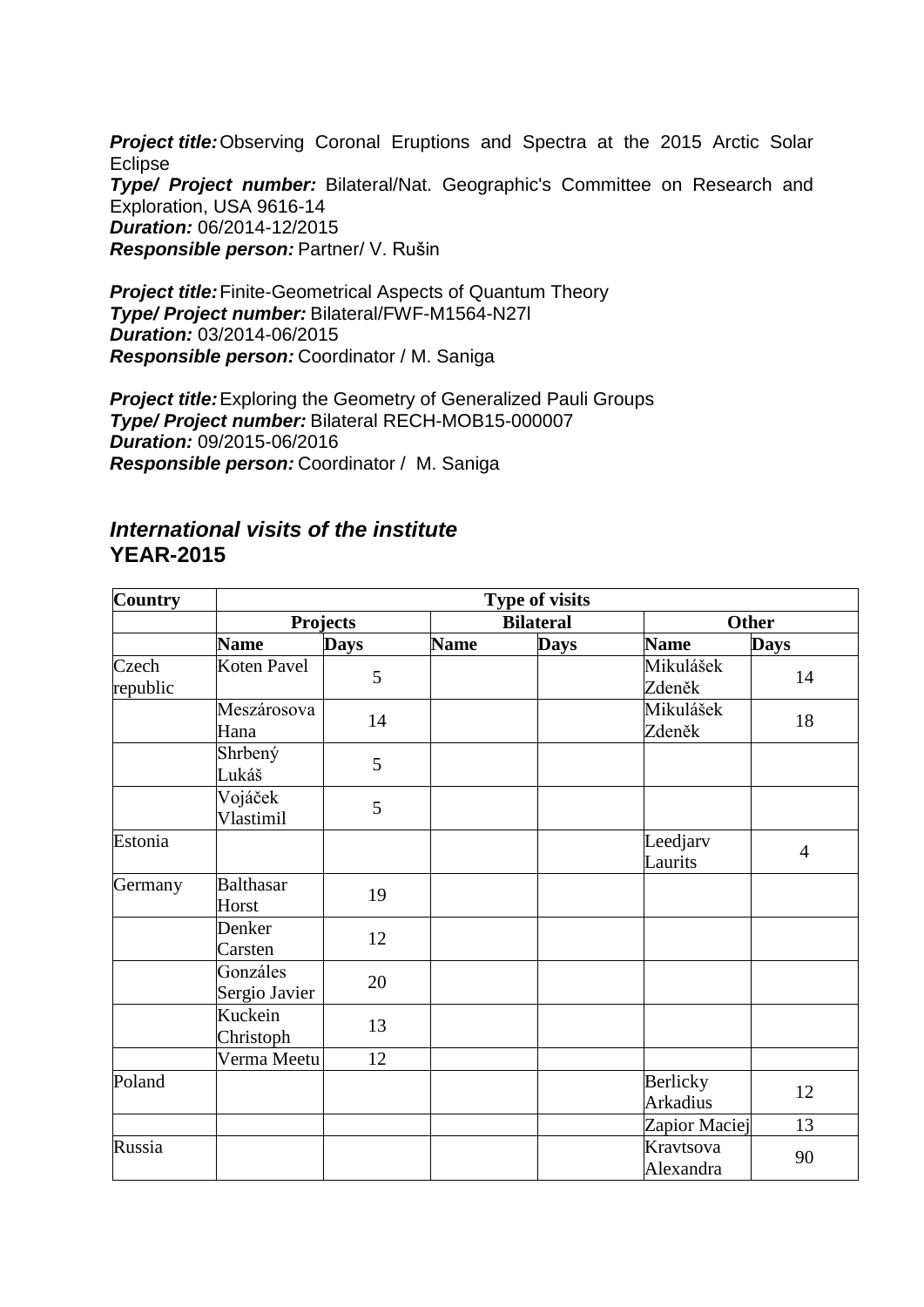| <b>Total</b> | 9 | 105 |  | 12         | 466 |
|--------------|---|-----|--|------------|-----|
|              |   |     |  | Konstantin | 17  |
| <b>USA</b>   |   |     |  | Getman     |     |
|              |   |     |  | Viktoria   |     |
|              |   |     |  | Krushevska | 90  |
|              |   |     |  | Oleksandra |     |
| Ukraine      |   |     |  | Ivanova    | 184 |
|              |   |     |  | Marco      |     |
|              |   |     |  | Romoli     | 8   |
|              |   |     |  | Gerardo    |     |
|              |   |     |  | Capobianco | 8   |
|              |   |     |  | Gerardo    |     |
| Italy        |   |     |  | Capobianco | 8   |

# **YEAR 2014**

| <b>Country</b>    | Type of visits            |                 |             |                  |                        |                |  |
|-------------------|---------------------------|-----------------|-------------|------------------|------------------------|----------------|--|
|                   |                           | <b>Projects</b> |             | <b>Bilateral</b> |                        | <b>Other</b>   |  |
|                   | <b>Name</b>               | Days            | <b>Name</b> | <b>Days</b>      | <b>Name</b>            | <b>Days</b>    |  |
| Czech<br>Republic | Mészarosová<br>Hana       | 15              |             |                  | <b>Heinzel Petr</b>    | 10             |  |
|                   |                           |                 |             |                  | Jelínek Petr           | 13             |  |
|                   |                           |                 |             |                  | Mikulášek<br>Zdenek    | 13             |  |
|                   |                           |                 |             |                  | <b>Wolf Marek</b>      | 5              |  |
| France            |                           |                 |             |                  | Holweck<br>Fréderic    | 8              |  |
| Germany           | <b>Balthasar</b><br>Horst | 15              |             |                  |                        |                |  |
|                   | Denker<br>Carsten         | 18              |             |                  |                        |                |  |
|                   | Diercke<br>Andrea         | 18              |             |                  |                        |                |  |
|                   | Kuckein<br>Christoph      | 15              |             |                  |                        |                |  |
|                   | Manrique<br>Sergio        | 5               |             |                  |                        |                |  |
|                   | Manrique<br>Sergio        | 15              |             |                  |                        |                |  |
| Poland            |                           |                 |             |                  | Berlicki<br>Arkadiusz  | $\overline{7}$ |  |
|                   |                           |                 |             |                  | Galan Cezary           | $\overline{4}$ |  |
| Austria           |                           |                 |             |                  | <b>Utz Dominik</b>     | 6              |  |
|                   |                           |                 |             |                  | Vanninathan<br>Kamalam | $\overline{4}$ |  |
| Russia            |                           |                 |             |                  | Gladilina<br>Natalia   | 21             |  |
|                   |                           |                 |             |                  | Golysheva<br>Polina    | 20             |  |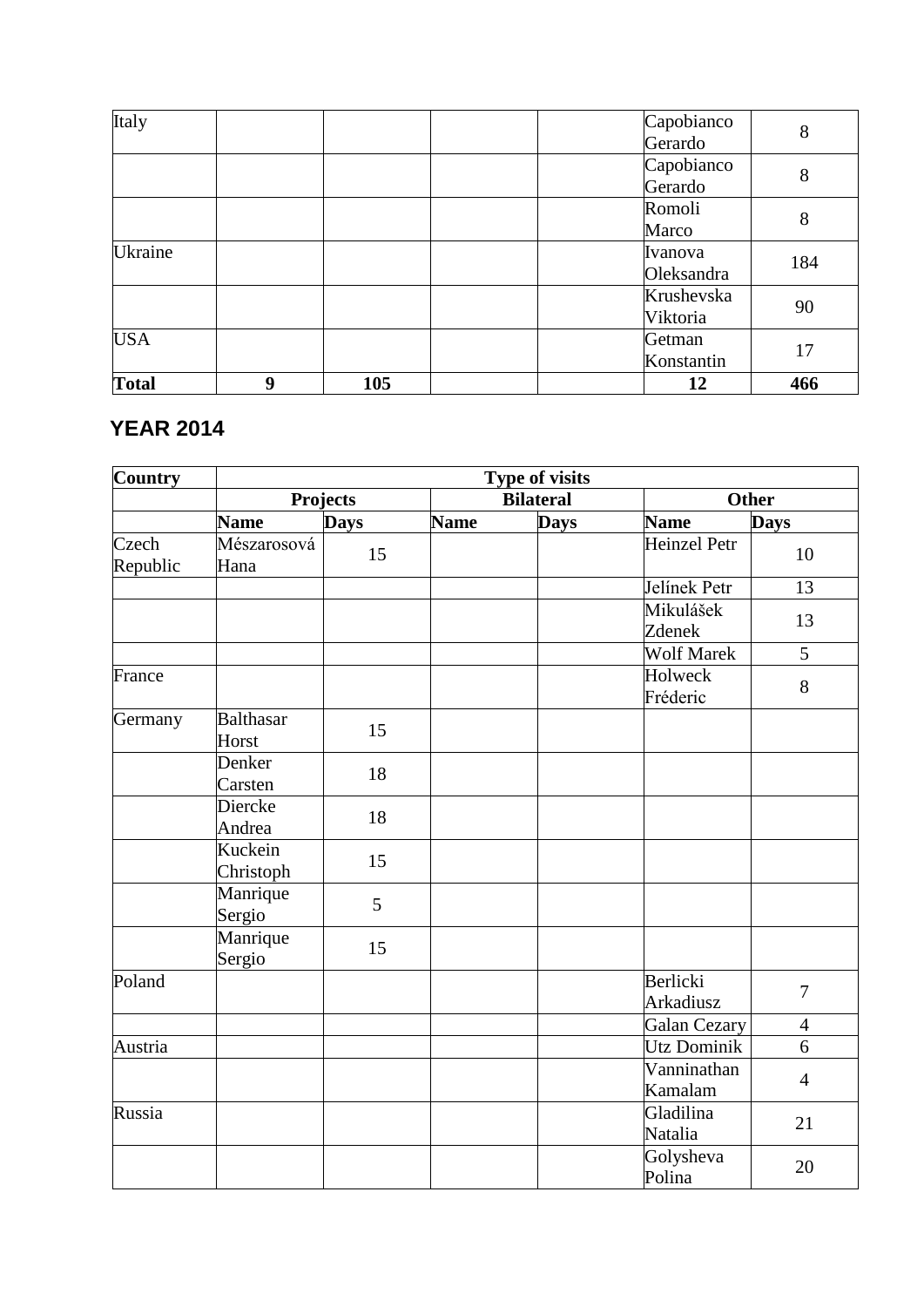|              |   |     |  | Kravtseva            |     |
|--------------|---|-----|--|----------------------|-----|
|              |   |     |  | Alexandra            | 92  |
|              |   |     |  | Zemko Polina         | 79  |
| Slovenia     |   |     |  | Jejčič Sonja         | 10  |
| Italy        |   |     |  | Capobianco           | 8   |
|              |   |     |  | Gerardo              |     |
|              |   |     |  | Fineschi             | 8   |
|              |   |     |  | Silvano              |     |
|              |   |     |  | Massone              | 8   |
|              |   |     |  | Giussepe             |     |
| Ukraine      |   |     |  | <b>Breus Vitalii</b> | 8   |
|              |   |     |  | Ivanova              | 92  |
|              |   |     |  | Alexandra            |     |
| <b>Total</b> | 7 | 101 |  | 19                   | 416 |

# *List of publications YEAR 2015*

**ADCA Scientific papers in international scientific journals with impact factor**

- ADCA01 BARSUNOVA, Olga Yu. GRININ, Vladimir P. SERGEEV, Sergey G. SEMENOV, A.O. - SHUGAROV, Sergey Yu.. UX Ori variables in the cluster IC 348. In Astrophysics, 2015, vol. 58, no. 2, p. 193-203. (0.707 - IF2014). (2015 - Current Contents, WOS, SCOPUS, NASA ADS). ISSN 0571-7256.
- ADCA02 BORISOV, Nikolay V. GABDEEV, Maksim M. SHIMANSKY, V.V. KATYSHEVA, Natalia A. - SHUGAROV, Sergey Yu.. Spectroscopic study of the Polar BS Tri. In Astronomy Letters : a journal of astronomy and space astrophysics, 2015, vol. 41, no. 11, p. 646-659. (1.432 - IF2014). (2015 - Current Contents). ISSN 1063-7737.
- ADCA03 BUDAJ, Ján KOCIFAJ, Miroslav SALMERON, Raquel HUBENY, Ivan. Tables of phase functions, opacities, albedos, equilibrium temperatures, and radiative accelerations of dust grains in exoplanets. In Monthly Notices of the Royal Astronomical Society, 2015, vol. 454, p. 2-27. (5.107 - IF2014). (2015 - Current Contents, WOS, SCOPUS, NASA ADS). ISSN 0035-8711.
- ADCA04 HAJDUKOVÁ, Mária, Jr. RUDAWSKA, Regina KORNOŠ, Leoš TÓTH, Juraj. April ρ Cygnids and comet C/1917 F1 Mellish. In Planetary and Space Science, 2015, vol. 118, p. 28-34. (1.875 - IF2014). (2015 - Current Contents, WOS, SCOPUS, NASA ADS). ISSN 0032-0633.
- ADCA05 IVANOVA, Oleksandra NESLUŠAN, Luboš SVOREŇ, Ján SEMAN KRIŠANDOVÁ, Zuzana. Crater-diameter distribution on Comets 9P and 81P and potential meteoroid streams crossing their orbits. In Icarus, 2015, vol. 254, p. 92- 101. (3.038 - IF2014). (2015 - Current Contents, WOS, SCOPUS, NASA ADS). ISSN 0019-1035.
- ADCA06 IVANOVA, Oleksandra NESLUŠAN, Luboš SEMAN KRIŠANDOVÁ, Zuzana SVOREŇ, Ján - KORSUN, Pavlo - AFANASIEV, Viktor - RESHETNYK, Volodymyr - ANDREEV, Maksim V. Observations of comets C/2007 D1 (LINEAR), C/2007 D3 (LINEAR), C/2010 G3 (WISE), C/2010 S1 (LINEAR), and C/2012 K6 (McNaught) at large heliocentric distances. In Icarus, 2015, vol. 258, p. 28-36. (3.038 - IF2014). (2015 - Current Contents, WOS, SCOPUS, NASA ADS).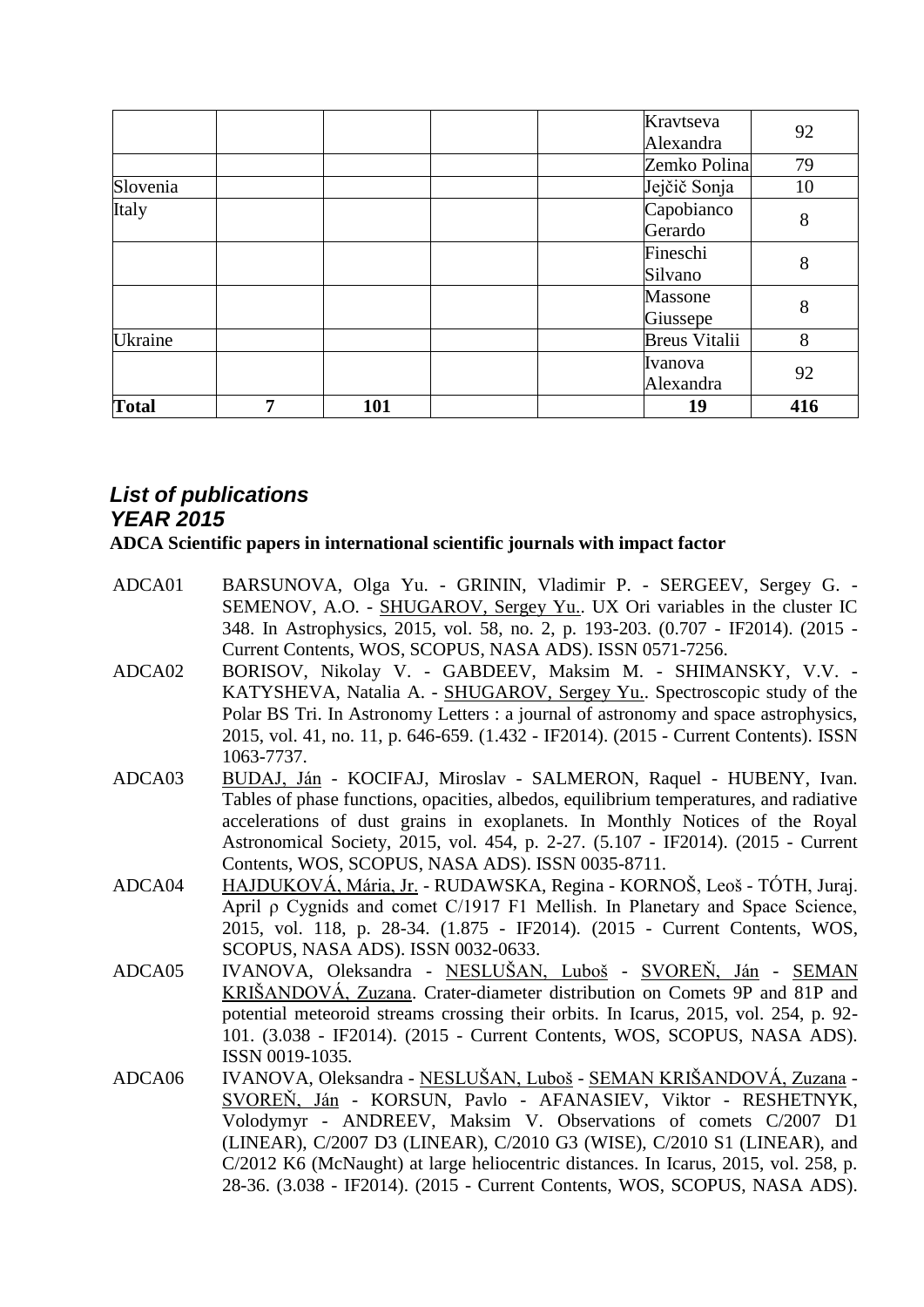ISSN 0019-1035.

- ADCA07 JAKŠOVÁ, Ivana PORUBČAN, Vladimír KLAČKA, Jozef. Structure and sources of the sporadic meteor background from video observations. In Publications of the Astronomical Society of Japan, 2015, vol. 67, no. 5, article no. 99, p. 1-7. (2.066 - IF2014). (2015 - Current Contents, WOS, SCOPUS, NASA ADS). ISSN 0004-6264.
- ADCA08 JAKUBÍK, Marián NESLUŠAN, Luboš. Meteor complex of asteroid 3200 Phaethon: its features derived from theory and updated meteor data bases. In Monthly Notices of the Royal Astronomical Society, 2015, vol. 453, p. 1186-1200. (5.107 - IF2014). (2015 - Current Contents, WOS, SCOPUS, NASA ADS). ISSN 0035-8711.
- ADCA09 KAŇUCHOVÁ, Zuzana BRUNETTO, Rosario FULVIO, Daniele STRAZZULLA, Giovanni. Near-ultraviolet bluing after space weathering of silicates and meteorites. In Icarus, 2015, vol. 258, p. 289-296. (3.038 - IF2014). (2015 - Current Contents, WOS, SCOPUS, NASA ADS). ISSN 0019-1035.
- ADCA10 KATO, Taichi HAMBSCH, Franz-Josef DUBOVSKÝ, Pavol KUDZEJ, Igor MONARD, Berto - MILLER, Ian - ITOH, Hiroshi - KIYOTA, Seiichiro - MASUMOTO, Kazunari - FUKUSHIMA, Daiki - KINOSHITA, Hiroki - MAEDA, Kazuki - MIKAMI, Jyunya - MATSUDA, Risa - KOJIGUCHI, Naoto - KAWABATA, Miho - TAKENAKA, Megumi - MATSUMOTO, Katsura - DE MIGUEL, Enrique - MAEDA, Yutaka - OHSHIMA, Tomohito - ISOGAI, Keisuke - PICKARD, Roger - HENDEN, Arne - KAFKA, Stella - AKAZAWA, Hidehiko - OTANI, Noritoshi - ISHIBASHI, Sakiko - OGI, Minako - TANABE, Kenji - IMAMURA, Kazuyoshi - STEIN, William - KASAI, Kiyoshi - VANMUNSTER, Tonny - STARR, Peter - OKSANEN, Arto - PAVLENKO, Elena - ANTONYUK, Oksana I. - ANTONYUK, Kirill - SOSNOVSKIJ, Aleksei - PIT, Nikolai - BABINA, Julia - SKLYANOV, Aleksandr - NOVÁK, Rudolf - DVORAK, Shawn - MICHEL, Raul - MASI, Gianluca - LITTLEFIELD, Colin - ULOWETZ, Joseph - SHUGAROV, Sergey Yu. - GOLYSHEVA, Polina Yu. - CHOCHOL, Drahomír - KRUSHEVSKA, Victoria - RUIZ, Javier - TORDAI, Tamas - MORELLE, Etienne - SABO, Richard - MAEHARA, Hiroyuki - RICHMOND, Michael - KATYSHEVA, Natalia A. - HIROSAWA, Kenji - GOFF, William N. - DUBOIS, Franky - LOGIE, Ludwig - RAU, Steve - VOLOSHINA, Irina - ANDREEV, Maksim V. - SHIOKAWA, Kazuhiko - NEUSTROEV, Vitaly V. - SJOBERG, George - ZHARIKOV, Sergey - JAMES, Nick - BOLT, Greg - CRAWFORD, Tim - BUCZYNSKI, Denis - COOK, Lewis - KOCHANEK, Christopher S. - SHAPPEE, Benjamin - STANEK, Krzysztof Z. - PRIETO, Jose L. - DENISENKO, Denis - NISHIMURA, Hideo - MUKAI, Masaru - KANEKO, Shizuo - UEDA, Seiji - STUBBINGS, Rod - MORIYAMA, Masayuki - SCHMEER, Patrick - MUYLLAERT, Eddy - SHEARS, Jeremy - MODIC, Robert J. - PAXSON, Kevin B. Survey of period variations of superhumps in SU UMa-type dwarf novae. VII. The seventh year (2014-2015). In Publications of the Astronomical Society of Japan, 2015, vol. 67, no. 6, article no. 105, p. 1-110. (2.066 - IF2014). (2015 - Current Contents, WOS, SCOPUS, NASA ADS). ISSN 0004-6264.
- ADCA11 KHRUZINA, T. GOLYSHEVA, Polina Yu. KATYSHEVA, Natalia A. SHUGAROV, Sergey Yu. - SHAKURA, N.I. The dwarf nova V1239 Herculis in quiescence. In Astronomy Reports, 2015, vol. 59, no. 4, p. 288-312. (0.943 - IF2014). (2015 - Current Contents, WOS, SCOPUS, NASA ADS). ISSN 1063-7729.
- ADCA12 MELITA, Mario KAŇUCHOVÁ, Zuzana BRUNETTO, Rosario STRAZZULLA, Giovanni. Space weathering and the color–color diagram of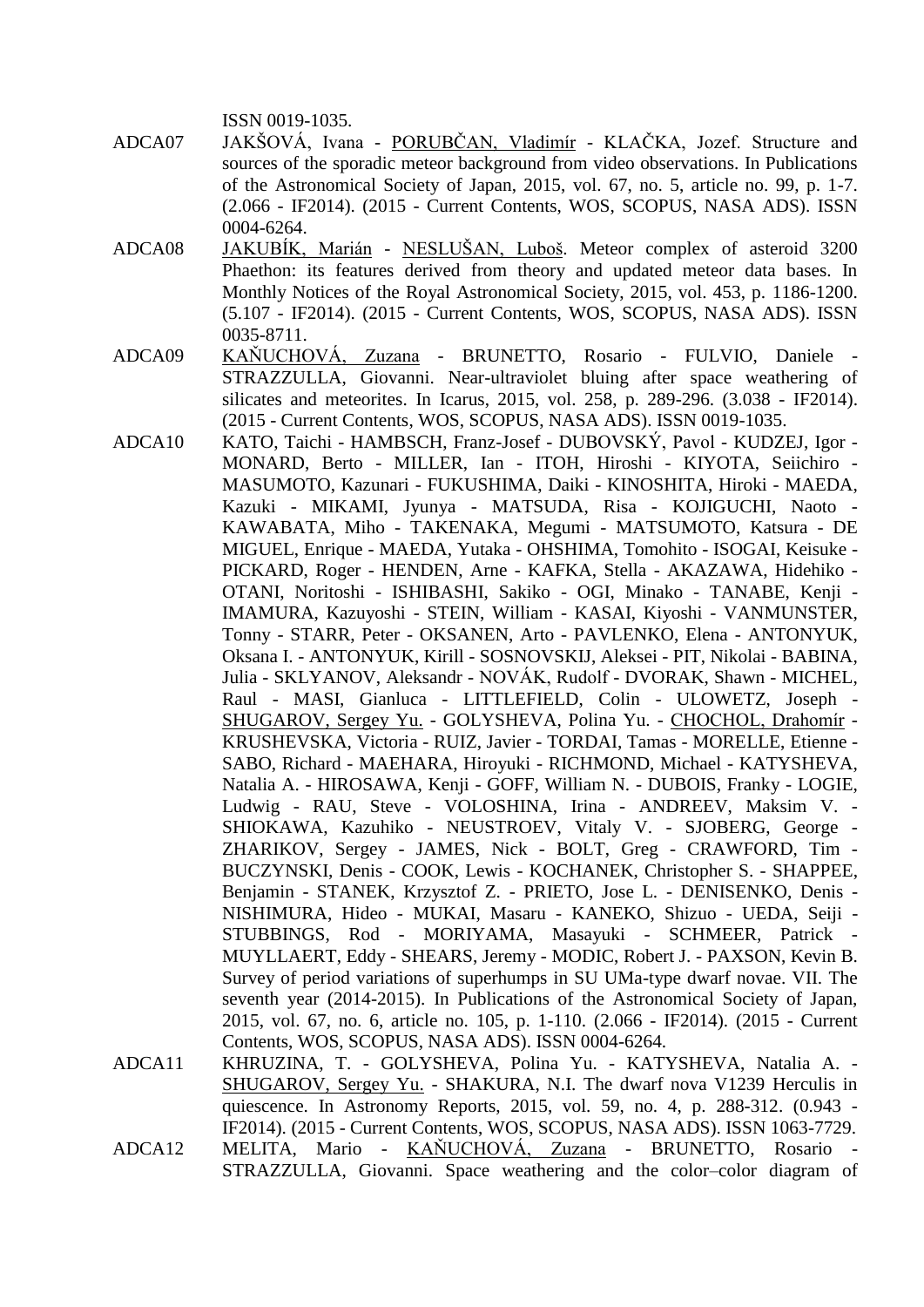Plutinos and Jupiter Trojans. In Icarus, 2015, vol. 248, p. 222-229. (3.038 - IF2014). (2015 - Current Contents, WOS, SCOPUS, NASA ADS). ISSN 0019-1035.

- ADCA13 OZDÍN, Daniel PLAVČAN, Jozef HORŇÁČKOVÁ, Michaela UHER, Pavel PORUBČAN, Vladimír - VEIS, Pavel - RAKOVSKÝ, Jozef - TÓTH, Juraj - KONEČNÝ, Patrik - SVOREŇ, Ján. Mineralogy, petrography, geochemistry, and classification of the Košice Meteorite. In Meteoritics and Planetary Science, 2015, vol. 50, no. 5, p. 864-879. (3.104 - IF2014). (2015 - Current Contents, WOS, SCOPUS, NASA ADS). ISSN 1086-9379.
- ADCA14 PAPAGEORGIOU, Andreas CHRISTOPOULOU, Panagiota-Eleftheria PRIBULLA, Theodor - VAŇKO, Martin. Refined investigation of the lowamplitude contact binary V1003 Her. In Astrophysics and Space Science, 2015, vol. 357, article no. 59, p. 1-10. (2.263 - IF2014). (2015 - Current Contents, WOS, SCOPUS, NASA ADS). ISSN 0004-640X.
- ADCA15 PASACHOFF, Jay M. RUŠIN, Vojtech SANIGA, Metod BABCOCK, Bryce A. - LU, Muzhou - DAVIS, Allen B. - DANTOWITZ, Ronald - GAINTATZIS, Pavlos - SEIRADAKIS, John H. - VOULGARIS, Aris - SEATON, Daniel B. - SHIOTA, Kazuo. Structure and dynamics of the 2012 November 13/14 eclipse white-light corona. In The Astrophysical Journal, 2015, vol. 800, article no. 90, p. 1-19. (5.993 - IF2014). (2015 - Current Contents, WOS, SCOPUS, NASA ADS). ISSN 0004- 637X.
- ADCA16 PAVLENKO, Elena KATO, Taichi ANTONYUK, Oksana I. OHSHIMA, Tomohito - HAMBSCH, Franz-Josef - ANTONYUK, Kirill - SOSNOVSKIJ, Aleksei - BAKLANOV, Alexander - SHUGAROV, Sergey Yu. - PIT, Nikolai - NAKATA, Chikako - MASI, Gianluca - NAKAJIMA, Kazuhiro - MAEHARA, Hiroyuki - DUBOVSKÝ, Pavol - KUDZEJ, Igor - ANDREEV, Maksim V. - KUZNYETSOVA, Yuliana - VASILISKOV, Kirill A. NY Serpentis: SU UMa-type nova in the period gap with diversity of normal outbursts. In Publications of the Astronomical Society of Japan, 2014, vol. 66, no. 6, article no. 111, p. 1-11. (2.009 - IF2013). (2014 - Current Contents, WOS, SCOPUS, NASA ADS). ISSN 0004-6264.
- ADCA17 PERNA, Davide KAŇUCHOVÁ, Zuzana IEVA, Simone FORNASIER, Sonia BARUCCI, Maria Antonella - LANTZ, Cateline - DOTTO, Elisabetta - STRAZZULLA, Giovanni. Short-term variability on the surface of (1) Ceres : A changing amount of water ice? In Astronomy and Astrophysics, 2015, vol. 575, article no. L1, p. 1-6. (4.378 - IF2014). (2015 - Current Contents, WOS, SCOPUS, NASA ADS). ISSN 0004-6361.
- ADCA18 PERNA, Davide BARUCCI, Maria Antonella DRUBE, Line FALKE, Albert FULCHIGNONI, Marcello - HARRIS, Alan W. - HARRIS, Alan W. - KAŇUCHOVÁ, Zuzana. A global response roadmap to the asteroid impact threat: The NEOShield perspective. In Planetary and Space Science, 2015, vol. 118, p. 311- 317. (1.875 - IF2014). (2015 - Current Contents, WOS, SCOPUS, NASA ADS). ISSN 0032-0633.
- ADCA19 PLANAT, Michel GIORGETTI, Alain HOLWECK, Frédéric SANIGA, Metod. Quantum contextual finite geometries from dessins d'enfants. In International Journal of Geometric Methods in Modern Physics, 2015, vol. 12, article no. 1550067, p. 1-18. (0.437 - IF2014). (2015 - Current Contents, WOS, SCOPUS, NASA ADS). ISSN 0219-8878.
- ADCA20 POVINEC, Pavel MASARIK, Jozef SÝKORA, Ivan KOVÁČIK, Andrej BEŇO, Juraj - MEIER, Matthias M.M. - WIELER, Rainer - LAUBENSTEIN, Matthias - PORUBČAN, Vladimír. Cosmogenic nuclides in the Košice meteorite: Experimental investigations and Monte Carlo simulations. In Meteoritics and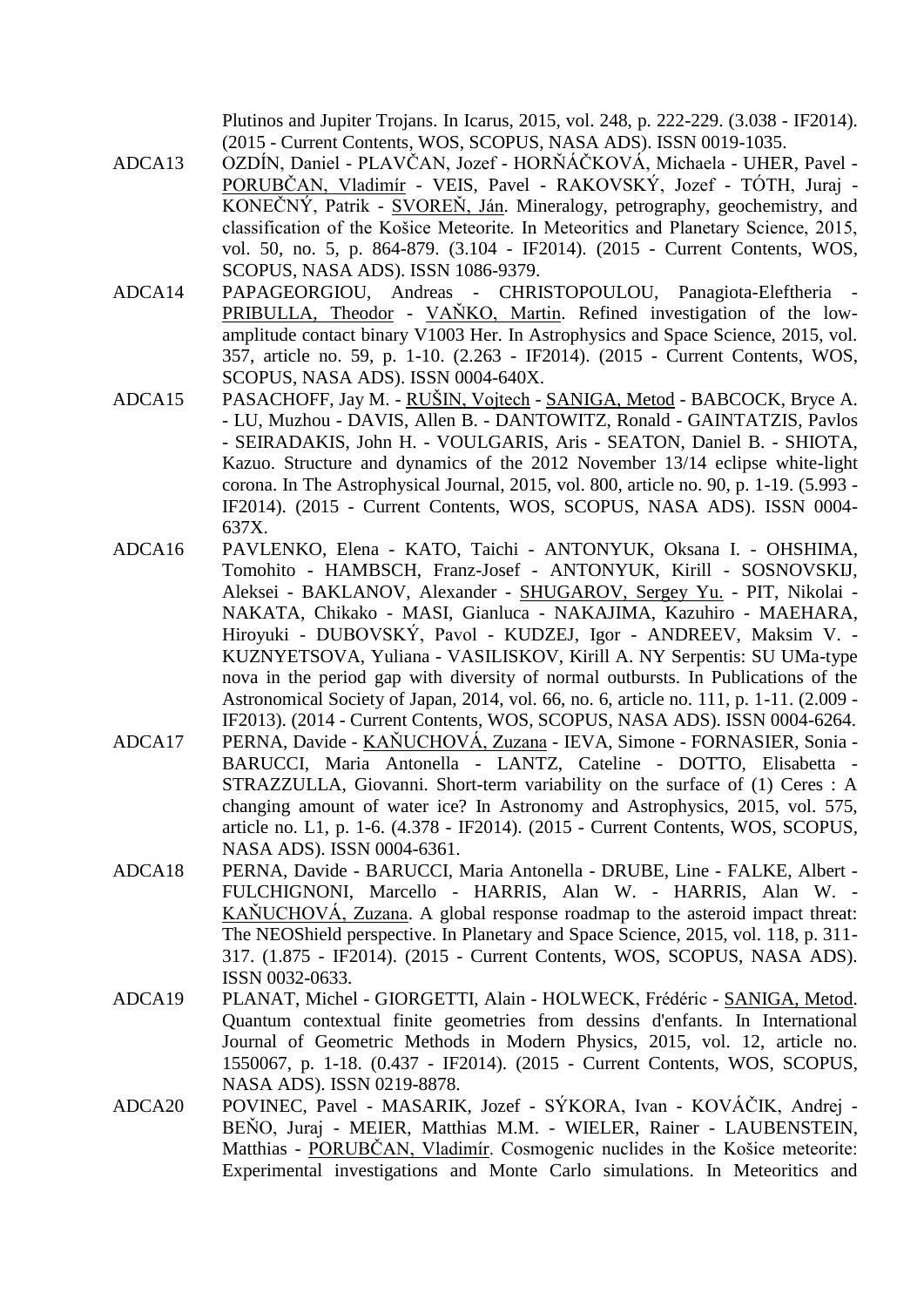Planetary Science, 2015, vol. 50, no.5, p.880-892. (3.104 - IF2014). (2015 - Current Contents, WOS, SCOPUS, NASA ADS). ISSN 1086-9379.

- ADCA21 PRIBULLA, Theodor GARAI, Zoltán HAMBÁLEK, Ľubomír KOLLÁR, Vladimír - KOMŽÍK, Richard - KUNDRA, Emil - NEDOROŠČÍK, Jozef -SEKERÁŠ, Matej - VAŇKO, Martin. Affordable échelle spectroscopy with a 60 cm telescope. In Astronomische Nachrichten, 2015, vol. 336, no. 7, p. 682-689. (0.922 - IF2014). (2015 - Current Contents, WOS, SCOPUS, NASA ADS). ISSN 0004-6337.
- ADCA22 RAETZ, Stefanie MACIEJEWSKI, Gracjan SEELIGER, Martin MARKA, Claudia - FERNANDEZ, Matilde - GÜVER, T. - GÖGÜS, E. - NOWAK, Grzegorz - VAŇKO, Martin - BERNDT, Alexandra - EISENBEISS, Thomas - MUGRAUER, Markus - TREPL, Ludwig - GELSZINNIS, J. WASP-14 b: transit timing analysis of 19 light curves. In Monthly Notices of the Royal Astronomical Society, 2015, vol. 451, p. 4139-4149. (5.107 - IF2014). (2015 - Current Contents, WOS, SCOPUS, NASA ADS). ISSN 0035-8711.
- ADCA23 SEELIGER, Martin KITZE, Manfred ERRMANN, Ronny RICHTER, S. OHLERT, Johannes - CHEN, Wen-Ping - GUO, Jian K. - GÖGÜS, E. - GÜVER, T. - AYDIN, B. - MOTTOLA, Stefano - HELLMICH, Stephan - FERNANDEZ, Matilde - ACEITUNO, Francisco José - DIMITROV, Dinko - KJURKCHIEVA, Diana P. - JENSEN, Eric L.N. - COHEN, David H. - KUNDRA, Emil - PRIBULLA, Theodor - VAŇKO, Martin - BUDAJ, Ján - MALLONN, M. - WU, Zhen-Yu - ZHOU, Xu - RAETZ, Stefanie - ADAM, Christian - SCHMIDT, Tobias O.B. - IDE, A. - MUGRAUER, Markus - MARSCHALL, Laurence - HACKSTEIN, M. - CHINI, Rolf - HAAS, M. - AK, T. - GÜZEL, E. - ÖZDÖNMEZ, A. - GINSKI, Christian - MARKA, Claudia - SCHMIDT, Janos - DINCEL, Baha - WERNER, K. - DATHE, Anika - GREIF, J. - WOLF, V. - BUDER, S. - PANNICKE, A. - PUCHALSKI, Damian - NEUHÄUSER, Ralph. Ground-based transit observations of the HAT-P-18, HAT-P-19, HAT-P-27/WASP40 and WASP-21 systems. In Monthly Notices of the Royal Astronomical Society, 2015, vol. 451, p. 4060-4072. (5.107 - IF2014). (2015 - Current Contents, WOS, SCOPUS, NASA ADS). ISSN 0035-8711.
- ADCA24 SEKERÁŠ, Matej SKOPAL, Augustín. Mass-loss rate by the Mira in the symbiotic binary V1016 Cygni from Raman scattering. In The Astrophysical Journal, 2015, vol. 812, article no. 162, p. 1-8. (5.993 - IF2014). (2015 - Current Contents, WOS, SCOPUS, NASA ADS). ISSN 0004-637X.
- ADCA25 SCHWARTZ, Pavol GUNÁR, Stanislav CURDT, Werner. Non-LTE modelling of prominence fine structures using hydrogen Lyman-line profiles. In Astronomy and Astrophysics, 2015, vol. 577, article no. A92, p. 1-10. (4.378 - IF2014). (2015 - Current Contents, WOS, SCOPUS, NASA ADS). ISSN 0004-6361.
- ADCA26 SCHWARTZ, Pavol HEINZEL, Petr KOTRČ, Pavel FÁRNÍK, František KUPRYAKOV, Yurij Alexejevič - DELUCA, Edward E. - GOLUB, Leon. Total mass of six quiescent prominences estimated from their multi-spectral observations. In Astronomy and Astrophysics, 2015, vol. 574, article no. A62, p. 1-18. (4.378 - IF2014). (2015 - Current Contents, WOS, SCOPUS, NASA ADS). ISSN 0004-6361.
- ADCA27 SCHWARTZ, Pavol JEJČIČ, S. HEINZEL, Petr ANZER, Ulrich JIBBEN, Patricia R. Prominence visibility in HINODE/XRT images. In The Astrophysical Journal, 2015, vol. 807, article no. 97, p. 1-9. (5.993 - IF2014). (2015 - Current Contents, WOS, SCOPUS, NASA ADS). ISSN 0004-637X.
- ADCA28 SKOPAL, Augustín CARIKOVÁ, Zuzana. Wind mass transfer in S-type symbiotic binaries : I. Focusing by the wind compression model. In Astronomy and Astrophysics, 2015, vol. 573, article no. A8, p. 1-5. (4.378 - IF2014). (2015 -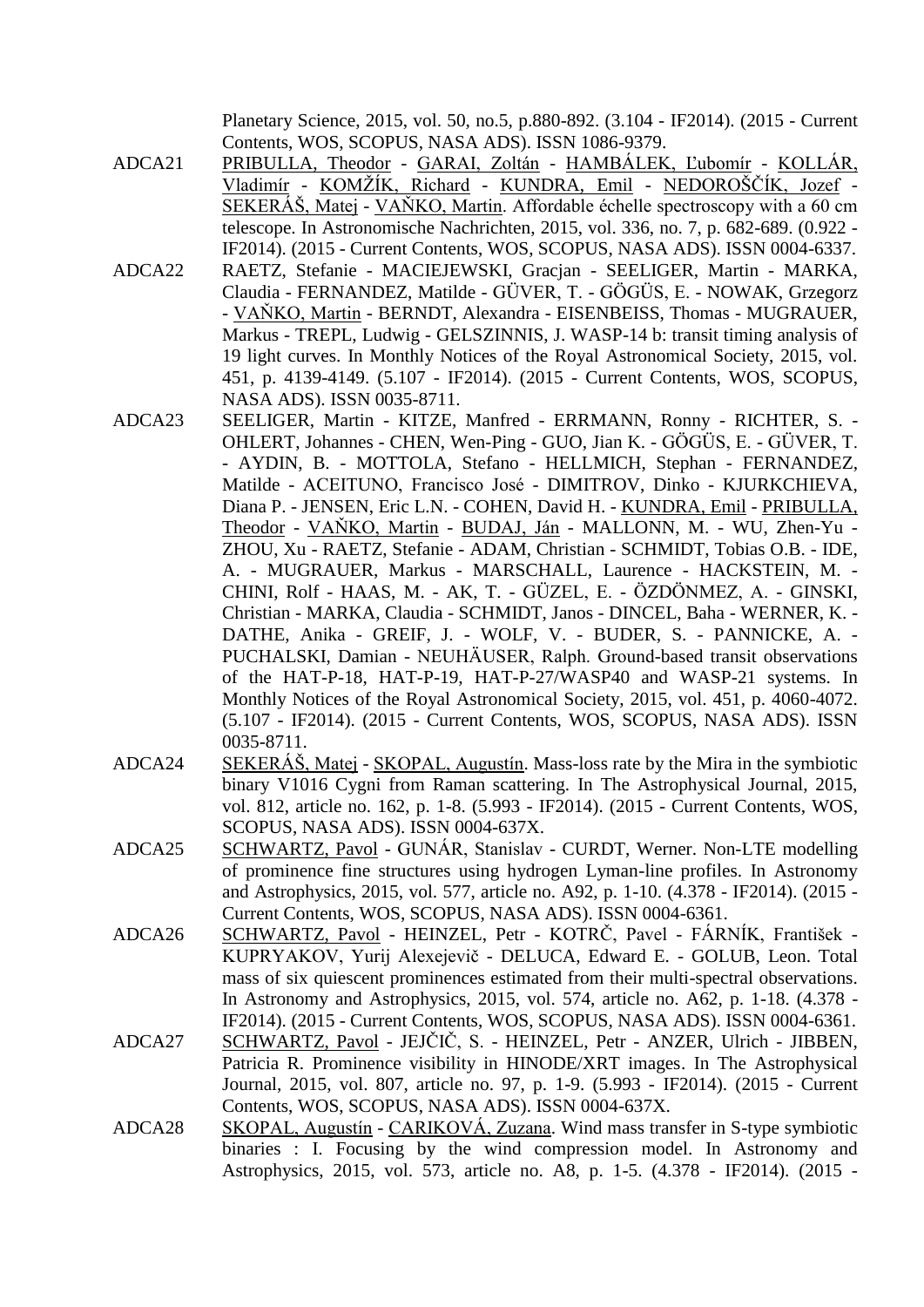Current Contents, WOS, SCOPUS, NASA ADS). ISSN 0004-6361.

- ADCA29 SKOPAL, Augustín. Multiwavelength modeling the SED of supersoft X-ray sources III. RS Ophiuchi: The supersoft X-ray phase and beyond. In New Astronomy, 2015, vol. 34, p. 123-133. (1.146 - IF2014). (2015 - Current Contents, WOS, SCOPUS, NASA ADS). ISSN 1384-1076.
- ADCA30 SKOPAL, Augustín. Multiwavelength modeling the SED of supersoft X-ray sources. II. RS Ophiuchi: From the explosion to the SSS phase. In New Astronomy, 2015, vol. 36, p. 128-138. (1.146 - IF2014). (2015 - Current Contents, WOS, SCOPUS, NASA ADS). ISSN 1384-1076.
- ADCA31 SKOPAL, Augustín. Multiwavelength modelling the SED of supersoft X-ray sources. I. The method and examples. In New Astronomy, 2015, vol. 36, p. 116-127. (1.146 - IF2014). (2015 - Current Contents, WOS, SCOPUS, NASA ADS). ISSN 1384-1076.
- ADCA32 SOUTHWORTH, John MANCINI, Luigi CICERI, Simona BUDAJ, Ján DOMINIK, Martin - FIGUERA JAIMES, Roberto - HAUGBOLLE, Troels - JORGENSEN, Uffe Grae - POPOVAS, Andrius - RABUS, Markus - RAHVAR, Sohrab - VON ESSEN, Carolina - SCHMIDT, Robert W. - WERTZ, Olivier - ALSUBAI, Khalid A. - BOZZA, Valerio - BRAMICH, Daniel Martyn - CALCHI NOVATI, Sebastiano - D'AGO, Giuseppe - HINSE, Tobias Cornelius - HENNING, Thomas - HUNDERTMARK, Markus - JUNCHER, Dorte - KORHONEN, Heidi - SKOTTFELT, Jesper - SNODGRASS, Colin - STARKEY, David - SURDEJ, Jean. High-precision photometry by telescope defocusing - VII. The ultrashort period planet WASP-103. In Monthly Notices of the Royal Astronomical Society, 2015, vol. 447, p. 711-721. (5.107 - IF2014). (2015 - Current Contents, WOS, SCOPUS, NASA ADS). ISSN 0035-8711.
- ADCA33 SVOREŇ, Ján. Distribution of brightenings of periodic comets during solar activity cycles 9-22. In Planetary and Space Science, 2015, vol. 118, p. 176-180. (1.875 - IF2014). (2015 - Current Contents, WOS, SCOPUS, NASA ADS). ISSN 0032-0633.
- ADCA34 TOKOVININ, Andrei PRIBULLA, Theodor FISCHER, Debra. Radial velocities of southern visual multiple stars. In The Astronomical Journal, 2015, vol. 149, article no. 8, p. 1-9. (4.024 - IF2014). (2015 - Current Contents, WOS, SCOPUS, NASA ADS). ISSN 0004-6256.
- ADCA35 TOMKO, Dušan. Modeling of a theoretical stream of comet 12P/Pons-Brooks. In Planetary and Space Science, 2015, vol. 118, p. 35-37. (1.875 - IF2014). (2015 - Current Contents, WOS, SCOPUS, NASA ADS). ISSN 0032-0633.
- ADCA36 TÓTH, Juraj SVOREŇ, Ján BOROVIČKA, Jiří SPURNÝ, Pavel IGAZ, Antal - KORNOŠ, Leoš - VEREŠ, Peter - HUSÁRIK, Marek - KOZA, Július - KUČERA, Aleš - ZIGO, Pavol - GAJDOŠ, Štefan - VILÁGI, Jozef - ČAPEK, David - SEMAN KRIŠANDOVÁ, Zuzana - TOMKO, Dušan - ŠILHA, Jiří - SCHUNOVÁ, Eva - BODNÁROVÁ, Marcela - BÚZOVÁ, Diana - KREJČOVÁ, Tereza. The Košice meteorite fall: Recovery and strewn field. In Meteoritics and Planetary Science, 2015, vol. 50, no. 5, p. 853-863. (3.104 - IF2014). (2015 - Current Contents, WOS, SCOPUS, NASA ADS). ISSN 1086-9379.
- ADCA37 VAŇKO, Martin EVANS, Phil TAN, Thiam-Guan. The refined physical properties of the transiting exoplanetary system WASP-41. In Astronomische Nachrichten, 2015, vol. 336, no. 2, p. 145-152. (0.922 - IF2014). (2015 - Current Contents, WOS, SCOPUS, NASA ADS). ISSN 0004-6337.
- ADCA38 WOODS, Paul M. OCCHIOGROSSO, Angela VITI, Serena KAŇUCHOVÁ, Zuzana - PALUMBO, Maria Elisabetta - PRICE, Stephen D. A new study of an old sink of sulphur in hot molecular cores: the sulphur residue. In Monthly Notices of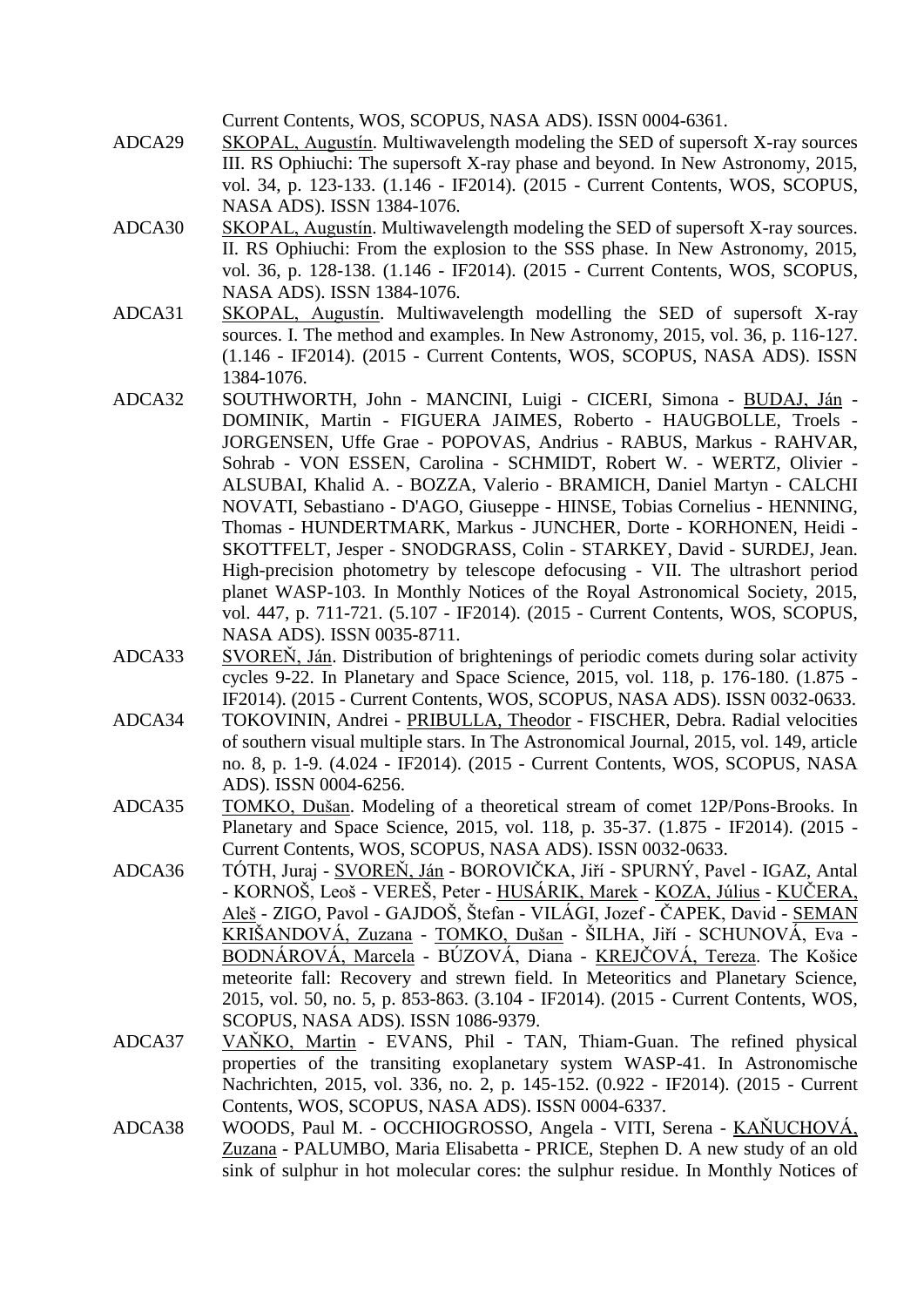the Royal Astronomical Society, 2015, vol. 450, p. 1256-1267. (5.107 - IF2014). (2015 - Current Contents, WOS, SCOPUS, NASA ADS). ISSN 0035-8711.

#### **ADEB Scientific papers in other foreign journals**

- ADEB01 HAMBÁLEK, Ľubomír. Modelling secondary eclipses of Kepler exoplanets. In EPJ Web of Conferences, 2015, vol. 101, article no. 06031, p. 1-2. ISSN 2100-014X. Názov prebraný z titulnej strany. Dostupné na internete: <http://www.epjconferences.org/>.
- ADEB02 NESLUŠAN, Luboš. The Ni's solution for neutron star and outward oriented gravitational attraction in its interior. In Journal of Modern Physics, 2015, vol. 6, p. 2164-2183. ISSN 2153-1196. Dostupné na internete: <http://www.scirp.org/journal/jmp/>.
- ADEB03 NESLUŠAN, Luboš. Neutrinos as the particles with mixed interaction and prediction of large neutrino-neutrino collisional cross-section. In Journal of Modern Physics, 2015, vol. 6, p. 1756-1767. ISSN 2153-1196. Dostupné na internete: <http://www.scirp.org/journal/jmp/>.
- ADEB04 SANIGA, Metod HAVLICEK, Hans HOLWECK, Frédéric PLANAT, Michel PRACNA, Petr. Veldkamp-space aspects of a sequence of nested binary Segre varieties. In Annales de l'Institut Henri Poincaré D. Combinatorics, Physics and their Interactions, 2015, vol. 2, no. 3, p.309-333. ISSN 2308-5827.
- ADEB05 UTZ, Dominik DEL TORO INIESTA, J.C. BELLOT RUBIO, L.R. JURČÁK, Ján - THONHOFER, S. - BODNÁROVÁ, Marcela - HANSLMEIER, Arnold - LEMMERER, B. - PIANTSCHITSCH, I. - GUTTENBRUNNER, S. New insights into the temporal evolution of MBPS. In Central European Astrophysical Bulletin, 2014, vol. 38, p. 73-79. (2014 - NASA ADS). ISSN 1845-8319.
- ADEB06 UTZ, Dominik DEL TORO INIESTA, J.C. BELLOT RUBIO, L.R. BODNÁROVÁ, Marcela - MULLER, R. - BÁRTA, Miroslav - THONHOFER, S. - HANSLMEIER, Arnold. Long time variations of magnetic bright points observed by HINODE/SOT. In Central European Astrophysical Bulletin, 2015, vol. 39, p. 91- 100. (2015 - NASA ADS). ISSN 1845-8319.

## **ADMB Scientific papers in international journals registered in the Web of Science or Scopus Core Collection**

- ADMB01 SANIGA, Metod. The complement of binary Klein quadric as a combinatorial Grassmannian. In Mathematics, 2015, vol. 3, no. 2, p. 481-486. ISSN 2227-7390. Názov prebraný z titulnej strany. Dostupné na internete: <http://www.mdpi.com/journal/mathematics>.
- ADMB02 SANIGA, Metod HOLWECK, Frédéric PRACNA, Petr. From Cayley-Dickson algebras to combinatorial Grassmannians. In Mathematics, 2015, vol. 3, no. 4, p. 1192-1221. ISSN 2227-7390. Názov prebraný z titulnej strany. Dostupné na internete: <http://www.mdpi.com/journal/mathematics>.

## **ADNA Scientific papers in domestic impact journals registered in the Web of Science or Scopus Core Collection**

ADNA01 HAMBÁLEK, Ľubomír. U B V R\_C I\_C photometry and modelling of AO Ser. In Contributions of the Astronomical Observatory Skalnaté Pleso, 2015, vol. 45, p. 106-118. (0.591 - IF2014). (2015 - WOS, SCOPUS, NASA ADS). ISSN 1335-1842.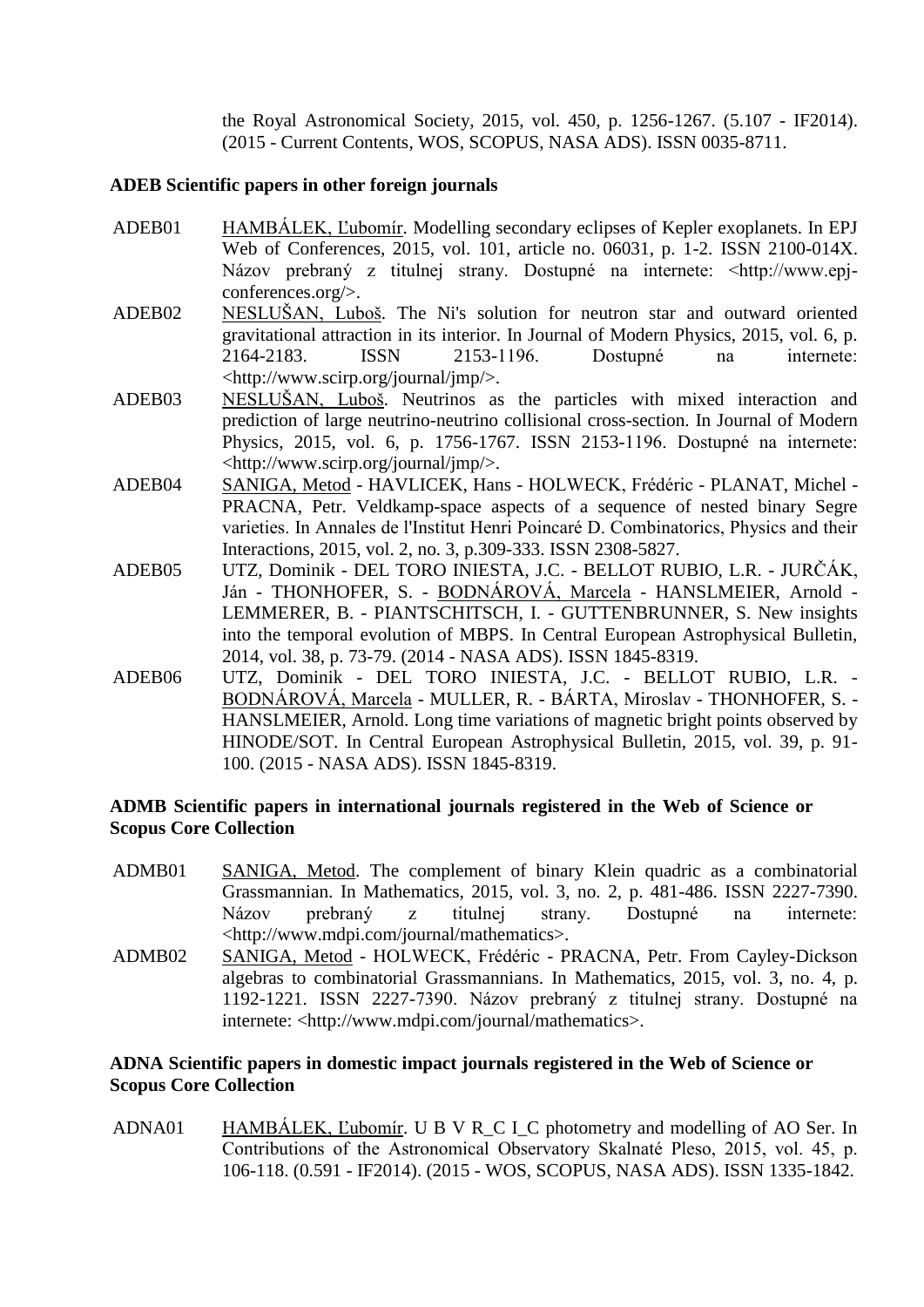| ADNA02 | NEDOROŠČÍK, Jozef - VAŇKO, Martin - PRIBULLA, Theodor. Eclipsing binaries           |
|--------|-------------------------------------------------------------------------------------|
|        | in ASAS and NSVS databases: Fourier analysis. In Contributions of the               |
|        | Astronomical Observatory Skalnaté Pleso, 2015, vol. 45, p. 17-27. (0.591 - IF2014). |
|        | (2015 - WOS, SCOPUS, NASA ADS). ISSN 1335-1842.                                     |
| ADNA03 | NESLUŠAN, Luboš. A summary of the research of Geminid meteoroid stream. In          |
|        | Contributions of the Astronomical Observatory Skalnaté Pleso, 2015, vol. 45, p. 60- |
|        | 82. (0.591 - IF2014). (2015 - WOS, SCOPUS, NASA ADS). ISSN 1335-1842.               |
| ADNA04 | SHAGATOVA, Natalia. On the effect of ionization on the circumbinary material in     |
|        | symbiotic systems. In Contributions of the Astronomical Observatory Skalnaté        |
|        | Pleso, 2015, vol. 45, p. 89-98. (0.591 - IF2014). (2015 - WOS, SCOPUS, NASA         |
|        | ADS). ISSN 1335-1842.                                                               |
| ADNA05 | SHUGAROV, Sergey Yu. - KATYSHEVA, Natalia A. - GLADILINA, N. PR Her -               |
|        | a WZ Sge-type cataclysmic variable. In Contributions of the Astronomical            |
|        | Observatory Skalnaté Pleso, 2015, vol. 45, p. 119-130. (0.591 - IF2014). (2015 -    |
|        | WOS, SCOPUS, NASA ADS). ISSN 1335-1842.                                             |
| ADNA06 | SVOREŇ, Ján. Distribution of the activity of the Sun during an average solar cycle. |
|        | In Contributions of the Astronomical Observatory Skalnaté Pleso, 2015, vol. 45, p.  |
|        | 131-136. (0.591 - IF2014). (2015 - WOS, SCOPUS, NASA ADS). ISSN 1335-1842.          |
| ADNA07 | VAŇKO, Martin - KOLLÁR, Vladimír - KOMŽÍK, Richard - KOZA, Július -                 |
|        | PRIBULLA, Theodor. Photoelectric photometry era at the Astronomical Institute of    |
|        | the Slovak Academy of Sciences III. Fast photometry. In Contributions of the        |
|        | Astronomical Observatory Skalnaté Pleso, 2015, vol. 45, p. 99-105. (0.591 -         |

# **AFC Published contributions to international scientific conferences**

AFC01 CHOCHOL, Drahomír - SHUGAROV, Sergey Yu. - KATYSHEVA, Natalia A. - VOLKOV, Igor - ZHAROVA, Alla V. - PAVLENKO, Elena - PIT, Nikolai - ZVAGELSKY, Roman - ANTONIUK, O. - ANTONIUK, K. - BAKLANOV, Aleksei - BORISOV, Nikolay V. - GABDEEV, Maksim M. Superoutburst of a new sub-period-minimum dwarf nova CSS130418 in Hercules. In Acta Polytechnica CTU Proceedings, 2015, vol. 2, no. 1, p. 165-169. ISSN 2336-5382. The Golden Age of Cataclysmic Variables and Related Objects, Editors Franco Giovannelli, Lola Sabau-Graziati, ISBN 978-80-01-05688-2.

IF2014). (2015 - WOS, SCOPUS, NASA ADS). ISSN 1335-1842.

- AFC02 KATYSHEVA, Natalia A. SHUGAROV, Sergey Yu. BORISOV, Nikolay V. GABDEEV, Maksim M. - GOLYSHEVA, Polina Yu. Photometric and spectroscopic investigation of the dwarf nova HS 0218+3229: A short review. In Acta Polytechnica CTU Proceedings, 2015, vol. 2, no. 1, p. 123-127. ISSN 2336- 5382. The Golden Age of Cataclysmic Variables and Related Objects, Editors Franco Giovannelli, Lola Sabau-Graziati, ISBN 978-80-01-05688-2.
- AFC03 SEKERÁŠ, Matej SKOPAL, Augustín. Diagnostic of the symbiotic stars environment by Thomson, Raman and Rayleigh scattering processes. In Acta Polytechnica CTU Proceedings, 2015, vol.2, no. 1, p. 282-285. ISSN 2336-5382. The Golden Age of Cataclysmic Variables and Related Objects, Editors Franco Giovannelli, Lola Sabau-Graziati, ISBN 978-80-01-05688-2.
- AFC04 SKOPAL, Augustín SEKERÁŠ, Matej TOMOV, N.A. TOMOVA, M.T. TARASOVA, Taissiia Natasha - WOLF, Marek. What powers the 2006 outburst of the symbiotic star BF Cygni? In Acta Polytechnica CTU Proceedings, 2015, vol. 2, no. 1, p. 277-281. ISSN 2336-5382. The Golden Age of Cataclysmic Variables and Related Objects, Editors Franco Giovannelli, Lola Sabau-Graziati, ISBN 978-80-01-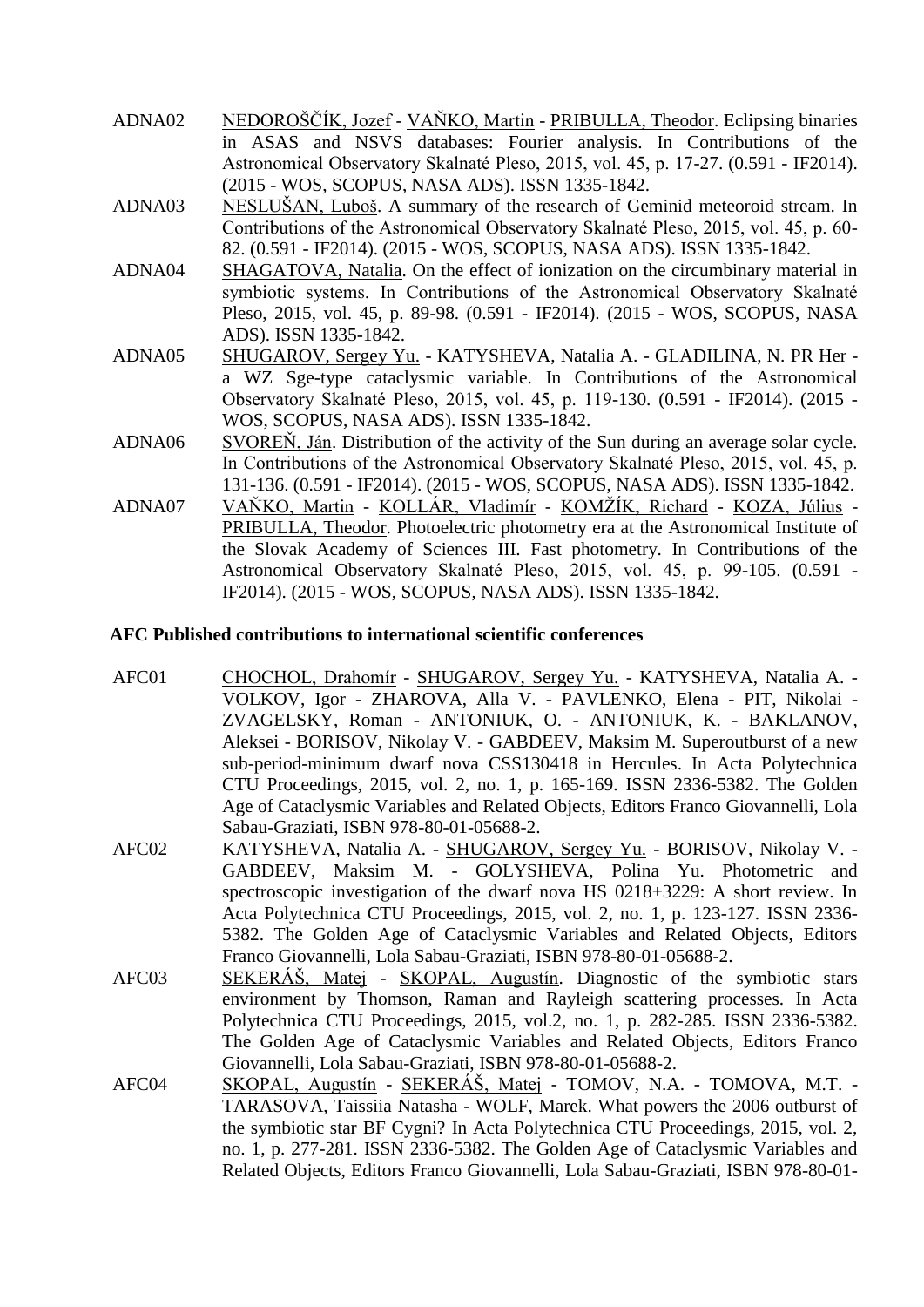05688-2.

- AFC05 STRACHAN, L. KO, Y.-K. MOSES, J.D. LAMING, J.M. AUCHERE, F. CASINI, R. - FINESCHI, Silvano - GIBSON, S. - KNOELKER, M. - KORENDYKE, C. - MCINTOSH, S. - ROMOLI, M. - RYBÁK, Ján - SOCKER, D. - TOMCZYK, Steve - VOURLIDAS, Angelos - WU, Q. Waves and magnetism in the solar atmosphere (WAMIS). In Polarimetry: From the Sun to Stars and Stellar Environments : Proceedings of IAU Symposium vol. 305. Edited by K.N. Nagendra, Stefano Bagnulo, Rebecca Centeno and Maria Jesus Martinez Gonzalez. - Cambridge : Cambridge University Press, 2015, p. 121-126. ISBN 9781107078550.
- BEE01 GÁLIS, Rudolf HRIC, Ladislav LEEDJÄRV, Laurits. Outburst activity driven by evolved pulsating star in the symbiotic binary AG Dra. In The Physics of Evolved Stars: A conference dedicated to the Memory of Olivier Chesneau : EAS Publication Series volume 71-72. - Les Ulis : EDP Sciences, 2015, p. 103-105. ISBN 978-2- 7598-1907-2.
- BEE02 GÁLIS, Rudolf HRIC, Ladislav LEEDJÄRV, Laurits KUNDRA, Emil. Outburst activity of the symbiotic system AG Dra. In Living Together: Planets, Host Stars, and Binaries : ASP Conference Series Vol. 496. - San Francisco : Astronomical Society of the Pacific, 2015, p. 240-241. ISBN 978-1-58381-876-3.
- BEE03 GARAI, Zoltán PRIBULLA, Theodor. Search for young transiting exoplanets in NGC 7243: First results. In Living Together: Planets, Host Stars, and Binaries : ASP Conference Series Vol. 496. - San Francisco : Astronomical Society of the Pacific, 2015, p.358-359. ISBN 978-1-58381-876-3.
- BEE04 GARAI, Zoltán. Search for a circum-planetary material of short-period Kepler exoplanet candidates: results based on 17 quarter data. In 13th International Conference on Applications of Natural, Technological and Economic Sciences [elektronický zdroj]. - Szombathely : University of West Hungary, 2015, p. 17-22. ISBN 978-963-359-039-3.
- BEE05 GARAI, Zoltán. Search for young transiting exoplanets in the open cluster NGC 7243 - The exoplanet candidate J221550.6+495611. In 14th International Conference on Applications of Natural, Technological and Economic Sciences [elektronický zdroj]. - Szombathely : University of West Hungary, 2015, p. 49-55. ISBN 978-963- 359-053-9.
- BEE06 GOLYSHEVA, Polina Yu. SHUGAROV, Sergey Yu. KATYSHEVA, Natalia A. - KHRUZINA, T. Observation and light curve analysis of three eclipsing dwarf novae. In Living Together: Planets, Host Stars, and Binaries : ASP Conference Series Vol. 496. - San Francisco : Astronomical Society of the Pacific, 2015, p. 231- 235. ISBN 978-1-58381-876-3.
- BEE07 GORANSKIJ, Vitalij P. METLOVA, Natalia V. ZHAROVA, Alla V. SHUGAROV, Sergey Yu. - BARSUKOVA, Elena A. - KROLL, Peter. Unveiling the nature of red novae cool explosions using archive plate photometry. In Astroplate 2014. - Prague : Institute of Chemical Technology, 2014, p. 95-98. ISBN 978-80- 7080-918-1.
- BEE08 CHOCHOL, Drahomír IKONNIKOVA, N. KATYSHEVA, Natalia A. -SHUGAROV, Sergey Yu. - VOLKOV, Igor. Multicolor photometry of the novae V339 Del and V2659 Cyg. In Living Together: Planets, Host Stars, and Binaries : ASP Conference Series Vol. 496. - San Francisco : Astronomical Society of the Pacific, 2015, p. 237-239. ISBN 978-1-58381-876-3.
- BEE09 KHRUZINA, T. KATYSHEVA, Natalia A. GOLYSHEVA, Polina Yu. -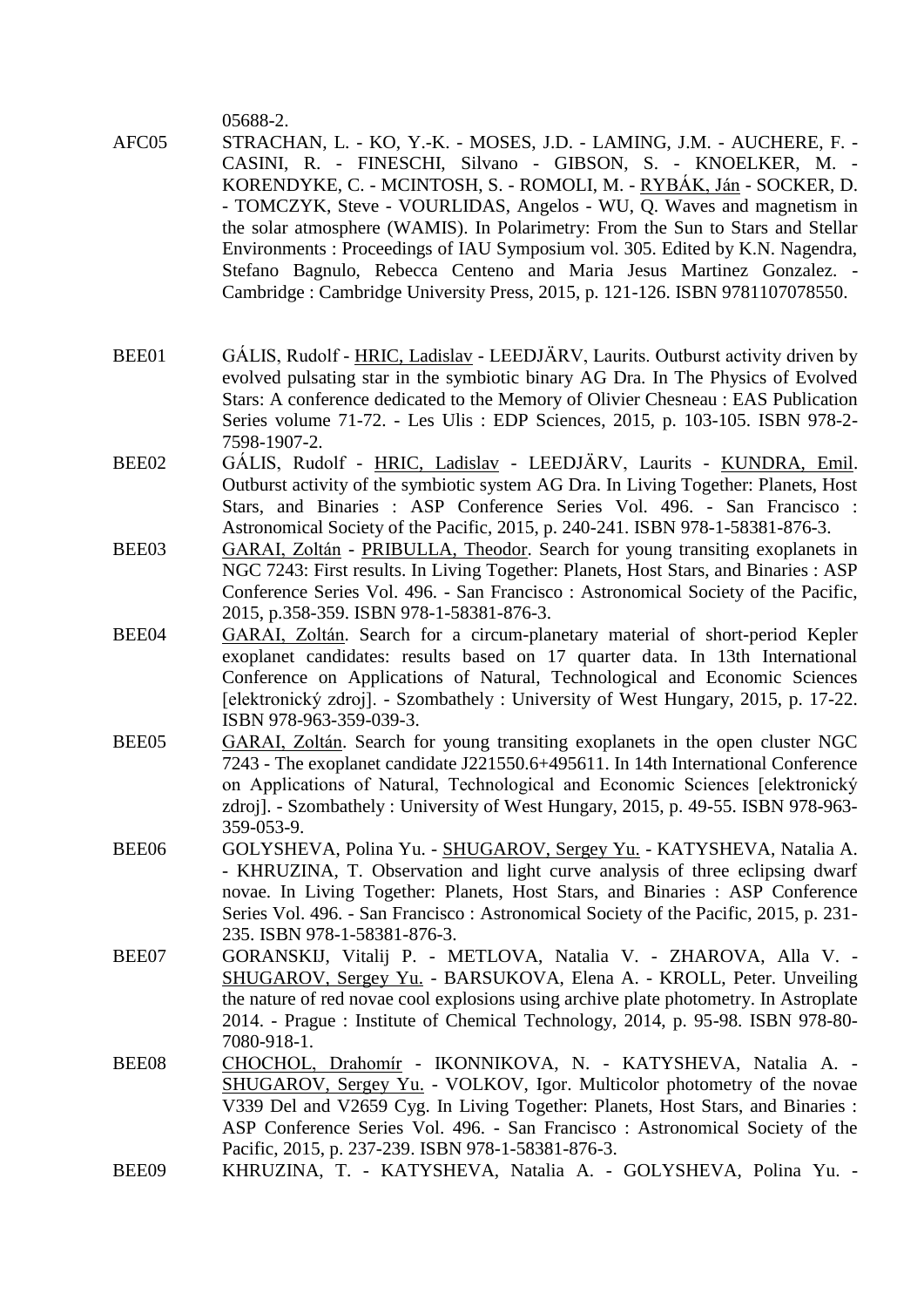SHUGAROV, Sergey Yu.. Optical variability analysis of UU Aqr - an eclipsing nova-like system. In The Physics of Evolved Stars: A conference dedicated to the Memory of Olivier Chesneau : EAS Publication Series volume 71-72. - Les Ulis : EDP Sciences, 2015, p. 149-150. ISBN 978-2-7598-1907-2.

- BEE10 KREIBIKOVÁ, Zuzana SKOPAL, Augustín. On the origin of the Raman scattered O VI 1032 angstrom line during outbursts and quiescent phases of the symbiotic binary AG Dra. In Living Together: Planets, Host Stars, and Binaries : ASP Conference Series Vol. 496. - San Francisco : Astronomical Society of the Pacific, 2015, p. 250-251. ISBN 978-1-58381-876-3.
- BEE11 MIKULÁŠEK, Zdeněk ZEJDA, Miloš PRIBULLA, Theodor VAŇKO, Martin -QIAN, Sheng-Bang - ZHU, Li-Ying. The concept of few-parameter modeling of eclipsing binary and exoplanet transit light curves. In Living Together: Planets, Host Stars, and Binaries : ASP Conference Series Vol. 496. - San Francisco : Astronomical Society of the Pacific, 2015, p. 176-180. ISBN 978-1-58381-876-3.
- BEE12 PARIMUCHA, Štefan VAŇKO, Martin. Testing phase of the telescope ŽIGA: Initial results. In Living Together: Planets, Host Stars, and Binaries : ASP Conference Series Vol. 496. - San Francisco : Astronomical Society of the Pacific, 2015, p. 309-310. ISBN 978-1-58381-876-3.
- BEE13 PLÁVALOVÁ, Eva. Classification of extrasolar planets: New horizons. In Living Together: Planets, Host Stars, and Binaries : ASP Conference Series Vol. 496. - San Francisco : Astronomical Society of the Pacific, 2015, p. 375-377. ISBN 978-1- 58381-876-3.
- BEE14 PLÁVALOVÁ, Eva SOLOVAYA, Nina. Analysis of the motion of the extrasolar planet HD 120136 Ab in a binary system: Calculating unknown angular orbital elements. In Living Together: Planets, Host Stars, and Binaries : ASP Conference Series Vol. 496. - San Francisco : Astronomical Society of the Pacific, 2015, p. 400- 404. ISBN 978-1-58381-876-3.
- BEE15 SEKERÁŠ, Matej SKOPAL, Augustín. Raman-scattered HEII 1025 line in the symbiotic binary V1016 Cyg as a diagnostic tool of the wind from its Mira-type donor. In The Physics of Evolved Stars: A conference dedicated to the Memory of Olivier Chesneau : EAS Publication Series volume 71-72. - Les Ulis : EDP Sciences, 2015, p. 193-194. ISBN 978-2-7598-1907-2.
- BEE16 SEKERÁŠ, Matej SKOPAL, Augustín. Ionization structure of the symbiotic binary V1016 Cyg from Raman scattering of the He II 1025 angstrom line. In Living Together: Planets, Host Stars, and Binaries : ASP Conference Series Vol. 496. - San Francisco : Astronomical Society of the Pacific, 2015, p. 243-244. ISBN 978-1- 58381-876-3.
- BEE17 SHAGATOVA, Natalia SKOPAL, Augustín. Indication of the high mass-transfer ratio in S-type symbiotic binaries. In The Physics of Evolved Stars: A conference dedicated to the Memory of Olivier Chesneau : EAS Publication Series volume 71- 72. - Les Ulis : EDP Sciences, 2015, p. 195-196. ISBN 978-2-7598-1907-2.
- BEE18 SHAGATOVA, Natalia SKOPAL, Augustín. An indication of the enhanced circumstellar matter near the orbital plane of the symbiotic star EG And. In Living Together: Planets, Host Stars, and Binaries : ASP Conference Series Vol. 496. - San Francisco : Astronomical Society of the Pacific, 2015, p. 245-246. ISBN 978-1- 58381-876-3.
- BEE19 SHUGAROV, Sergey Yu. ESIPOV, Valentin F. KOLOTILOV, Eugene KOMISSAROVA, Galina - SHENAVRIN, Viktor, I. - TARASOVA, Taissiia Natasha - TATARNIKOV, Andrey M. - TATARNIKOVA, Anna A. Photometric and spectroscopic behavior of V407 Cygni during 2010-2012. In Stella Novae: Past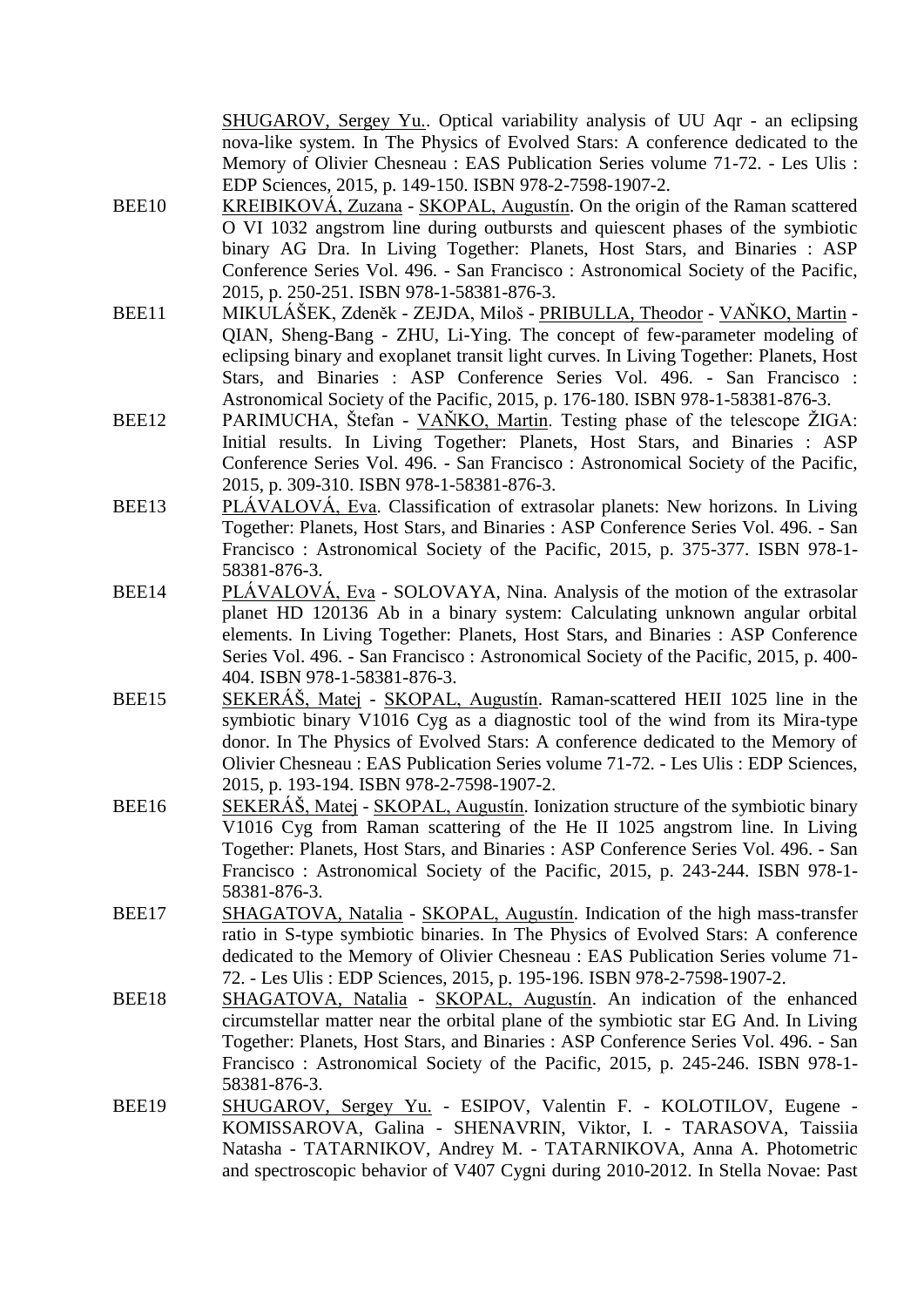| BEE20 | and Future Decades : ASP Conference Series, Vol. 490. - San Francisco :<br>Astronomical Society of the Pacific, 2014, p. 373-376. ISBN 978-1-58381-864-0.<br><u>SHUGAROV, Sergey Yu.</u> - SKOPAL, Augustín - SEKERÁŠ, Matej -                                                                                                                                                                                                                                                                         |
|-------|--------------------------------------------------------------------------------------------------------------------------------------------------------------------------------------------------------------------------------------------------------------------------------------------------------------------------------------------------------------------------------------------------------------------------------------------------------------------------------------------------------|
|       | KOMISSAROVA, Galina - WOLF, Marek. Rapid photometric variability of the<br>symbiotic system CH Cyg during 2008-15. In The Physics of Evolved Stars: A<br>conference dedicated to the Memory of Olivier Chesneau: EAS Publ. Series volume<br>71-72. - Les Ulis: EDP Sciences, 2015, p. 107-108. ISBN 978-2-7598-1907-2.                                                                                                                                                                                 |
| BEE21 | SHUGAROV, Sergey Yu. - PAVLENKO, Elena - CHOCHOL, Drahomír -<br>MALANUSHENKO, Viktor - RUMIANTSEVA, I. - KATYSHEVA, Natalia A.<br>Photometric observations of Nova Mon $2012 = V959$ Mon = Fermi J0639+0548. In<br>Stella Novae: Past and Future Decades : ASP Conference Series, Vol. 490. - San<br>Francisco: Astronomical Society of the Pacific, 2014, p. 217-220. ISBN 978-1-                                                                                                                     |
| BEE22 | 58381-864-0.<br>SHUGAROV, Sergey Yu. - KOLOTILOV, Eugene - SOKOLOVSKY, Kirill V.<br>Improvement of the orbital period of the symbiotic binary FG Ser by using archival<br>photographic and new photoelectric observations. In Astroplate 2014. - Prague:<br>Institute of Chemical Technology, 2014, p. 115-118. ISBN 978-80-7080-918-1.                                                                                                                                                                |
| BEE23 | SHUGAROV, Sergey Yu. - SKOPAL, Augustín - KOLOTILOV, Eugene.<br>Investigation of a wide eclipsing binary system - the symbiotic star FG Ser $= AS$<br>296. In Living Together: Planets, Host Stars, and Binaries: ASP Conference Series<br>Vol. 496. - San Francisco: Astronomical Society of the Pacific, 2015, p. 247-249.<br>ISBN 978-1-58381-876-3.                                                                                                                                                |
| BEE24 | SKOPAL, Augustin. Multiwavelength modeling the SED of very slow novae PU<br>Vulpeculae and V723 Cassiopeiae. In Stella Novae: Past and Future Decades : ASP<br>Conference Series, Vol. 490. - San Francisco: Astronomical Society of the Pacific,<br>2014, p. 211-215. ISBN 978-1-58381-864-0.                                                                                                                                                                                                         |
| BEE25 | SKOPAL, Augustín - SEKERÁŠ, Matej - SHAGATOVA, Natalia. Evolved stars as<br>donors in symbiotic binaries. In The Physics of Evolved Stars: A conference<br>dedicated to the Memory of Olivier Chesneau : EAS Publication Series volume 71-<br>72. - Les Ulis: EDP Sciences, 2015, p. 189-192. ISBN 978-2-7598-1907-2.                                                                                                                                                                                  |
| BEE26 | SKOPAL, Augustin. On the diversity and similarity of outbursts of symbiotic<br>binaries and cataclysmic variables. In Living Together: Planets, Host Stars, and<br>Binaries : ASP Conference Series Vol. 496. - San Francisco : Astronomical Society<br>of the Pacific, 2015, p. 226-230. ISBN 978-1-58381-876-3.                                                                                                                                                                                      |
| BEE27 | VAŇKO, Martin - TORRES, Guillermo - PRIBULLA, Theodor - PARIMUCHA,<br>Štefan - KRUSHEVSKA, Victoria - NEUHÄUSER, Ralph - SHUGAROV, Sergey<br><u> Yu. - HAMBÁLEK, Ľubomír - KUNDRA, Emil - NEDOROŠČÍK, Jozef - GARAI,</u><br>Zoltán. Long-term photometric and spectroscopic variability of V501 Aur. In Living<br>Together: Planets, Host Stars, and Binaries : ASP Conference Series Vol. 496. - San<br>Francisco: Astronomical Society of the Pacific, 2015, p. 262-263. ISBN 978-1-<br>58381-876-3. |
| BEE28 | VAŇKO, Martin - PRIBULLA, Theodor - TAN, Thiam-Guan - PARIMUCHA,<br>Štefan - EVANS, Phil - MAŠEK, Martin. WASP-41b: Refined physical properties.<br>In Living Together: Planets, Host Stars, and Binaries: ASP Conference Series Vol.<br>496. - San Francisco: Astronomical Society of the Pacific, 2015, p. 360-361. ISBN<br>978-1-58381-876-3.                                                                                                                                                       |
| BEE29 | VOLKOV, Igor - BAGAEV, L.A. - CHOCHOL, Drahomír. Fast apsidal motion in<br>GSC 4292-0745. In Living Together: Planets, Host Stars, and Binaries : ASP<br>Conference Series Vol. 496. - San Francisco: Astronomical Society of the Pacific,<br>2015, p. 266-268. ISBN 978-1-58381-876-3.                                                                                                                                                                                                                |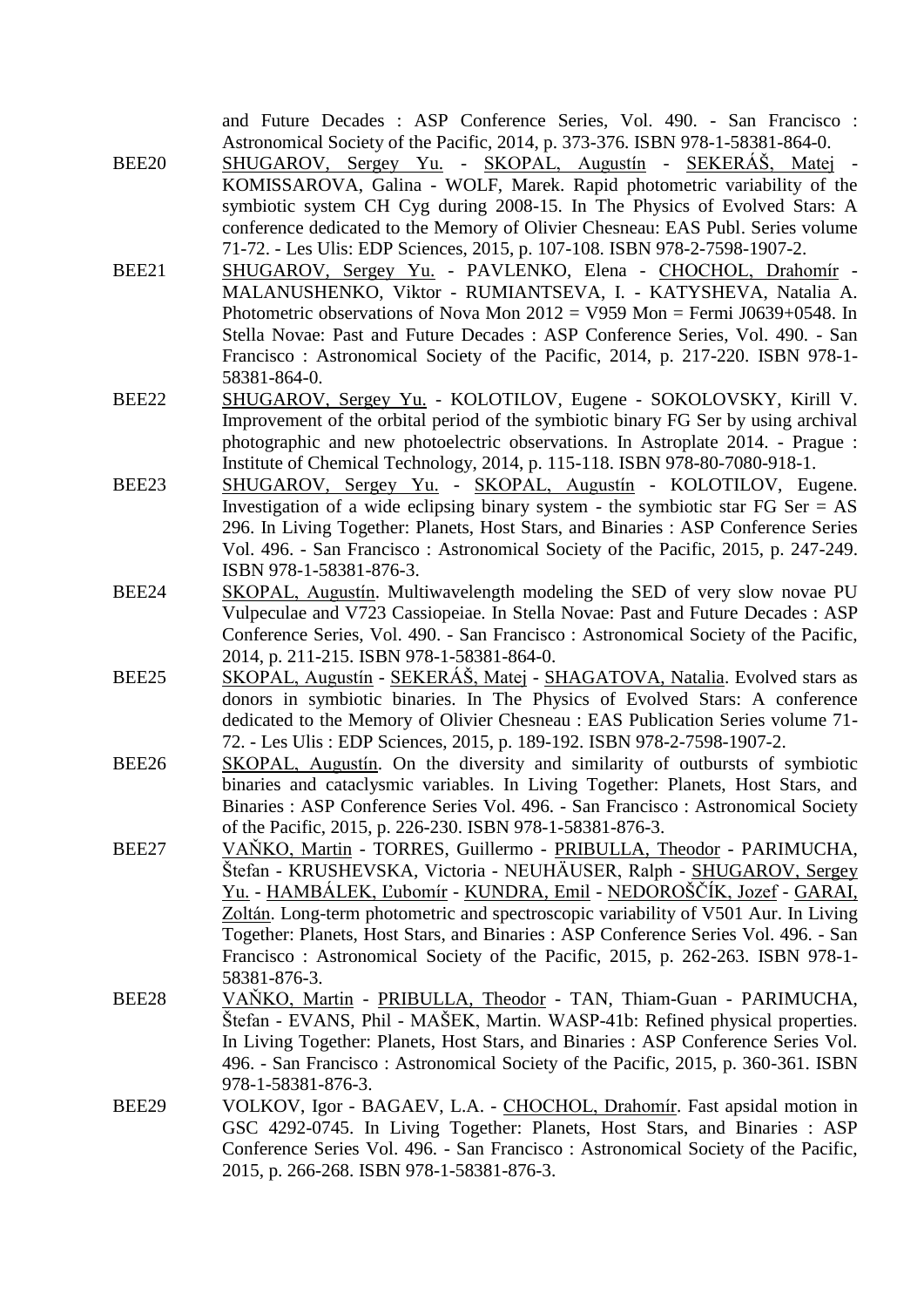# *YEAR 2014*

# **ABC Chapters in scientific monographs published by a foreign publisher**

- ABC01 BECCIANI, Ugo SCIACCA, Eva COSTA, Alessandro MASSIMINO, Piero VITELLO, Fabio - CASSISI, Santi - PIETRINFERNI, Adriano - CASTELLI, Giuliano - KNAPIC, Cristina - SMAREGLIA, Riccardo - TAFFONI, Giuliano - VUERLI, Claudio - JAKUBÍK, Marián - NESLUŠAN, Luboš - KROKOS, Mel - ZHAO, Gong-Bo. Creating gateway alliances using WS-PGRADE/gUSE. In Science Gateways for Distributed Computing Infrastructures : Development Framework and Exploitation by Scientific User Communities. - Cham : Springer International Publishing, 2014, p. 255-270. ISBN 978-3-319-11267-1. ABC02 SANIGA, Metod. Geometry of Psychological Time. In Direction of Time. - New
- York : Springer International Publishing, 2014, p. 171-186. ISBN 978-3-319-02797- 5.

## **ADCA Scientific papers in international scientific journals with impact factor**

- ADCA01 BODNÁROVÁ, Marcela UTZ, Dominik RYBÁK, Ján. On dynamics of G-band bright points. In Solar Physics, 2014, vol. 289, p. 1543-1556. (3.805 - IF2013). (2014 - Current Contents, WOS, SCOPUS, NASA ADS). ISSN 0038-0938.
- ADCA02 CARIKOVÁ, Zuzana SKOPAL, Augustín. The applicability of the wind compression model : (Research note). In Astronomy and Astrophysics, 2014, vol. 570, article no. A4, p. 1-3. (4.479 - IF2013). (2014 - Current Contents, SCOPUS, NASA ADS). ISSN 0004-6361.
- ADCA03 ERRMANN, Ronny TORRES, Guillermo SCHMIDT, Tobias O.B. SEELIGER, Martin - HOWARD, Andrew W. - MACIEJEWSKI, Gracjan - NEUHÄUSER, Ralph - MEIBOM, Soren - KELLERER, Aglae - DIMITROV, Dinko - DINCEL, Baha - MARKA, Claudia - MUGRAUER, Markus - GINSKI, Christian - ADAM, Christian - RAETZ, Stefanie - SCHMIDT, Janos - HOHLE, Markus M. - BERNDT, Alexandra - KITZE, Manfred - TREPL, Ludwig - MOUALLA, Mohammad - EISENBEISS, Thomas - FIEDLER, Simone - DATHE, Anika - GRAEFE, Christian - PAWELLEK, Nicole - SCHREYER, Katharina - KJURKCHIEVA, Diana P. - RADEVA, Veselka S. - YOTOV, Vergil - CHEN, Wen-Ping - HU, Seline Chia-Ling - WU, Zhen-Yu - ZHOU, Xu - PRIBULLA, Theodor - BUDAJ, Ján - VAŇKO, Martin - KUNDRA, Emil - HAMBÁLEK, Ľubomír - KRUSHEVSKA, Victoria - BUKOWIECKI, Lukasz - NOWAK, Grzegorz - MARSCHALL, Laurence - TERADA, Hiroshi - TOMONO, Daigo - FERNANDEZ, Matilde - SOTA, Alfredo - TAKAHASHI, Hidenori - OASA, Yumiko - BRICENO, Cesar - CHINI, Rolf - BROEG, Christopher Hans. Investigation of a transiting planet candidate in Trumpler 37: An astrophysical false positive eclipsing spectroscopic binary star. In Astronomische Nachrichten, 2014, vol. 335, no. 4, p. 345-356. (1.119 - IF2013). (2014 - Current Contents, SCOPUS, NASA ADS). ISSN 0004-6337.
- ADCA04 GARAI, Zoltán ZHOU, G. BUDAJ, Ján STELLINGWERF, R.F. Search for circum-planetary material and orbital period variations of short period Kepler exoplanet candidates. In Astronomische Nachrichten, 2014, vol. 335, no. 10, p. 1018-1036. (1.119 - IF2013). (2014 - Current Contents, SCOPUS, NASA ADS). ISSN 0004-6337.
- ADCA05 GUNÁR, Stanislav SCHWARTZ, Pavol DUDÍK, Jaroslav SCHMIEDER, Brigitte - HEINZEL, Petr - JURČÁK, Ján. Magnetic field and radiative transfer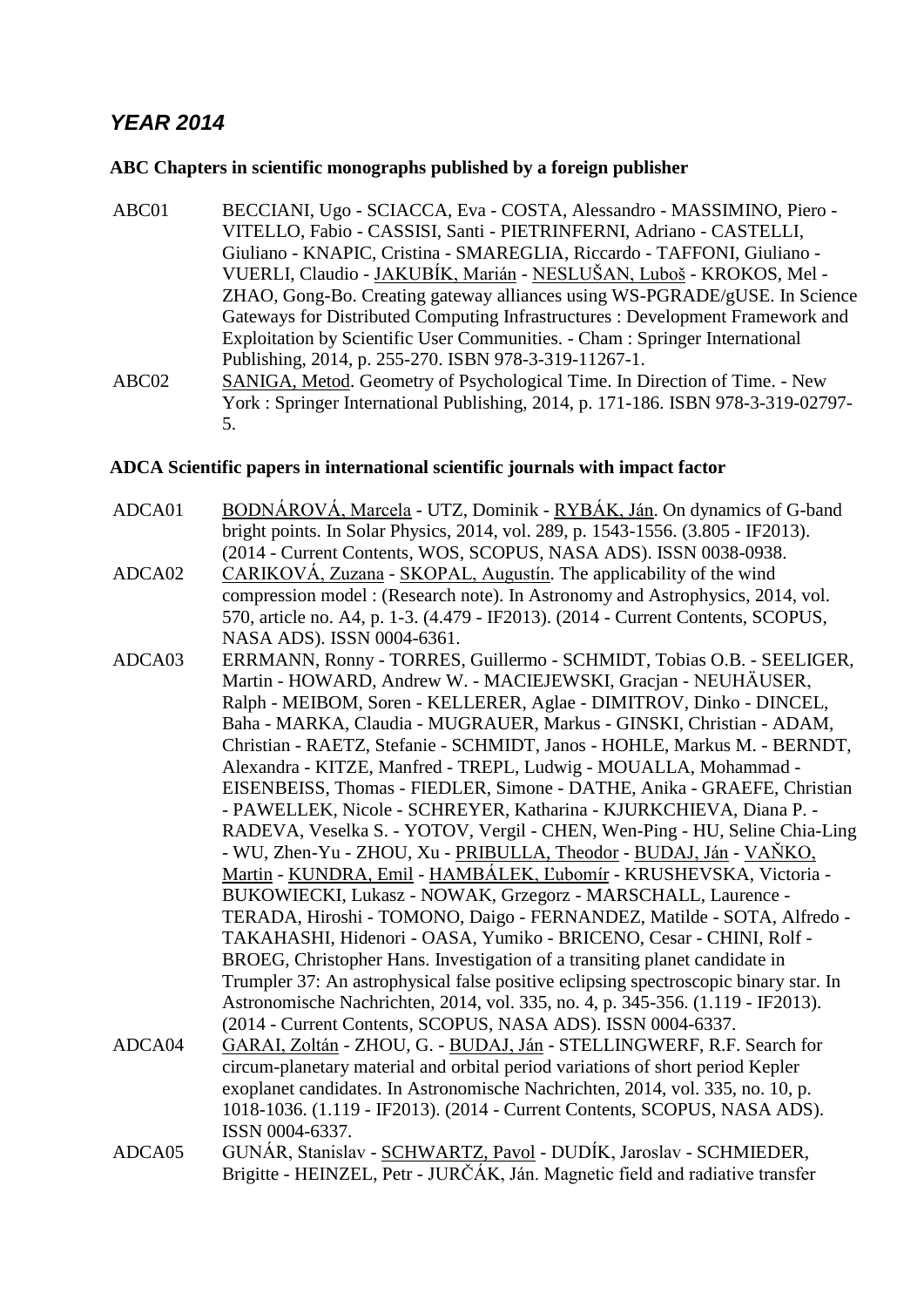modelling of a quiescent prominence. In Astronomy and Astrophysics, 2014, vol. 567, article no. A123, p. 1-16. (4.479 - IF2013). (2014 - Current Contents, SCOPUS, NASA ADS). ISSN 0004-6361.

- ADCA06 HAJDUKOVÁ, Mária, Jr. KORNOŠ, Leoš TÓTH, Juraj. Frequency of hyperbolic and interstellar meteoroids. In Meteoritics and Planetary Science, 2014, vol. 49, no.1, p. 63-68. (2.827 - IF2013). (2014 - Current Contents, SCOPUS, NASA ADS). ISSN 1086-9379.
- ADCA07 HOLWECK, Frédéric SANIGA, Metod LÉVAY, Péter. A notable relation between N-qubit and  $2^{N-1}$ -qubit Pauli group via binary LGr(N,2N). In Symmetry, Integrability and Geometry: Methods and Applications, 2014, vol. 10, article no. 041, p. 1-16. (1.299 - IF2013). (2014 - Current Contents, SCOPUS). ISSN 1815-0659. Dostupné na internete: <www.emis.de/journals/SIGMA>.
- ADCA08 HORŇÁČKOVÁ, Michaela PLAVČAN, Jozef RAKOVSKÝ, Jozef PORUBČAN, Vladimír - OZDIN, Daniel - VEIS, Pavel. Calibration-free laser induced breakdown spectroscopy as an alternative method for found meteorite fragments analysis. In The European Physical Journal : Applied Physics, 2014, vol. 66, article no. 10702, p. 1-10. (0.789 - IF2013). (2014 - Current Contents, NASA ADS). ISSN 1286-0042.
- ADCA09 HRIC, Ladislav BREUS, Vitalij KATYSHEVA, Natalia A. SHUGAROV, Sergey Yu. - DUBOVSKÝ, Pavol. The new period of the intermediate polar V709 Cas. In Astronomische Nachrichten, 2014, vol. 335, no. 4, p. 362-366. (1.119 - IF2013). (2014 - Current Contents, SCOPUS, NASA ADS). ISSN 0004-6337.
- ADCA10 HRIC, Ladislav GÁLIS, Rudolf LEEDJÄRV, Laurits BURMEISTER, Mary KUNDRA, Emil. Outburst activity of the symbiotic system AG Dra. In Monthly Notices of the Royal Astronomical Society, 2014, vol. 443, p. 1103-1112. (5.226 - IF2013). (2014 - Current Contents, SCOPUS, NASA ADS). ISSN 0035-8711.
- ADCA11 KATO, Taichi HAMBSCH, Franz-Josef MAEHARA, Hiroyuki MASI, Gianluca - NOCENTINI, Francesca - DUBOVSKÝ, Pavol - KUDZEJ, Igor - IMAMURA, Kazuyoshi - OGI, Minako - TANABE, Kenji - AKAZAWA, Hidehiko - KRAJCI, Thomas - MILLER, Ian - DE MIGUEL, Enrique - HENDEN, Arne - NOGUCHI, Ryo - ISHIBASHI, Takehiro - ONO, Rikako - KAWABATA, Miho - KOBAYASHI, Hiroshi - SAKAI, Daisuke - NISHINO, Hirochika - FURUKAWA, Hisami - MASUMOTO, Kazunari - MATSUMOTO, Katsura - LITTLEFIELD, Colin - OHSHIMA, Tomohito - NAKATA, Chikako - HONDA, Satoshi - KINUGASA, Kenzo - HASHIMOTO, Osamu - STEIN, William - PICKARD, Roger - KIYOTA, Seiichiro - PAVLENKO, Elena - ANTONYUK, Oksana I. - BAKLANOV, Aleksei - ANTONYUK, Kirill - SAMSONOV, Denis A. - PIT, Nikolai - SOSNOVSKIJ, Aleksei - OKSANEN, Arto - HARLINGTEN, Caisey - TYYSKA, Jenni - MONARD, Berto - SHUGAROV, Sergey Yu. - CHOCHOL, Drahomír - KASAI, Kiyoshi - MAEDA, Yutaka - HIROSAWA, Kenji - ITOH, Hiroshi - SABO, Richard - ULOWETZ, Joseph - MORELLE, Etienne - MICHEL, Raul - SUAREZ, Genaro - JAMES, Nick - DVORAK, Shawn - VOLOSHINA, Irina - RICHMOND, Michael - STAELS, Bart - BOYD, David - ANDREEV, Maksim V. - PARAKHIN, Nikolay A. - KATYSHEVA, Natalia A. - MIYASHITA, Atsushi - NAKAJIMA, Kazuhiro - BOLT, Greg - PADOVAN, Stefano - NELSON, Peter - STARKEY, Donn - BUCZYNSKI, Denis - STARR, Peter - GOFF, William N. - DENISENKO, Denis - KOCHANEK, Christopher S. - SHAPPEE, Benjamin - STANEK, Krzysztof Z. - PRIETO, Jose L. - ITAGAKI, Koh-ichi - KANEKO, Shizuo - STUBBINGS, Rod - MUYLLAERT, Eddy - SHEARS, Jeremy - SCHMEER, Patrick - POYNER, Gary - RODRIGUEZ-MARCO, Miguel. Survey of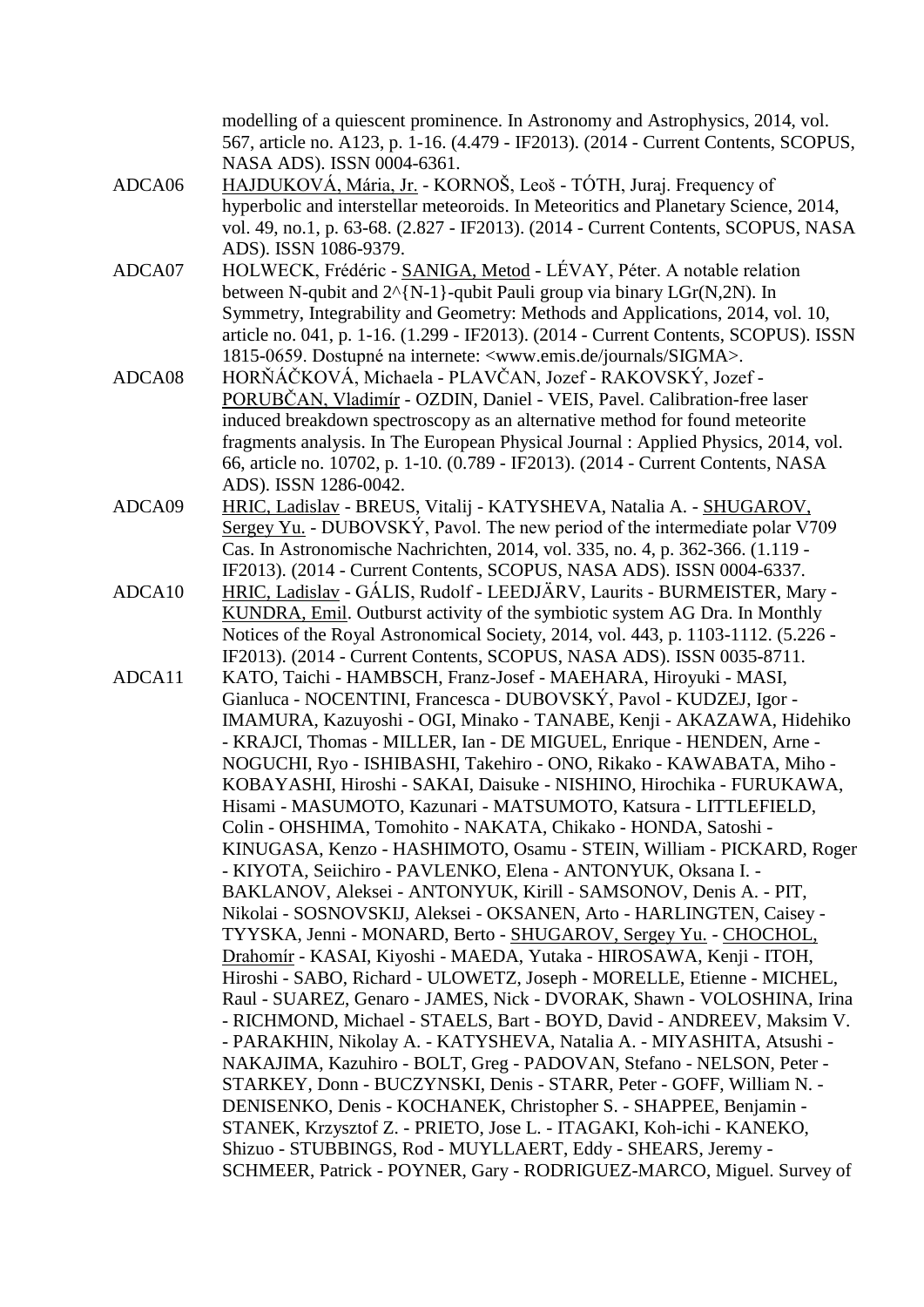period variations of superhumps in SU UMa-type dwarf novae. V. The fifth year (2012-2013). In Publications of the Astronomical Society of Japan, 2014, vol. 66, no. 2, article no. 30, p. 1-83. (2.009 - IF2013). (2014 - Current Contents). ISSN 0004-6264.

ADCA12 KATO, Taichi - DUBOVSKÝ, Pavol - KUDZEJ, Igor - HAMBSCH, Franz-Josef - MILLER, Ian - OHSHIMA, Tomohito - NAKATA, Chikako - KAWABATA, Miho - NISHINO, Hirochika - MASUMOTO, Kazunari - MIZOGUCHI, Sahori - YAMANAKA, Masayuki - MATSUMOTO, Katsura - SAKAI, Daisuke - FUKUSHIMA, Daiki - MATSUURA, Minami - BOUNO, Genki - TAKENAKA, Megumi - NAKAGAWA, Shinichi - NOGUCHI, Ryo - IINO, Eriko - PICKARD, Roger - MAEDA, Yutaka - HENDEN, Arne - KASAI, Kiyoshi - KIYOTA, Seiichiro - AKAZAWA, Hidehiko - IMAMURA, Kazuyoshi - DE MIGUEL, Enrique - MAEHARA, Hiroyuki - MONARD, Berto - PAVLENKO, Elena - ANTONYUK, Kirill - PIT, Nikolai - ANTONYUK, Oksana I. - BAKLANOV, Aleksei - RUIZ, Javier - RICHMOND, Michael - OKSANEN, Arto - HARLINGTEN, Caisey - SHUGAROV, Sergey Yu. - CHOCHOL, Drahomír - MASI, Gianluca - NOCENTINI, Francesca - SCHMEER, Patrick - BOLT, Greg - NELSON, Peter - ULOWETZ, Joseph - SABO, Richard - GOFF, William N. - STEIN, William - MICHEL, Raul - DVORAK, Shawn - VOLOSHINA, Irina - METLOV, Vladimir G. - KATYSHEVA, Natalia A. - NEUSTROEV, Vitaly V. - SJOBERG, George - LITTLEFIELD, Colin - DEBSKI, Bartlomiej - SOWICKA, Paulina - KLIMASZEWSKI, Marcin - CURYLO, Malgorzata - MORELLE, Etienne - CURTIS, Ivan A. - IWAMATSU, Hidetoshi - BUTTERWORTH, Neil - ANDREEV, Maksim V. - PARAKHIN, Nikolay A. - SKLYANOV, Aleksandr - SHIOKAWA, Kazuhiko - NOVÁK, Rudolf - IRSMAMBETOVA, Tatyana R. - ITOH, Hiroshi - ITO, Yoshiharu - HIROSAWA, Kenji - DENISENKO, Denis - KOCHANEK, Christopher S. - SHAPPEE, Benjamin - STANEK, Krzysztof Z. - PRIETO, Jose L. - ITAGAKI, Koh-ichi - STUBBINGS, Rod - RIPERO, Jose - MUYLLAERT, Eddy - POYNER, Gary. Survey of period variations of superhumps in SU UMa-type dwarf novae. VI. The sixth year (2013-2014). In Publications of the Astronomical Society of Japan, 2014, vol. 66, no. 5, article no. 90, p. 1-71. (2.009 - IF2013). (2014 - Current Contents). ISSN 0004-6264.

- ADCA13 KATO, Taichi OHSHIMA, Tomohito DENISENKO, Denis DUBOVSKÝ, Pavol - KUDZEJ, Igor - STEIN, William - DE MIGUEL, Enrique - HENDEN, Arne - MILLER, Ian - ANTONYUK, Kirill - ANTONYUK, Oksana I. - PIT, Nikolai - SOSNOVSKIJ, Aleksei - BAKLANOV, Aleksei - BABINA, Julia - PAVLENKO, Elena - MASUMOTO, Kazunari - FUKUSHIMA, Daiki - TAKENAKA, Megumi - KAWABATA, Miho - SAKAI, Daisuke - MAEDA, Kazuki - MATSUDA, Risa - MATSUMOTO, Katsura - LITTLEFIELD, Colin - OKSANEN, Arto - ITOH, Hiroshi - MASI, Gianluca - NOCENTINI, Francesca - SCHMEER, Patrick - PICKARD, Roger - KIYOTA, Seiichiro - DVORAK, Shawn - ULOWETZ, Joseph - MAEDA, Yutaka - MICHEL, Raul - SHUGAROV, Sergey Yu. - CHOCHOL, Drahomír - NOVÁK, Rudolf. Superoutburst of SDSS J090221.35+381941.9: First measurement of mass ratio in an AM CVn-type object using growing superhumps. In Publications of the Astronomical Society of Japan, 2014, vol. 66, no. 5, article no. L7, p. 1-7. (2.009 - IF2013). (2014 - Current Contents). ISSN 0004-6264. ADCA14 KOHOUT, Tomáš - HAVRILA, Karol - TÓTH, Juraj - HUSÁRIK, Marek -
- GRITSEVICH, Maria BRITT, Daniel BOROVIČKA, Jiří SPURNÝ, Pavel IGAZ, Antal - SVOREŇ, Ján - KORNOŠ, Leoš - VEREŠ, Peter - KOZA, Július - ZIGO, Pavol - GAJDOŠ, Štefan - VILÁGI, Jozef - ČAPEK, David -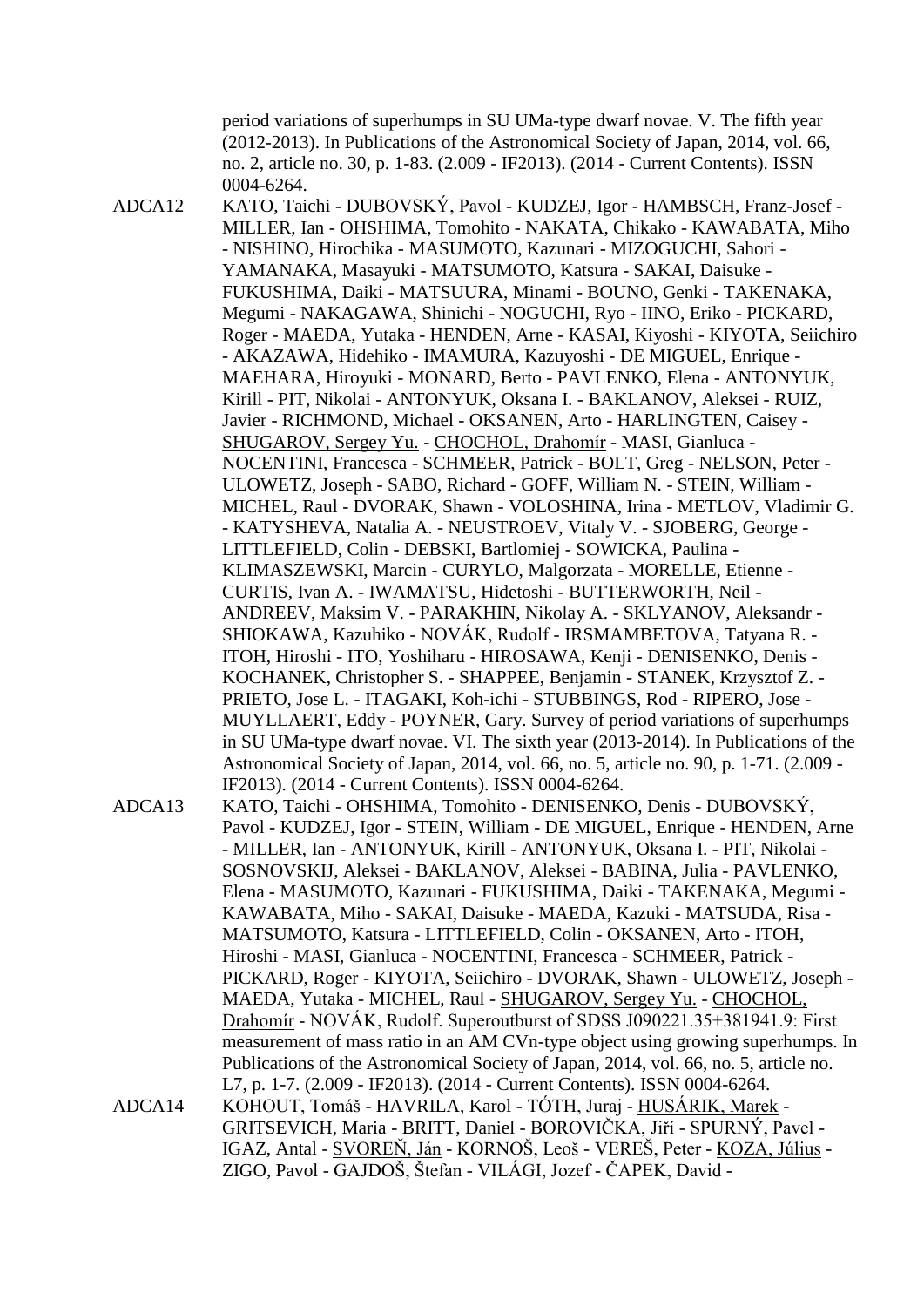KRIŠANDOVÁ, Zuzana - TOMKO, Dušan - ŠILHA, Jiří - SCHUNOVÁ, Eva - BODNÁROVÁ, Marcela - BÚZOVÁ, Diana - KREJČOVÁ, Tereza. Density, porosity and magnetic susceptibility of the Košice meteorite shower and homogeneity of its parent meteoroid. In Planetary and Space Science, 2014, vol. 93- 94, p. 96-100. (1.630 - IF2013). (2014 - Current Contents, SCOPUS, NASA ADS). ISSN 0032-0633.

- ADCA15 KOZA, Július HAMMERSCHLAG, Robert H. RYBÁK, Ján GÖMÖRY, Peter KUČERA, Aleš - SCHWARTZ, Pavol. Transmission profile of the Dutch Open Telescope H\_alpha Lyot filter. In Astronomische Nachrichten, 2014, vol. 335, no. 4, p. 409-416. (1.119 - IF2013). (2014 - Current Contents, SCOPUS, NASA ADS). ISSN 0004-6337.
- ADCA16 LOUIS, Rohan Eugene BALTHASAR, Horst KUCKEIN, Christoph GÖMÖRY, Peter - PUSCHMANN, Klaus Gerhard - DENKER, Carsten. The association between sunspot mangnetic fields and superpenumbral fibrils. In Astronomische Nachrichten, 2014, vol. 335, no. 2, p. 161-167. (1.119 - IF2013). (2014 - Current Contents, SCOPUS, NASA ADS). ISSN 0004-6337.
- ADCA17 MACIEJEWSKI, Gracjan OHLERT, Johannes DIMITROV, Dinko PUCHALSKI, Damian - NEDOROŠČIK, Jozef - VAŇKO, Martin - MARKA, Claudia - BAAR, Stefan - RAETZ, Stefanie - SEELIGER, Martin - NEUHÄUSER, Ralph. Revisiting parameters for the WASP-1 planetary system. In Acta Astronomica, 2014, vol. 64, p. 27-43. (1.955 - IF2013). (2014 - Current Contents). ISSN 0001-5237.
- ADCA18 MÉSZÁROSOVÁ, Hana KARLICKÝ, Marian JELÍNEK, Petr RYBÁK, Ján. Magnetoacoustic waves propagating along a dense slab and Harris current sheet and their wavelet spectra. In The Astrophysical Journal, 2014, vol. 788, article no. 44, p. 1-10. (6.280 - IF2013). (2014 - Current Contents, WOS, SCOPUS, NASA ADS). ISSN 0004-637X.
- ADCA19 NESLUŠAN, Luboš HAJDUKOVÁ, Mária, Jr.. The meteor-shower complex of comet C/1917 F1 (Mellish). In Astronomy and Astrophysics, 2014, vol. 566, article no. A33, p. 1-9. (4.479 - IF2013). (2014 - Current Contents, SCOPUS, NASA ADS). ISSN 0004-6361.
- ADCA20 NESLUŠAN, Luboš. The meteoroid streams crossing the frequently outbursting comet 29P/Schwassmann-Wachmann. In Planetary and Space Science, 2014, vol. 101, p. 162-169. (1.630 - IF2013). (2014 - Current Contents, SCOPUS, NASA ADS). ISSN 0032-0633.
- ADCA21 NESLUŠAN, Luboš PORUBČAN, Vladimír SVOREŇ, Ján. IAU MDC Photographic Meteor Orbits Database: Version 2013. In Earth, Moon, and Planets, 2014, vol. 111, p. 105-114. (0.438 - IF2013). (2014 - Current Contents, SCOPUS, NASA ADS). ISSN 0167-9295.
- ADCA22 OHSHIMA, Tomohito KATO, Taichi PAVLENKO, Elena AKAZAWA, Hidehiko - IMAMURA, Kazuyoshi - TANABE, Kenji - DE MIGUEL, Enrique - STEIN, William - ITOH, Hiroshi - HAMBSCH, Franz-Josef - DUBOVSKÝ, Pavol - KUDZEJ, Igor - KRAJCI, Thomas - BAKLANOV, Aleksei - SAMSONOV, Denis A. - ANTONYUK, Oksana I. - MALANUSHENKO, Viktor - ANDREEV, Maksim V. - NOGUCHI, Ryo - OGURA, Kazuyuki - NOMOTO, Takashi - ONO, Rikako - NAKAGAWA, Shinichi - TANIUCHI, Keisuke - AOKI, Tomoya - KAWABATA, Miho - KIMURA, Hitoshi - MASUMOTO, Kazunari - KOBAYASHI, Hiroshi - MATSUMOTO, Katsura - SHIOKAWA, Kazuhiko - SHUGAROV, Sergey Yu. - KATYSHEVA, Natalia A. - VOLOSHINA, Irina - ZEMKO, Polina - KASAI, Kiyoshi - RUIZ, Javier - MAEHARA, Hiroyuki - VIRNINA, Natalia A. -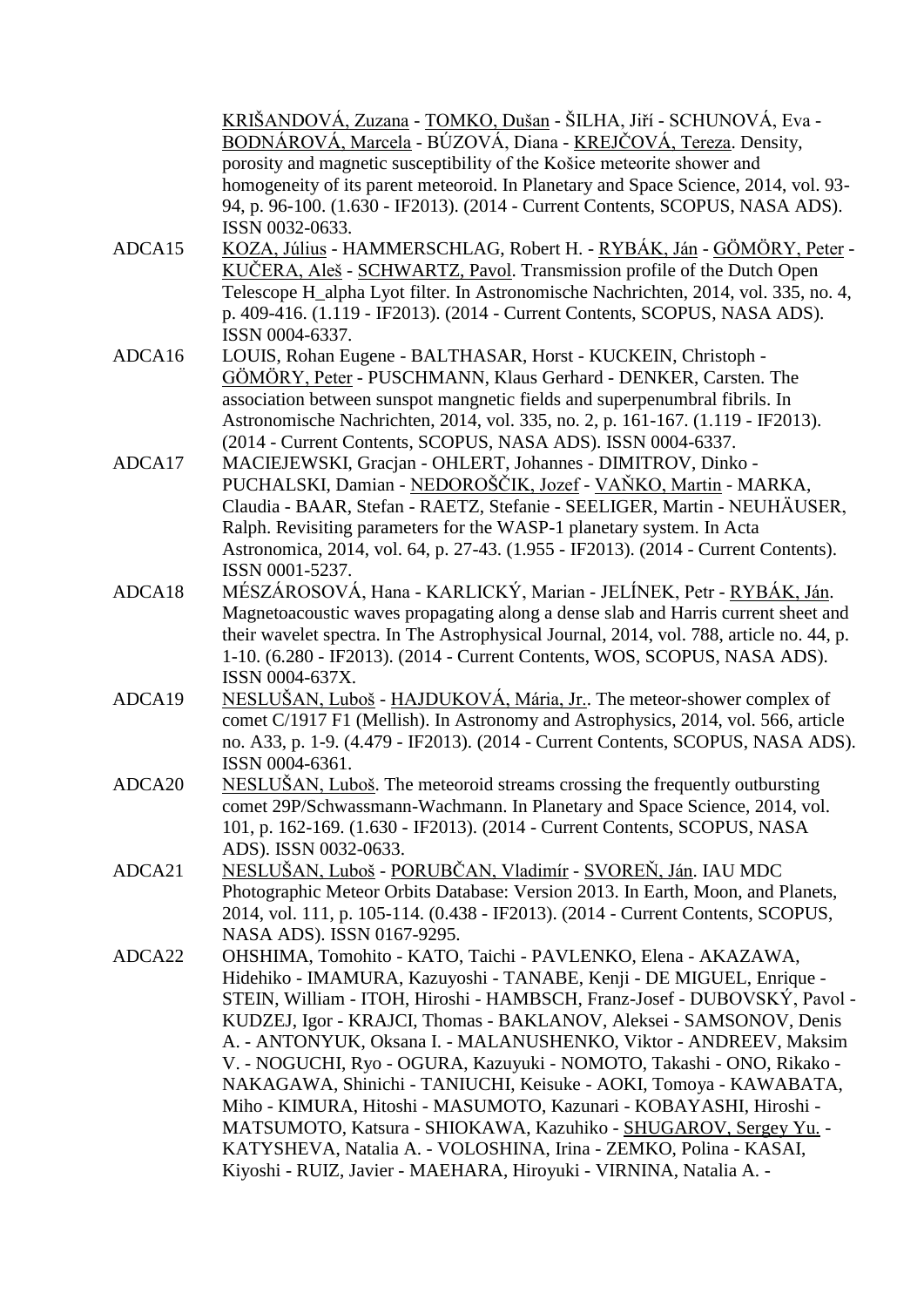| ADCA23 | VIRTANEN, Jani - MILLER, Ian - BOITNOTT, Boyd - LITTLEFIELD, Colin -<br>JAMES, Nick - TORDAI, Tamas - ROBERT, Fidrich - PADOVAN, Stefano -<br>MIYASHITA, Atsushi. Study of negative and positive superhumps in ER Ursae<br>Majoris. In Publications of the Astronomical Society of Japan, 2014, vol. 66, no. 4,<br>article no. 67, p. 1-22. (2.009 - IF2013). (2014 - Current Contents). ISSN 0004-6264.<br>PERNA, Davide - ALVAREZ-CANDAL, Alvaro - FORNASIER, Sonia -<br>KAŇUCHOVÁ, Zuzana - GIULIATTI WINTER, Silvia M. - VIEIRA NETO,<br>Ernesto - GIULIATTI WINTER, Silvia M. The triple near-Earth asteroid (153591)<br>2001 SN263: an ultra-blue, primitive target for the Aster space mission. In<br>Astronomy and Astrophysics, 2014, vol. 568, article no. L6, p. 1-4. (4.479 - IF2013).                                                                                                                                                                                                                                        |
|--------|-------------------------------------------------------------------------------------------------------------------------------------------------------------------------------------------------------------------------------------------------------------------------------------------------------------------------------------------------------------------------------------------------------------------------------------------------------------------------------------------------------------------------------------------------------------------------------------------------------------------------------------------------------------------------------------------------------------------------------------------------------------------------------------------------------------------------------------------------------------------------------------------------------------------------------------------------------------------------------------------------------------------------------------------|
| ADCA24 | (2014 - Current Contents, SCOPUS, NASA ADS). ISSN 0004-6361.<br>PRIBULLA, Theodor - SEBASTIAN, Daniel - AMMLER-VON EIFF, Matthias -<br>STAHL, Otmar - BERNDT, Alexandra - CHINI, Rolf - HOFFMEISTER, Vera -<br>MUGRAUER, Markus - NEUHÄUSER, Ralph - VANKO, Martin. Cerro<br>Armazones spectroscopic survey of F dwarfs. In Monthly Notices of the Royal                                                                                                                                                                                                                                                                                                                                                                                                                                                                                                                                                                                                                                                                                  |
| ADCA25 | Astronomical Society, 2014, vol. 443, p. 2815-2823. (5.226 - IF2013). (2014 -<br>Current Contents, SCOPUS, NASA ADS). ISSN 0035-8711.<br>RAETZ, Stefanie - MACIEJEWSKI, Gracjan - GINSKI, Christian - MUGRAUER,<br>Markus - BERNDT, Alexandra - EISENBEISS, Thomas - ADAM, Christian -<br>RAETZ, Manfred - ROELL, Tristan - SEELIGER, Martin - MARKA, Claudia -<br>VANKO, Martin - BUKOWIECKI, Lukasz - ERRMANN, Ronny - KITZE,                                                                                                                                                                                                                                                                                                                                                                                                                                                                                                                                                                                                           |
| ADCA26 | Manfred - OHLERT, Johannes - PRIBULLA, Theodor - SCHMIDT, Janos -<br>SEBASTIAN, Daniel - PUCHALSKI, Damian - TETZLAFF, Nina - HOHLE,<br>Markus M. - SCHMIDT, Tobias O.B. - NEUHÄUSER, Ralph. Transit timing of<br>TrES-2: a combined analysis of ground- and space- based photometry. In Monthly<br>Notices of the Royal Astronomical Society, 2014, vol. 444, p. 1351-1368. (5.226 -<br>IF2013). (2014 - Current Contents, SCOPUS, NASA ADS). ISSN 0035-8711.<br>SKOPAL, Augustín - DRECHSEL, Horst - TARASOVA, Taissiia Natasha - KATO,<br>Taichi - FUJII, Mitsugu - TEYSSIER, Francois - GARDE, Olivier - GUARRO, Joan<br>- EDLIN, James - BUIL, Christian - ANTAO, David - TERRY, Jean-Noel -<br>LEMOULT, Thierry - CHARBONNEL, Stéphane - BOHLSEN, Terry - FAVARO,<br>Andre - GRAHAM, Keith. Early evolution of the extraordinary Nova Delphini 2013<br>(V339 Del). In Astronomy and Astrophysics, 2014, vol. 569, article no. A112, p. 1-<br>14. (4.479 - IF2013). (2014 - Current Contents, SCOPUS, NASA ADS). ISSN 0004-<br>6361. |
| ADCA27 | SU, Yang - GÖMÖRY, Peter - VERONIG, Astrid - TEMMER, Manuela - WANG,<br>Tongjiang - VANNINATHAN, Kamalam - GAN, Weiqun - LI, YouPing. Solar<br>magnetized tornadoes: rotational motion in a tornado-like prominence. In The<br>Astrophysical Journal Letters, 2014, vol. 785, article no. L2, p. 1-6. (5.602 - IF2013).<br>(2014 - Current Contents, SCOPUS, NASA ADS). ISSN 2041-8205.                                                                                                                                                                                                                                                                                                                                                                                                                                                                                                                                                                                                                                                   |
| ADCA28 | ZEMKO, Polina - ORIO, Marina - MUKAI, Koji - SHUGAROV, Sergey Yu., X-ray<br>observations of VY Scl-type nova-like binaries in the high and low state. In Monthly<br>Notices of the Royal Astronomical Society, 2014, vol. 445, p. 869-880. (5.226 -<br>IF2013). (2014 - Current Contents, SCOPUS, NASA ADS). ISSN 0035-8711.                                                                                                                                                                                                                                                                                                                                                                                                                                                                                                                                                                                                                                                                                                              |
| ADEA01 | AUBÉ, Martin - ROBY, Johanne - KOCIFAJ, Miroslav. Evaluating potential<br>spectral impacts of various artificial lights on melatonin suppression, photosynthesis,<br>and star visibility. In PLoS ONE, 2013, vol. 8, no. 7, article no. E67798, p. 1-15.<br>(3.730 - IF2012). (2013 - MEDLINE). ISSN 1932-6203.                                                                                                                                                                                                                                                                                                                                                                                                                                                                                                                                                                                                                                                                                                                           |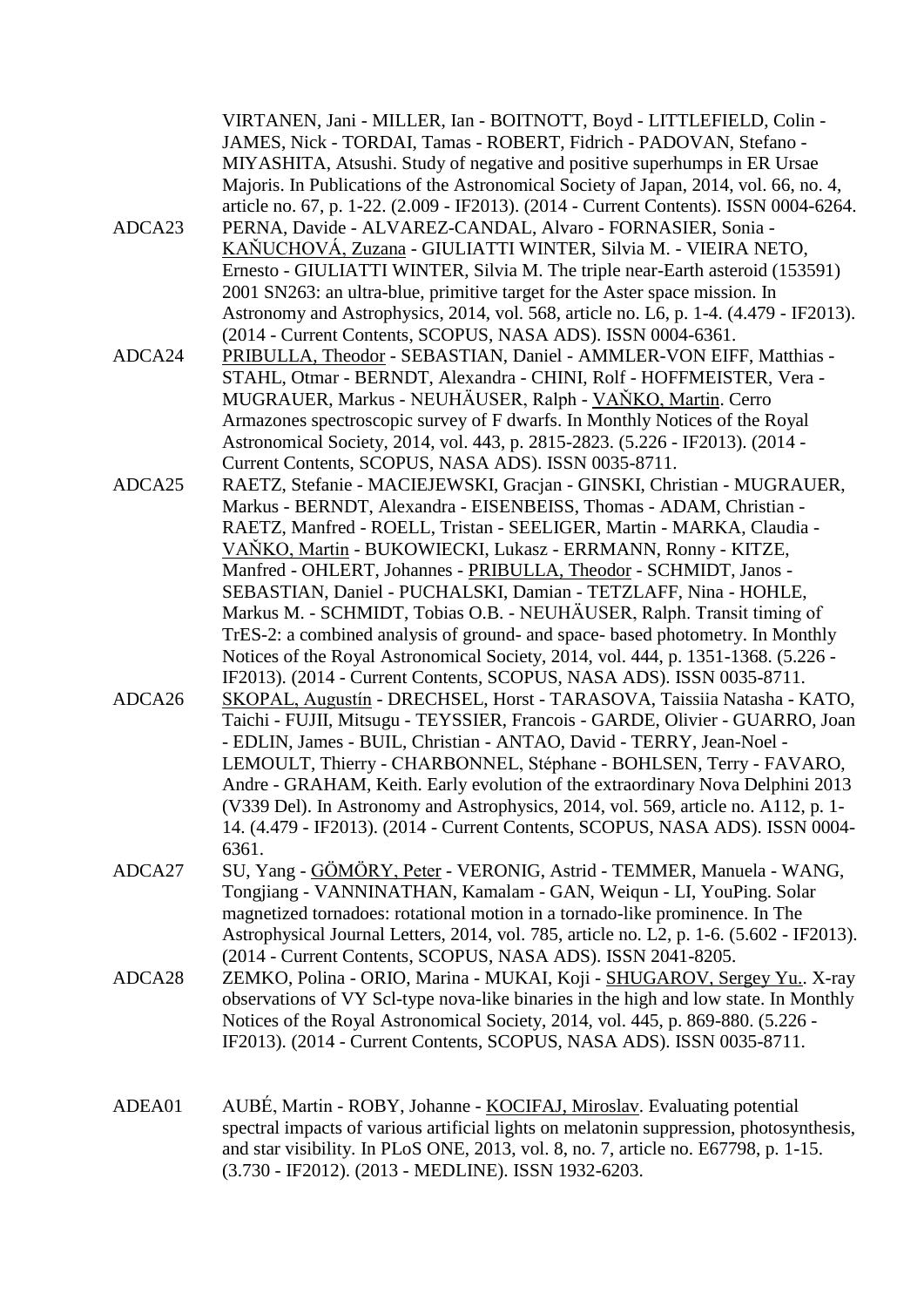# **ADEB Scientific papers in other foreign journals**

| ADEB01 | KOZA, Július. Chromospheric fine structure didactically. In Central European        |
|--------|-------------------------------------------------------------------------------------|
|        | Astrophysical Bulletin, 2014, vol. 38, p. 38-52. (2014 - NASA ADS). ISSN 1845-      |
|        | 8319.                                                                               |
| ADEB02 | NESLUŠAN, Luboš. The solutions of the Maxwell equations related to the atom:        |
|        | Atom as a crystal-type structure. In Quantum Matter, 2014, vol. 3, p. 261-272. ISSN |
|        | 2164-7615. Dostupné na internete: <http: qm="" www.aspbs.com=""></http:> .          |
| ADEB03 | NESLUŠAN, Luboš. Non-trivial linkup of both compact-neutron-object and outer-       |
|        | empty-space metrics. In International Journal of Astronomy and Astrophysics, 2014,  |
|        | vol. 4, p. 1-10. ISSN 2161-4717. Dostupné na internete:                             |
|        | <http: ijaa="" journal="" www.scirp.org=""></http:> .                               |
| ADEB04 | NESLUŠAN, Luboš. Another way of the continuous linkup of neutron-star-body and      |
|        | surrounding empty-space metrics. In International Journal of Astronomy and          |
|        | Astrophysics, 2014, vol. 4, p. 399-413. ISSN 2161-4717. Dostupné na internete:      |
|        | <http: ijaa="" journal="" www.scirp.org=""></http:> .                               |
|        |                                                                                     |

# **ADFA Scientific papers in domestic impacted journals registered in the Web of Science or Scopus Core Collection**

| ADFA01 | BARSUNOVA, Olga Yu. - MEĽNIKOV, Stanislav Yu. - GRININ, Vladimir P. -                |
|--------|--------------------------------------------------------------------------------------|
|        | KATYSHEVA, Natalia A. - SHUGAROV, Sergey Yu., NZ Ser: the results of the             |
|        | analysis of the 25 years photometric activity: Proceedings of the Workshop           |
|        | Observing Techniques, Instrumentation and Science for Metre-Class Telescopes.        |
|        | Edited by Theodor Pribulla and Richard Komžík. In Contributions of the               |
|        | Astronomical Observatory Skalnaté Pleso, 2014, vol.43, article no. BP02, p. 416-     |
|        | 418. (0.312 - IF2013). (2014 - WOS, SCOPUS, NASA ADS). ISSN 1335-1842.               |
| ADFA02 | ČOKINA, Michal - PARIMUCHA, Štefan - VAŇKO, Martin. autoObserver -                   |
|        | automatic generation of observing schedules : Proceedings of the Workshop            |
|        | Observing Techniques, Instrumentation and Science for Metre-Class Telescopes.        |
|        | Edited by Theodor Pribulla and Richard Komžík. In Contributions of the               |
|        | Astronomical Observatory Skalnaté Pleso, 2014, vol. 43, article no. BP26, p. 473-    |
|        | 474. (0.312 - IF2013). (2014 - WOS, SCOPUS, NASA ADS). ISSN 1335-1842.               |
| ADFA03 | ESIPOV, Valentin F. - KOLOTILOV, Eugene - KOMISSAROVA, Galina -                      |
|        | SHENAVRIN, Viktor, I. - SHUGAROV, Sergey Yu. - TARASOVA, Taissiia                    |
|        | Natasha - TATARNIKOV, Andrey M. - TATARNIKOVA, Anna A. Spectral and                  |
|        | photometric monitoring of the classical symbiotic star V1413 Aql in 2008-2013 :      |
|        | Proceedings of the Workshop Observing Techniques, Instrumentation and Science        |
|        | for Metre-Class Telescopes. Edited by Theodor Pribulla and Richard Komžík. In        |
|        | Contributions of the Astronomical Observatory Skalnaté Pleso, 2014, vol. 43, article |
|        | no. BP32, p. 485-486. (0.312 - IF2013). (2014 - WOS, SCOPUS, NASA ADS).              |
|        | ISSN 1335-1842.                                                                      |
| ADFA04 | GARAI, Zoltán - BUDAJ, Ján. Short-period Kepler exoplanet candidates: search for     |
|        | a circum-planetary material : Proceedings of the Workshop Observing Techniques,      |
|        | Instrumentation and Science for Metre-Class Telescopes. Edited by Theodor Pribulla   |
|        | and Richard Komžík. In Contributions of the Astronomical Observatory Skalnaté        |
|        | Pleso, 2014, vol. 43, article no. BP08, p. 431-433. (0.312 - IF2013). (2014 - WOS,   |
|        | SCOPUS, NASA ADS). ISSN 1335-1842.                                                   |
| ADFA05 | GOLYSHEVA, Polina Yu. - SHUGAROV, Sergey Yu Multicolor photometric                   |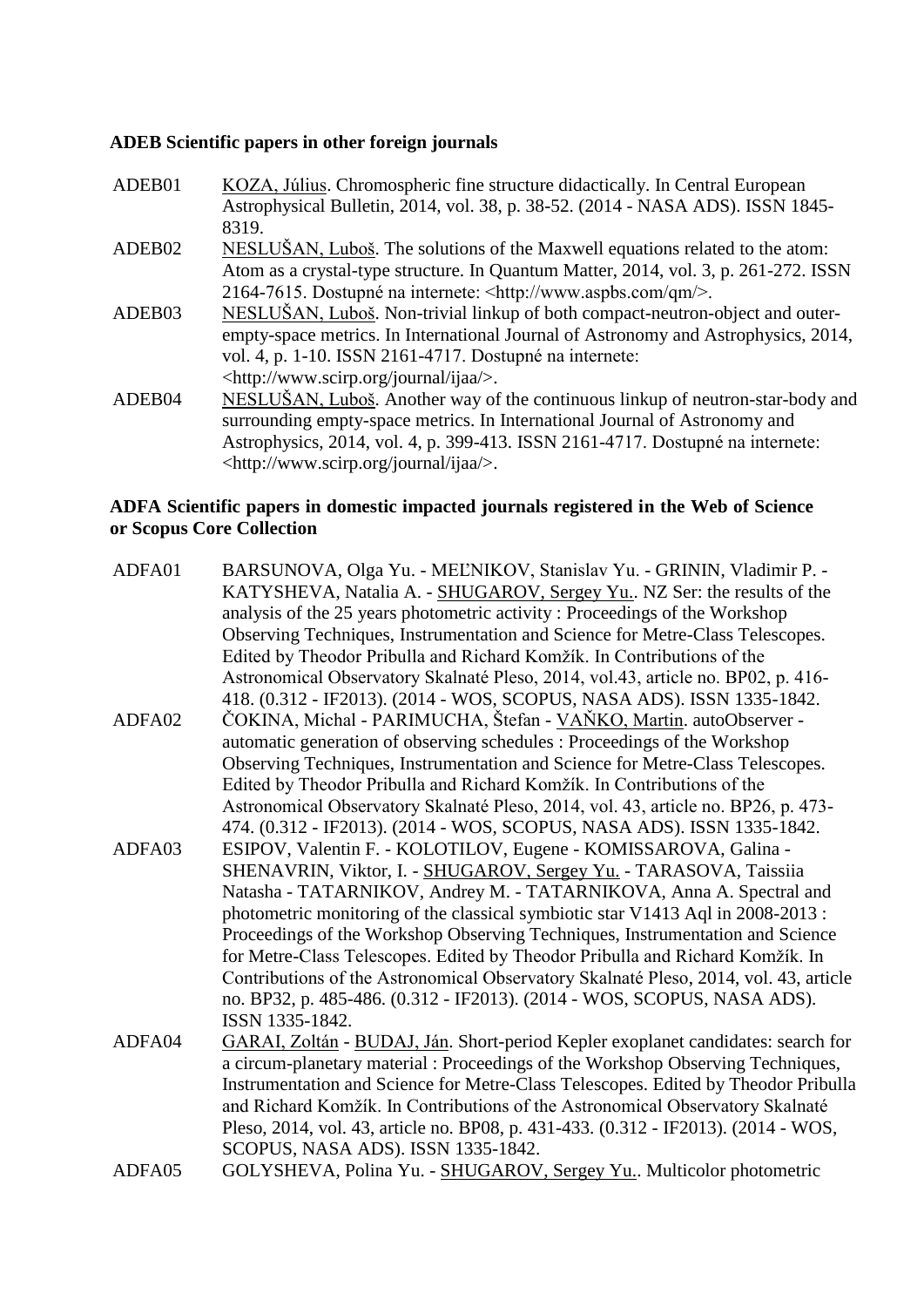|        | monitoring of a new WZ Sge-type star in Aquila : Proceedings of the Workshop<br>Observing Techniques, Instrumentation and Science for Metre-Class Telescopes.<br>Edited by Theodor Pribulla and Richard Komžík. In Contributions of the<br>Astronomical Observatory Skalnaté Pleso, 2014, vol. 43, article no. B10, p. 312-318.                                                                                                                                                                           |
|--------|-----------------------------------------------------------------------------------------------------------------------------------------------------------------------------------------------------------------------------------------------------------------------------------------------------------------------------------------------------------------------------------------------------------------------------------------------------------------------------------------------------------|
| ADFA06 | (0.312 - IF2013). (2014 - WOS, SCOPUS, NASA ADS). ISSN 1335-1842.<br>HAMBÁLEK, Lubomír - KREJČOVÁ, Tereza. Planetary occultations from<br>KEPLER data: Proceedings of the Workshop Observing Techniques,<br>Instrumentation and Science for Metre-Class Telescopes. Edited by Theodor Pribulla                                                                                                                                                                                                            |
|        | and Richard Komžík. In Contributions of the Astronomical Observatory Skalnaté<br>Pleso, 2014, vol. 43, article no BP10, p. 438-439. (0.312 - IF2013). (2014 - WOS,<br>SCOPUS, NASA ADS). ISSN 1335-1842.                                                                                                                                                                                                                                                                                                  |
| ADFA07 | HUSÁRIK, Marek. Asteroid photometry achieved with small telescopes :<br>Proceedings of the Workshop Observing Techniques, Instrumentation and Science<br>for Metre-Class Telescopes. Edited by Theodor Pribulla and Richard Komžík. In<br>Contributions of the Astronomical Observatory Skalnaté Pleso, 2014, vol. 43, article<br>no. B02, p. 266-273. (0.312 - IF2013). (2014 - WOS, SCOPUS, NASA ADS). ISSN                                                                                             |
| ADFA08 | 1335-1842.<br>CHOCHOL, Drahomír - SHUGAROV, Sergey Yu. - PRIBULLA, Theodor -<br>VOLKOV, Igor. Photometry and spectroscopy of the classical nova V339 Del (Nova                                                                                                                                                                                                                                                                                                                                            |
|        | Del 2013) in the first month after outburst: Proceedings of the Workshop Observing<br>Techniques, Instrumentation and Science for Metre-Class Telescopes. Edited by<br>Theodor Pribulla and Richard Komžík. In Contributions of the Astronomical<br>Observatory Skalnaté Pleso, 2014, vol. 43, article no. B13, p. 330-337. (0.312 -                                                                                                                                                                      |
| ADFA09 | IF2013). (2014 - WOS, SCOPUS, NASA ADS). ISSN 1335-1842.<br>JAKUBÍK, Marián - NESLUŠAN, Luboš. The accumulations of solids beyond the<br>primordial Jupiter and Saturn to form the ice-giant cores. In Contributions of the<br>Astronomical Observatory Skalnaté Pleso, 2014, vol. 44, p. 5-18. (0.312 - IF2013).<br>(2014 - WOS, SCOPUS, NASA ADS). ISSN 1335-1842.                                                                                                                                      |
| ADFA10 | KAŇUCHOVÁ, Zuzana - SVOREŇ, Ján. Southern Taurids in the IAU MDC<br>Database. Taurid complex. In Contributions of the Astronomical Observatory<br>Skalnaté Pleso, 2014, vol. 44, p. 109-118. (0.312 - IF2013). (2014 - WOS, SCOPUS,<br>NASA ADS). ISSN 1335-1842.                                                                                                                                                                                                                                         |
| ADFA11 | KATYSHEVA, Natalia A. - CHOCHOL, Drahomír - SHUGAROV, Sergey Yu<br>The photometric observations of new WZ Sge-type systems with small telescopes :<br>Proceedings of the Workshop Observing Techniques, Instrumentation and Science<br>for Metre-Class Telescopes. Edited by Theodor Pribulla and Richard Komžík. In<br>Contributions of the Astronomical Observatory Skalnaté Pleso, 2014, vol. 43, article<br>no. B09, p. 306-311. (0.312 - IF2013). (2014 - WOS, SCOPUS, NASA ADS). ISSN<br>1335-1842. |
| ADFA12 | KATYSHEVA, Natalia A. - ZHAROVA, Alla V. - SHUGAROV, Sergey Yu. The<br>investigation of Nova M31 2005-13 with small telescopes : Proceedings of the<br>Workshop Observing Techniques, Instrumentation and Science for Metre-Class<br>Telescopes. Edited by Theodor Pribulla and Richard Komžík. In Contributions of the<br>Astronomical Observatory Skalnaté Pleso, 2014, vol. 43, article no. BP15, p. 447-<br>450. (0.312 - IF2013). (2014 - WOS, SCOPUS, NASA ADS). ISSN 1335-1842.                    |
| ADFA13 | KOZA, Július - RYBÁK, Ján - GÖMÖRY, Peter - KUČERA, Aleš. Inferring<br>spectral characteristics of the H_alpha spectral line observed by the DOT Lyot filter.<br>In Contributions of the Astronomical Observatory Skalnaté Pleso, 2014, vol. 44, p.<br>43-60. (0.312 - IF2013). (2014 - WOS, SCOPUS, NASA ADS). ISSN 1335-1842.                                                                                                                                                                           |
| ADFA14 | <u>KRIŠANDOVÁ, Zuzana</u> - IVANOVA, Oleksandra - <u>SVOREŇ, Ján</u> - BORISENKO,                                                                                                                                                                                                                                                                                                                                                                                                                         |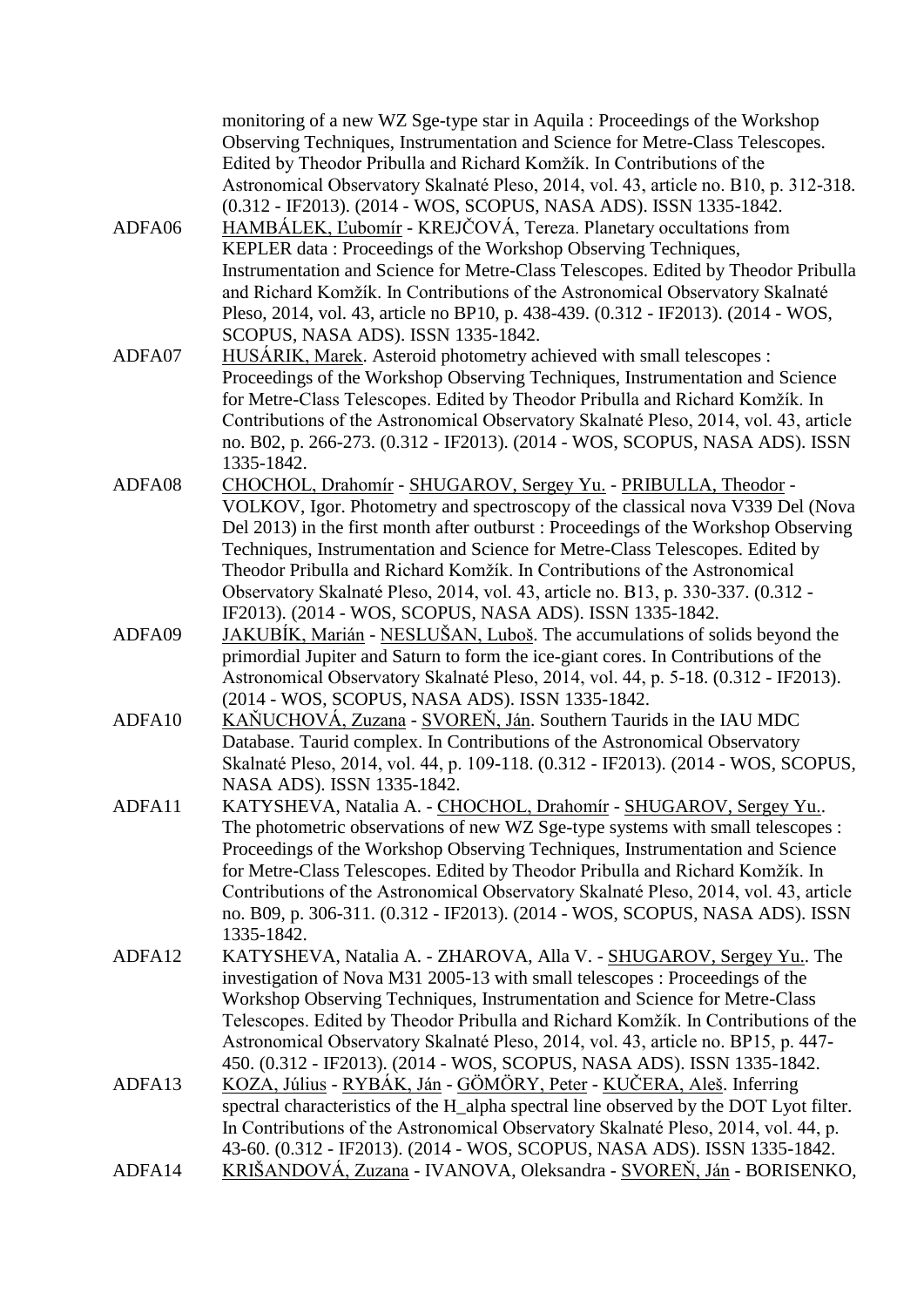Serhii - ANDREEV, Maksim V. Photometry of Comet C/2012 - S1 (ISON) : Proceedings of the Workshop Observing Techniques, Instrumentation and Science for Metre-Class Telescopes. Edited by Theodor Pribulla and Richard Komžík. In Contributions of the Astronomical Observatory Skalnaté Pleso, 2014, vol. 43, article no. BP18, p. 455-457. (0.312 - IF2013). (2014 - WOS, SCOPUS, NASA ADS). ISSN 1335-1842.

- ADFA15 KUNDRA, Emil HRIC, Ladislav. The large outbursts studied by small telesopes the case of RS Oph : Proceedings of the Workshop Observing Techniques, Instrumentation and Science for Metre-Class Telescopes. Edited by Theodor Pribulla and Richard Komžík. In Contributions of the Astronomical Observatory Skalnaté Pleso, 2014, vol. 43, article no. BP20, p. 459-460. (0.312 - IF2013). (2014 - WOS, SCOPUS, NASA ADS). ISSN 1335-1842.
- ADFA16 NEDOROŠČIK, Jozef VAŇKO, Martin PRIBULLA, Theodor. Eclipsing binaries in the ASAS survey : Proceedings of the Workshop Observing Techniques, Instrumentation and Science for Metre-Class Telescopes. Edited by Theodor Pribulla and Richard Komžík. In Contributions of the Astronomical Observatory Skalnaté Pleso, 2014, vol. 43, article no. BP23, p. 465-467. (0.312 - IF2013). (2014 - WOS, SCOPUS, NASA ADS). ISSN 1335-1842.
- ADFA17 PLÁVALOVÁ, Eva. Why is it necessary to establish a classification of etra-solar planets? : Proceedings of the Workshop Observing Techniques, Instrumentation and Science for Metre-Class Telescopes. Edited by Theodor Pribulla and Richard Komžík. In Contributions of the Astronomical Observatory Skalnaté Pleso, 2014, vol. 43, article no. BP28, p. 477-478. (0.312 - IF2013). (2014 - WOS, SCOPUS, NASA ADS). ISSN 1335-1842.
- ADFA18 PRIBULLA, Theodor VAŇKO, Martin DWARF TEAM. The Dwarf project. First results : Proceedings of the Workshop Observing Techniques, Instrumentation and Science for Metre-Class Telescopes. Edited by Theodor Pribulla and Richard Komžík. In Contributions of the Astronomical Observatory Skalnaté Pleso, 2014, vol. 43, article no. B20, p. 375-381. (0.312 - IF2013). (2014 - WOS, SCOPUS, NASA ADS). ISSN 1335-1842.
- ADFA19 RUŠIN, Vojtech SANIGA, Metod KOMŽÍK, Richard. White-light corona and solar polar magnetic field strength over solar cycles. In Contributions of the Astronomical Observatory Skalnaté Pleso, 2014, vol. 44, p. 119-129. (0.312 - IF2013). (2014 - WOS, SCOPUS, NASA ADS). ISSN 1335-1842.
- ADFA20 SEKERÁŠ, Matej SKOPAL, Augustín. Examples of scattering processes in symbiotic binaries : Proceedings of the Workshop Observing Techniques, Instrumentation and Science for Metre-Class Telescopes. Edited by Theodor Pribulla and Richard Komžík. In Contributions of the Astronomical Observatory Skalnaté Pleso, 2014, vol. 43, article no. BP30, p. 480-482. (0.312 - IF2013). (2014 - WOS, SCOPUS, NASA ADS). ISSN 1335-1842.
- ADFA21 SHAGATOVA, Natalia SKOPAL, Augustín. The density of neutral wind in symbiotic binary and its orbital inclination: the case of Z And : Proceedings of the Workshop Observing Techniques, Instrumentation and Science for Metre-Class Telescopes. Edited by Theodor Pribulla and Richard Komžík. In Contributions of the Astronomical Observatory Skalnaté Pleso, 2014, vol.43, article no. BP31, p. 483- 484. (0.312 - IF2013). (2014 - WOS, SCOPUS, NASA ADS). ISSN 1335-1842.
- ADFA22 SKOPAL, Augustín. Astrophysics of symbiotic stars with small telescopes : Proceedings of the Workshop Observing Techniques, Instrumentation and Science for Metre-Class Telescopes. Edited by Theodor Pribulla and Richard Komžík. In Contributions of the Astronomical Observatory Skalnaté Pleso, 2014, vol. 43, article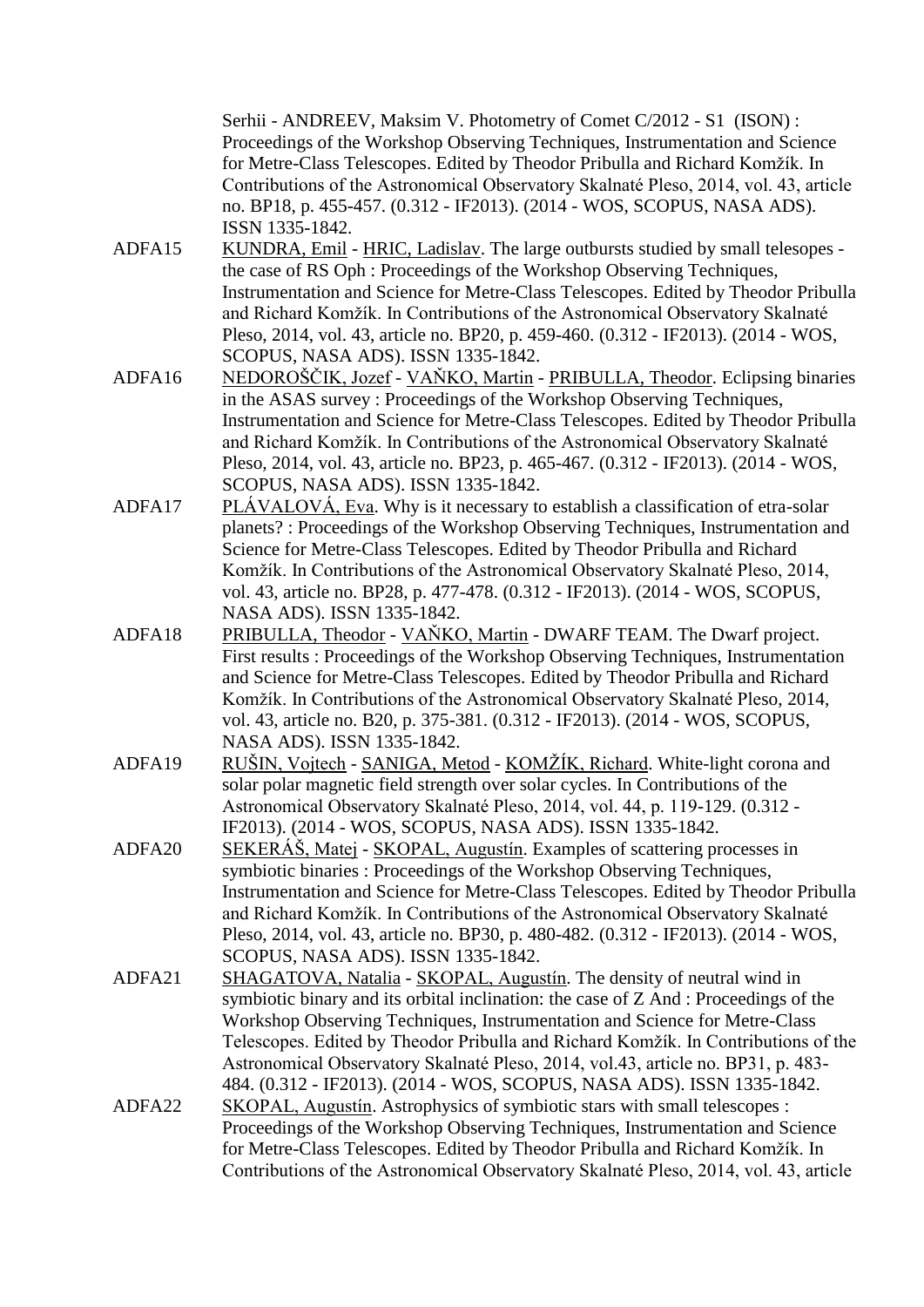|        | no. B03, p. 274-281. (0.312 - IF2013). (2014 - WOS, SCOPUS, NASA ADS). ISSN<br>1335-1842.                                                                                                                                                                                                                                                                                                                                                                                                             |
|--------|-------------------------------------------------------------------------------------------------------------------------------------------------------------------------------------------------------------------------------------------------------------------------------------------------------------------------------------------------------------------------------------------------------------------------------------------------------------------------------------------------------|
| ADFA23 | SVOREN, Ján. Astrometry of comets made at the Skalnaté Pleso Observatory in the<br>year 2003. In Contributions of the Astronomical Observatory Skalnaté Pleso, 2014,<br>vol.44, p. 19-32. (0.312 - IF2013). (2014 - WOS, SCOPUS, NASA ADS). ISSN                                                                                                                                                                                                                                                      |
| ADFA24 | 1335-1842.<br>TOMKO, Dušan. Prediction of evolution of meteor shower associated with comet                                                                                                                                                                                                                                                                                                                                                                                                            |
|        | 122P/de Vico. In Contributions of the Astronomical Observatory Skalnaté Pleso,<br>2014, vol. 44, p. 33-42. (0.312 - IF2013). (2014 - WOS, SCOPUS, NASA ADS).<br>ISSN 1335-1842.                                                                                                                                                                                                                                                                                                                       |
| ADFA25 | TSVETKOV, Dmitry Yu. - PAVLYUK, Nikolaj N. - VOLKOV, Igor -<br>SHUGAROV, Sergey Yu Photometric monitoring of bright supernovae :<br>Proceedings of the Workshop Observing Techniques, Instrumentation and Science<br>for Metre-Class Telescopes. Edited by Theodor Pribulla and Richard Komžík. In<br>Contributions of the Astronomical Observatory Skalnaté Pleso, 2014, vol. 43, article<br>no. B15, p. 351-356. (0.312 - IF2013). (2014 - WOS, SCOPUS, NASA ADS). ISSN<br>1335-1842.               |
| ADFA26 | TSVETKOV, Dmitry Yu. - METLOV, Vladimir G. - SHUGAROV, Sergey Yu. -<br>TARASOVA, Taissiia Natasha - PAVLYUK, Nikolaj N. Supernova 2014J at<br>maximum light. In Contributions of the Astronomical Observatory Skalnaté Pleso,<br>2014, vol. 44, p. 67-76. (0.312 - IF2013). (2014 - WOS, SCOPUS, NASA ADS).<br>ISSN 1335-1842.                                                                                                                                                                        |
| ADFA27 | <u> VAŇKO, Martin - KOMŽÍK, Richard - KOLLÁR, Vladimír - SEKERÁŠ, Matej.</u><br>Photoelectric photometry era at the Astronomical Institute of the Slovak Academy of<br>Sciences I. Instrumentation, colour system and extinction. In Contributions of the<br>Astronomical Observatory Skalnaté Pleso, 2014, vol. 44, p. 77-90. (0.312 - IF2013).<br>(2014 - WOS, SCOPUS, NASA ADS). ISSN 1335-1842.                                                                                                   |
| ADFA28 | <u> VAŇKO, Martin - KOMŽÍK, Richard - KOLLÁR, Vladimír - SEKERÁŠ, Matej.</u><br>Photoelectric photometry era at the Astronomical Institute of the Slovak Academy of<br>Sciences II. Software and reduction techniques. In Contributions of the Astronomical<br>Observatory Skalnaté Pleso, 2014, vol. 44, p. 91-108. (0.312 - IF2013). (2014 -<br>WOS, SCOPUS, NASA ADS). ISSN 1335-1842.                                                                                                             |
| ADFA29 | VOLKOV, Igor - CHOCHOL, Drahomír. Apsidal motion in BW Aqr : Proceedings<br>of the Workshop Observing Techniques, Instrumentation and Science for Metre-<br>Class Telescopes. Edited by Theodor Pribulla and Richard Komžík. In Contributions<br>of the Astronomical Observatory Skalnaté Pleso, 2014, vol. 43, article no. BP03, p.<br>419-421. (0.312 - IF2013). (2014 - WOS, SCOPUS, NASA ADS). ISSN 1335-1842.                                                                                    |
| ADFA30 | ZEMKO, Polina - SHUGAROV, Sergey Yu. - KATO, Taichi - KATYSHEVA,<br>Natalia A. Study of a long and short-term variability of ER Ursae Majoris:<br>Proceedings of the Workshop Observing Techniques, Instrumentation and Science<br>for Metre-Class Telescopes. Edited by Theodor Pribulla and Richard Komžík. In<br>Contributions of the Astronomical Observatory Skalnaté Pleso, 2014, vol. 43, article<br>no. B11, p. 319-324. (0.312 - IF2013). (2014 - WOS, SCOPUS, NASA ADS). ISSN<br>1335-1842. |

# **AEC Published contributions to international scientific conferences**

AEC01 BUČEK, Marek - PORUBČAN, Vladimír. Taurid meteor complex. In Meteoroids 2013, Proceedings of the Astronomical Conference. Edited by Tadeusz J. Jopek, Frans J.M. Rietmeijer, Junichi Watanabe and Iwan P. Williams. - Poznan :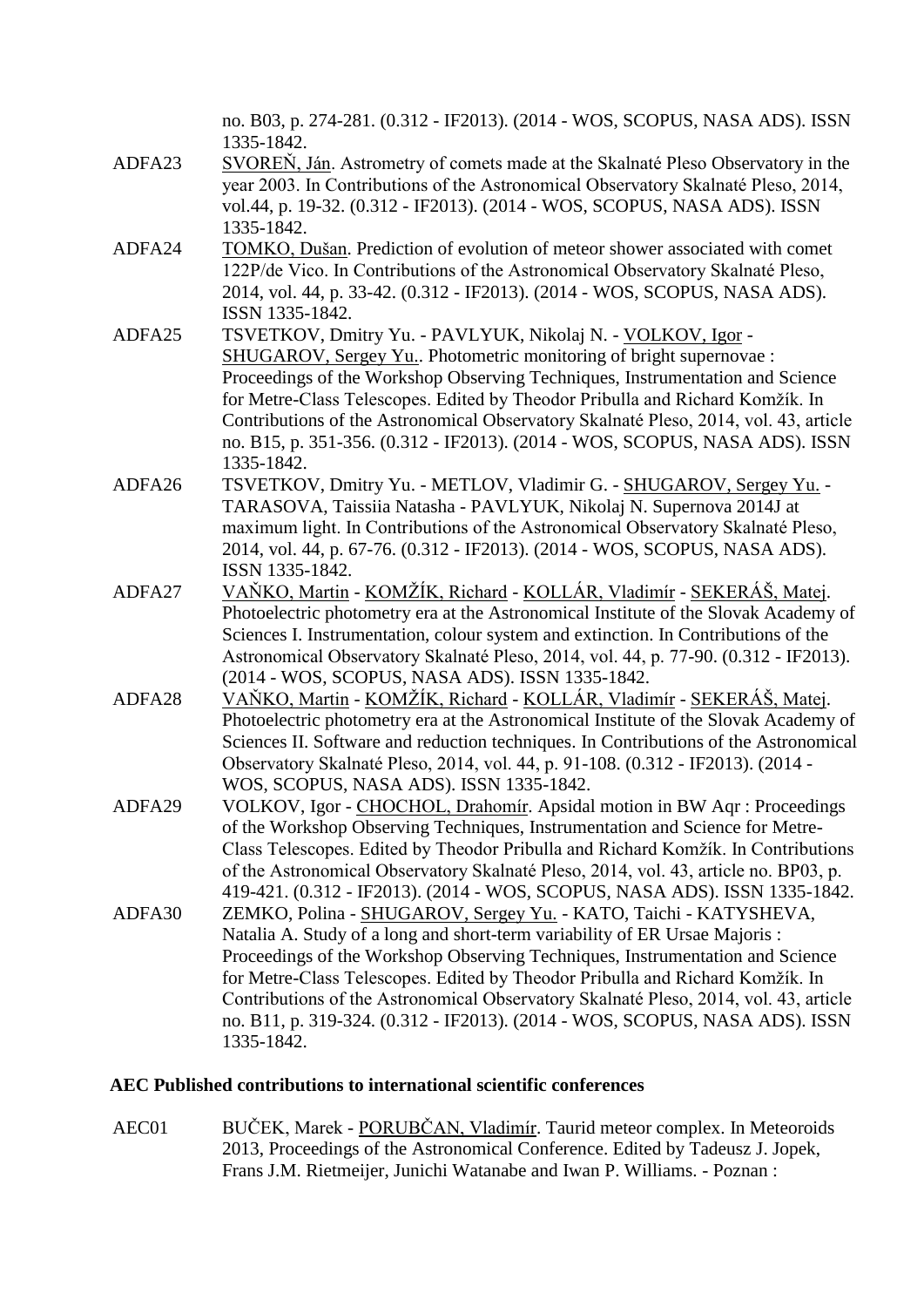| AEC02             | University Press, 2014, p. 193-197. ISBN 978-83-232-2726-7.<br>HAJDUKOVÁ, Mária, Jr. - KORNOŠ, Leoš - TÓTH, Juraj. Hyperbolic Orbits in the                                                                                                   |
|-------------------|-----------------------------------------------------------------------------------------------------------------------------------------------------------------------------------------------------------------------------------------------|
|                   | EDMOND. In Meteoroids 2013, Proceedings of the Astronomical Conference.<br>Edited by Tadeusz J. Jopek, Frans J.M. Rietmeijer, Junichi Watanabe and Iwan P.<br>Williams. - Poznan: University Press, 2014, p. 289-295. ISBN 978-83-232-2726-7. |
| AEC03             | JOPEK, Tadeusz J. - KAŇUCHOVÁ, Zuzana. Current status of the IAU MDC<br>Meteor Showers Database. In Meteoroids 2013, Proceedings of the Astronomical                                                                                          |
|                   | Conference. Edited by Tadeusz J. Jopek, Frans J.M. Rietmeijer, Junichi Watanabe<br>and Iwan P. Williams. - Poznan: University Press, 2014, p. 353-364. ISBN 978-83-                                                                           |
| AEC04             | 232-2726-7.<br>KAŇUCHOVÁ, Zuzana - BARATTA, Giuseppe Antonio. Micro-Raman                                                                                                                                                                     |
|                   | spectroscopy of meteorite Košice. In Meteoroids 2013, Proceedings of the<br>Astronomical Conference. Edited by Tadeusz J. Jopek, Frans J.M. Rietmeijer,<br>Junichi Watanabe and Iwan P. Williams. - Poznan : University Press, 2014, p. 141-  |
| AEC05             | 146. ISBN 978-83-232-2726-7.<br>KORNOŠ, Leoš - MATLOVIČ, Pavol - RUDAWSKA, Regina - TÓTH, Juraj -                                                                                                                                             |
|                   | HAJDUKOVÁ, Mária, Jr. - KOUKAL, Jakub - PIFFL, Roman. Confirmation and                                                                                                                                                                        |
|                   | characterization of IAU temporary meteor showers in EDMOND database. In                                                                                                                                                                       |
|                   | Meteoroids 2013, Proceedings of the Astronomical Conference. Edited by Tadeusz J.                                                                                                                                                             |
|                   | Jopek, Frans J.M. Rietmeijer, Junichi Watanabe and Iwan P. Williams. - Poznan:<br>University Press, 2014, p. 225-233. ISBN 978-83-232-2726-7.                                                                                                 |
| AEC <sub>06</sub> | KUNDRA, Emil - PRIBULLA, Theodor - VAŇKO, Martin - HAMBÁLEK,                                                                                                                                                                                  |
|                   | <b>Eubomír.</b> Eclipsing binaries: Precise clocks to detect extrasolar planets. In                                                                                                                                                           |
|                   | Formation, Detection, and Characterization of Extrasolar Habitable Planets :                                                                                                                                                                  |
|                   | Proceedings of the 293rd symposium of the IAU held in Beijing, China, August 27-                                                                                                                                                              |
|                   | 31, 2012. Vol. 293. Edited by Nader Haghighipour. - Cambridge : Cambridge                                                                                                                                                                     |
| AEC07             | University Press, 2014, p. 165-167. ISBN 9781107033825.<br><u>NESLUŠAN, Luboš - KAŇUCHOVÁ, Zuzana - TOMKO, Dušan</u> . The ecliptic-                                                                                                          |
|                   | toroidal structure of the meteor complex of comet 96P/Machholz. In Meteoroids                                                                                                                                                                 |
|                   | 2013, Proceedings of the Astronomical Conference. Edited by Tadeusz J. Jopek,                                                                                                                                                                 |
|                   | Frans J.M. Rietmeijer, Junichi Watanabe and Iwan P. Williams. - Poznan :                                                                                                                                                                      |
|                   | University Press, 2014, p. 235-242. ISBN 978-83-232-2726-7.                                                                                                                                                                                   |
| AEC08             | <u> SCHWARTZ, Pavol</u> - AMBRÓZ, Jaroslav - GÖMÖRY, Peter - KOZÁK, Matúš -                                                                                                                                                                   |
|                   | KUČERA, Aleš - RYBÁK, Ján - TOMCZYK, Steve - SEWELL, Scott -                                                                                                                                                                                  |
|                   | AUMILLER, Phil - SUMMERS, Rich - SUTHERLAND, Lee - WATT, Andy.<br>Coronal Multi-Channel Polarimeter at the Lomnicky Peak Observatory. In Nature of                                                                                            |
|                   | Prominences and their Role in Space Weather : IAU Symposium Proceedings vol.                                                                                                                                                                  |
|                   | 300. Edited by Brigitte Schmieder, Jean-Marie Malherbe and Shi Tsan Wu. -                                                                                                                                                                     |
|                   | Cambridge: Cambridge University Press, 2014, p. 521-522. ISBN 978-1-107-                                                                                                                                                                      |
|                   | 04519-4.                                                                                                                                                                                                                                      |
| AEC09             | SCHWARTZ, Pavol - HEINZEL, Petr - KOTRČ, Pavel - FÁRNÍK, František -                                                                                                                                                                          |
|                   | KUPRYAKOV, Yurij Alexejevič - DELUCA, Edward E. - GOLUB, Leon. Total                                                                                                                                                                          |
|                   | mass loading of prominences estimated from their multi-spectral observations. In<br>Nature of Prominences and their Role in Space Weather : IAU Symposium                                                                                     |
|                   | Proceedings vol. 300. Edited by Brigitte Schmieder, Jean-Marie Malherbe and Shi                                                                                                                                                               |
|                   | Tsan Wu. - Cambridge: Cambridge University Press, 2014, p. 458-459. ISBN 978-                                                                                                                                                                 |
|                   | 1-107-04519-4.                                                                                                                                                                                                                                |
| AEC <sub>10</sub> | TOMKO, Dušan - NESLUŠAN, Luboš. Prediction of meteor shower of comet                                                                                                                                                                          |
|                   | 161P/2004 V2. In Meteoroids 2013, Proceedings of the Astronomical Conference.<br>Edited by Tadeusz J. Jopek, Frans J.M. Rietmeijer, Junichi Watanabe and Iwan P.                                                                              |
|                   |                                                                                                                                                                                                                                               |